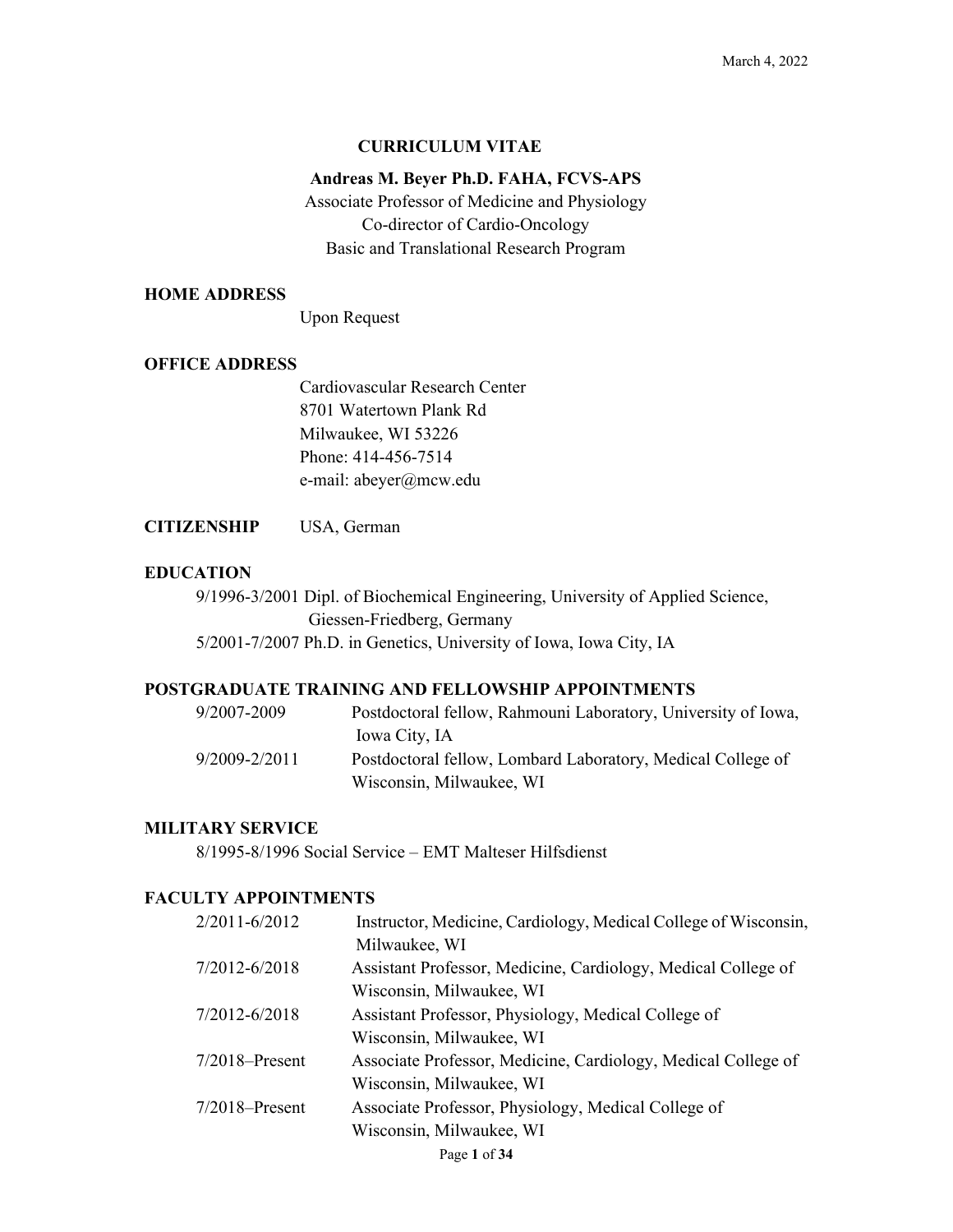## **ADMINISTRATIVE APPOINTMENTS**

| 2012-2016                | Research Director of Basic Science Training Program for<br>Cardiothoracic Surgery Residents, Cardiothoracic Surgery,<br>Milwaukee, WI<br>• Fostered interactions between CT-residence and research<br>focused faculty, assisted in funding proposals (e.g., NIH loan<br>repayment program, K-awards)                                                                                                                                                                                                                                                                                                                                                                                                                                                                                                                                                                                                                                                                                                                                                                                                                                       |
|--------------------------|--------------------------------------------------------------------------------------------------------------------------------------------------------------------------------------------------------------------------------------------------------------------------------------------------------------------------------------------------------------------------------------------------------------------------------------------------------------------------------------------------------------------------------------------------------------------------------------------------------------------------------------------------------------------------------------------------------------------------------------------------------------------------------------------------------------------------------------------------------------------------------------------------------------------------------------------------------------------------------------------------------------------------------------------------------------------------------------------------------------------------------------------|
| 2013-2017                | Organizer, Cardiovascular Center Seminar Series, Milwaukee,<br>WI                                                                                                                                                                                                                                                                                                                                                                                                                                                                                                                                                                                                                                                                                                                                                                                                                                                                                                                                                                                                                                                                          |
| $2020$ – present         | • Contact person for CVC seminar, oversaw speaker section,<br>invited external presenters, and organized on campus visits<br>Co-director of Cardio-Oncology, Basic and Translational<br>Research Program Medical College of Wisconsin<br>• In collaboration with director of Clinical Director of Cardio-                                                                                                                                                                                                                                                                                                                                                                                                                                                                                                                                                                                                                                                                                                                                                                                                                                  |
|                          | Oncology develop programmatic goals and direction<br>• Promoting cardio-oncology on campus with goal to expand<br>research program including initiating new collaborative<br>research plans (e.g., initiated and successfully applied for<br>Center grant from American Heart Association on disparities<br>in cardio-oncology that included faculty from different<br>disciplines previously not involved ion cardio-oncology<br>research)<br>• Host monthly seminar series with internal and external<br>speakers<br>• Secured funding to host small national meeting on<br>translational physiology in cardio-oncology (fall 2023)<br>• Project support and initiation for newly initiated research<br>projects, starting April 2022 0.25 FTE coordinator support to<br>oversee IRB submissions and provide other administrative<br>support for investigators<br>Chair search committee(s) for new faculty in cardio-oncology<br>(March 2022 one active, possible $2nd$ one to follow)<br>• Initiate new research projects with ultimate goal to expand<br>funding portfolio for this program to include NIH R- and P-<br>level funding |
| <b>AWARDS AND HONORS</b> |                                                                                                                                                                                                                                                                                                                                                                                                                                                                                                                                                                                                                                                                                                                                                                                                                                                                                                                                                                                                                                                                                                                                            |
| 2003-2005                | Predoctoral Fellowship, American Heart Association-<br><b>Heartland Affiliate</b>                                                                                                                                                                                                                                                                                                                                                                                                                                                                                                                                                                                                                                                                                                                                                                                                                                                                                                                                                                                                                                                          |
| 2005<br>2006             | Pfizer Education Scholarship, Keystone Symposia PPAR LXR<br>Merck New Investigator Award, AHA, Council of High<br><b>Blood Pressure</b>                                                                                                                                                                                                                                                                                                                                                                                                                                                                                                                                                                                                                                                                                                                                                                                                                                                                                                                                                                                                    |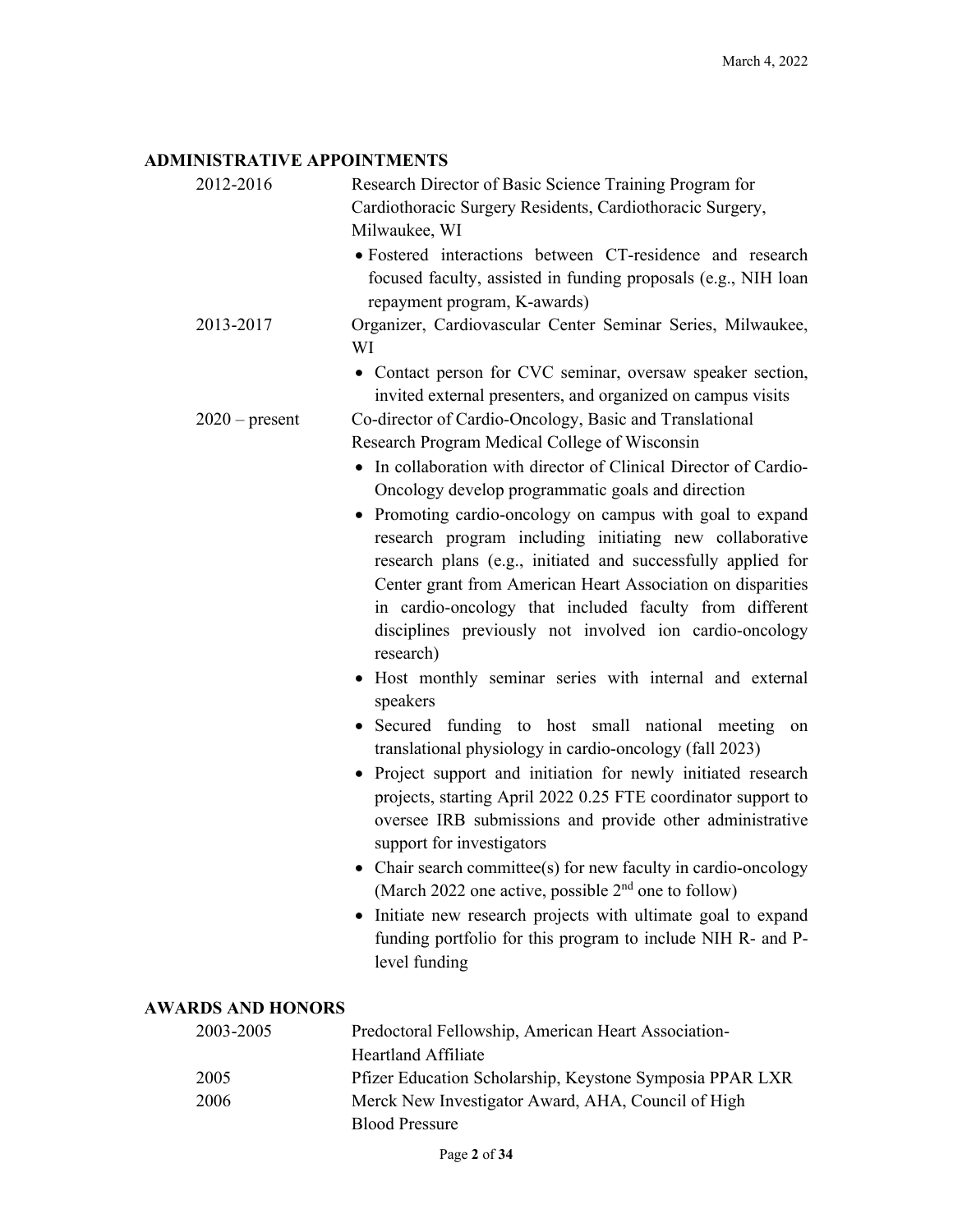| 2007-2009       | Cardiovascular Research Fellowship, University of Iowa         |
|-----------------|----------------------------------------------------------------|
| 2008            | Travel Grant, International Society of Hypertension            |
| 2011            | New Investigators Symposium Poster Award, Council of High      |
|                 | <b>Blood Pressure/ISH</b>                                      |
| 2014            | Outstanding Young Investigator Award, Microcirculatory Society |
| 2015            | Outstanding Poster Award Ear Career Faculty Basic or           |
|                 | Translational Research, Medical College of Wisconsin,          |
|                 | Department of Medicine                                         |
| 2016            | International Travel Award for Young Investigators, APS-TPS    |
| 2016            | Top 3 Reviewer Journal of the American Heart Association       |
|                 | (JAHA), American Heart Association                             |
| 2016-present    | Fellow of the American Heart Association (FAHA), American      |
|                 | <b>Heart Association</b>                                       |
| $2017$ -present | Fellow of the American Physiological Society Cardiovascular    |
|                 | Section (FCVS-APS)                                             |

# **MEMBERSHIPS IN HONORARY AND PROFESSIONAL SOCIETIES**

| <b>Blood Pressure Research</b>                                          |  |
|-------------------------------------------------------------------------|--|
| Member, The American Physiological Society<br>$2005$ -present           |  |
| Member, The Microcirculatory Society<br>$2011$ -present                 |  |
| Member, American Heart Association<br>$2011$ -present                   |  |
| Council for Arteriosclerosis, Thrombosis, and Vascular Biology          |  |
| Member, North American Vascular Biology Organization<br>$2017$ -present |  |

## **EDITORSHIPS/EDITORIAL BOARDS/JOURNAL REVIEWS**

| <b>Editorial Board</b> |                                                                |
|------------------------|----------------------------------------------------------------|
| $2016$ -present        | Reactive Oxygen Species                                        |
| 2018-present           | Physiological Reports - American Physiological Society Journal |
| 2018-2019              | Guest Editor Anti-Cancer Therapy induced Cardiovascular        |
|                        | Toxicity - American Journal of Physiology Heart and            |
|                        | Circulatory Physiology                                         |
| $2019$ -present        | American Journal of Physiology Heart and Circulatory           |
|                        | Physiology                                                     |
| 2020-present           | Microcirculation                                               |
| 2020                   | Guest Editor Vascular Autophagy in Health and Disease - Cells, |
|                        | Multidisciplinary Digital Publishing Institute Journal         |
| $2021$ -present        | Journal of Gene Regulation - Founding Associate Editor         |
| Journal Review         |                                                                |

| $2010$ -present | Hypertension                               |
|-----------------|--------------------------------------------|
| $2011$ -present | Journals of American Physiological Society |
| $2011$ -present | Circulation Research                       |
| $2012$ -present | <b>FASEB</b> Journals                      |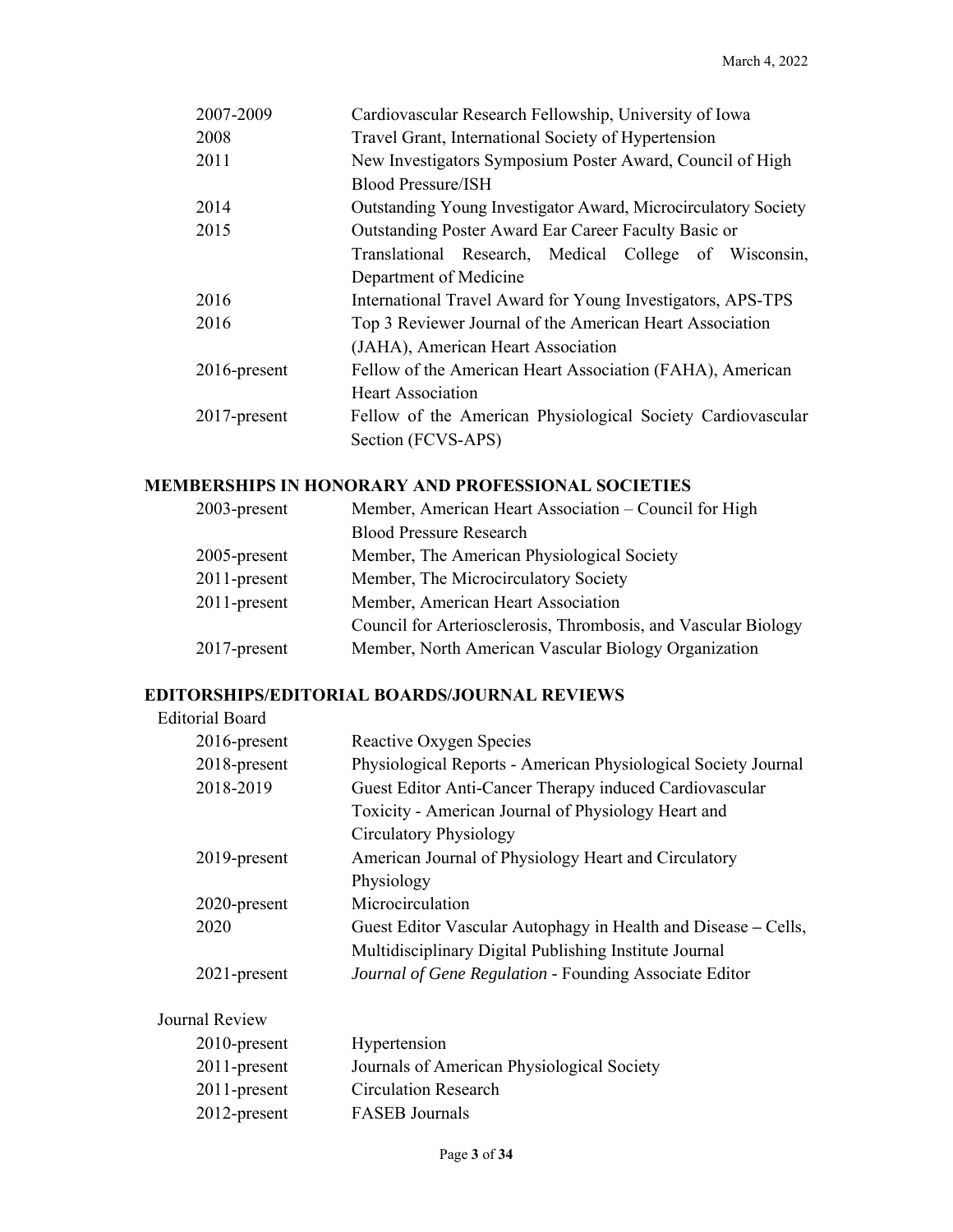| 2012-present    | American Journal of Nephrology                     |
|-----------------|----------------------------------------------------|
| 2012-present    | Journal of the American Heart Association (JAHA)   |
| $2012$ -present | Arteriosclerosis, Thrombosis, and Vascular Biology |
| 2012-present    | Circulation                                        |
| $2012$ -present | Nature Publishing Group                            |
| $2013$ -present | PLOSone                                            |
| $2014$ -present | Journal of Nephrology & Therapeutics               |
| 2015-present    | Vascular Pharmacology                              |
| $2016$ -present | Frontiers Journals (Physiology, Pharmacology)      |
| 2019-present    | Journal of American College of Cardiology (JACC) – |
|                 | Cardio-Oncology)                                   |
|                 |                                                    |

Peer Review Committees

#### National

| 2015-2017           | Study Section Member: Vascular Endothelial Biology 2,          |
|---------------------|----------------------------------------------------------------|
|                     | <b>American Heart Association</b>                              |
| 2018                | Ad Hoc Reviewers - Innovational Research Incentives Scheme     |
|                     | The Netherlands Organization for Health Research and           |
|                     | Development (ZonMw)                                            |
| 2018                | Study Section Member: Fellowship Vascular Endothelial Biology  |
|                     | Basic Science - American Heart Association                     |
| 2018                | Ad Hoc Reviewer for NIH/NHLBI Program Project Grant            |
| 2019                | Ad Hoc Reviewers - Nebraska Collaboration Initiative           |
| 2019                | Ad Hoc Reviewer - NIH/NCI Cancer Etiology (CE) study           |
|                     | section                                                        |
| 2020                | Ad Hoc Reviewer for NIH/NHLBI Program Project Grant            |
| 2020                | Study Section Member: Carrier Development Awards Vascular      |
|                     | Endothelial Biology Basic Science - American Heart Association |
| 2020                | Ad hoc review for French National Research Agency (ANR)        |
| $2021 -$            | Co-Chair - American Heart Association - Peer Review            |
|                     | Committee: Career development Awards Vascular Endothelial      |
|                     | <b>Biology Basic Science</b>                                   |
| 2021                | Ad-Hoc Reviewer - NHLBI Special Emphasis panel ZRG1 VH-        |
|                     | N(91)                                                          |
| Local/Institutional |                                                                |
| $2016$ – present    | Cardiovascular Center Seed Grants                              |
| 2019-2021           | Children's Research Institute (CRI)                            |
| 2019-2022           | Research Affairs and Limited needs Pilot grants                |
|                     | (Office of Research)                                           |
| 2020                | Cancer Center/                                                 |
|                     | Genomic Sciences and Precision Medicine Center (GSPMC)         |
|                     | Seed grants                                                    |
| 2020-2021           | Advancing a Healthier Wisconsin (AHW)                          |
|                     |                                                                |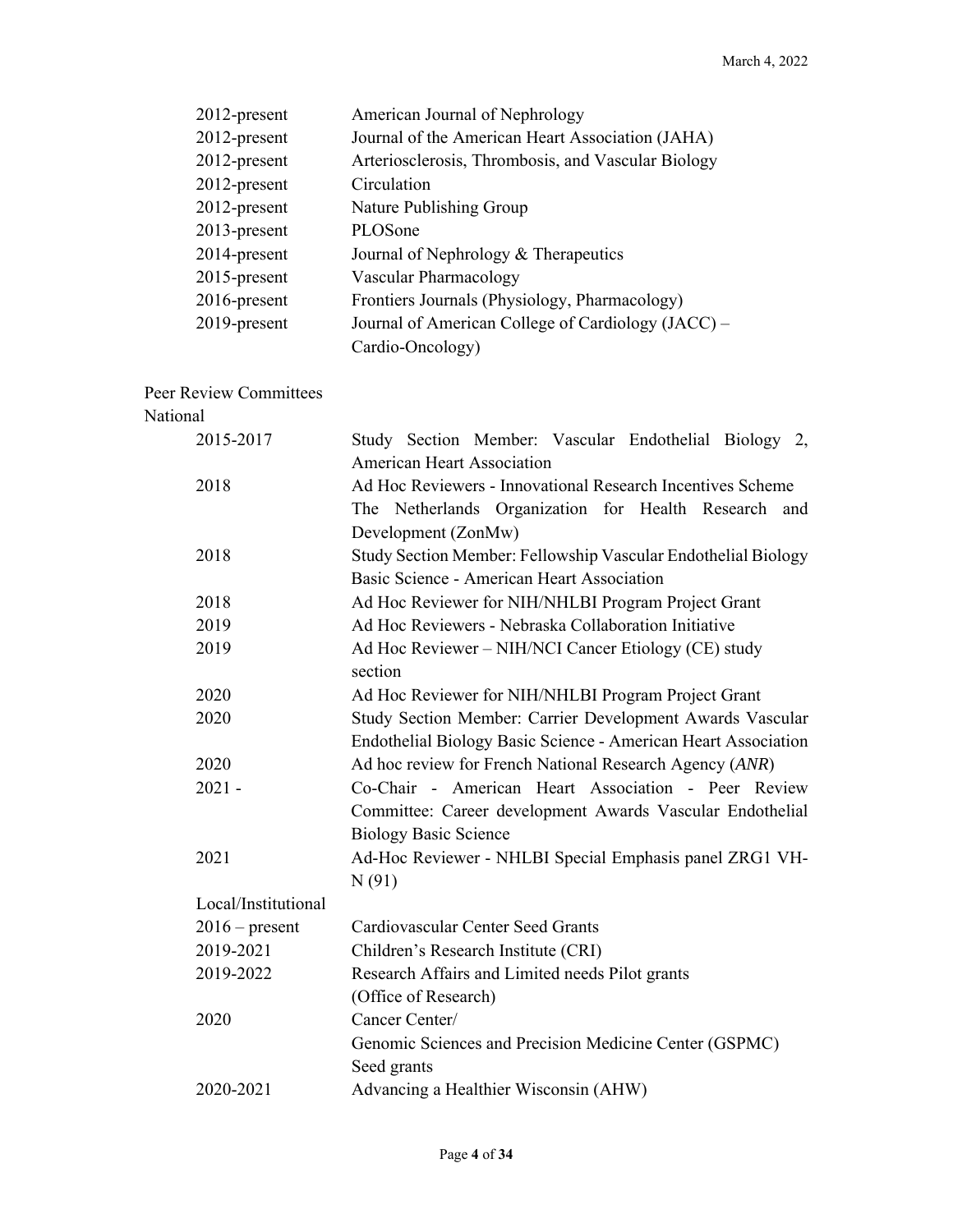## **LOCAL/REGIONAL APPOINTED LEADERSHIP AND COMMITTEE POSITIONS**

| 2012-2018 | Chair, Microvascular Affinity Group, Medical College of      |
|-----------|--------------------------------------------------------------|
| 2017-2018 | Wisconsin<br>Organizing Committee - Redox Biology Symposium  |
|           |                                                              |
| 2020-     | co-Director Cardio-Oncology, Basic and Translational Program |

# **NATIONAL/INTERNATIONAL APPOINTED LEADERSHIP AND COMMITTEE POSITIONS**

| Member, Society Programs and Meetings Committee, The                                                                              |
|-----------------------------------------------------------------------------------------------------------------------------------|
| Microcirculatory Society<br>Member, Conference Committee, The American Physiological                                              |
| Society                                                                                                                           |
| Nomination Committee Chair, Translational Physiology Interest<br>Group Steering Committee, The American Physiological Society     |
| Member, International Committee, The American Physiological<br>Society                                                            |
| Member, Cardiovascular Section Trainee Committee, The<br>American Physiological Society                                           |
| The American Physiological Society task force Refreshing the<br>Strategic focus of the Society – APS conferences                  |
| <b>Councilor for Microcirculatory Society</b>                                                                                     |
| Programming Committee Microcirculatory Society                                                                                    |
| Member, Conference Committee, The American Physiological<br>Society                                                               |
| Programming Committee Chair, Translational Physiology<br>Interest Group Steering Committee, The American Physiological<br>Society |
| Co-Chair Programming Committee Microcirculatory Society                                                                           |
|                                                                                                                                   |

## **MEETING PROGRAM CONTRIBUTIONS**

| 2012 | AHA Scientific Session Symposium<br>Endothelial-Derived Microparticles, Endothelial Senescence and<br>Premature Vascular Aging |
|------|--------------------------------------------------------------------------------------------------------------------------------|
|      | Organizer, Session Chair                                                                                                       |
| 2014 | Experimental Biology – Microcirculation President Symposium<br>Session Chair                                                   |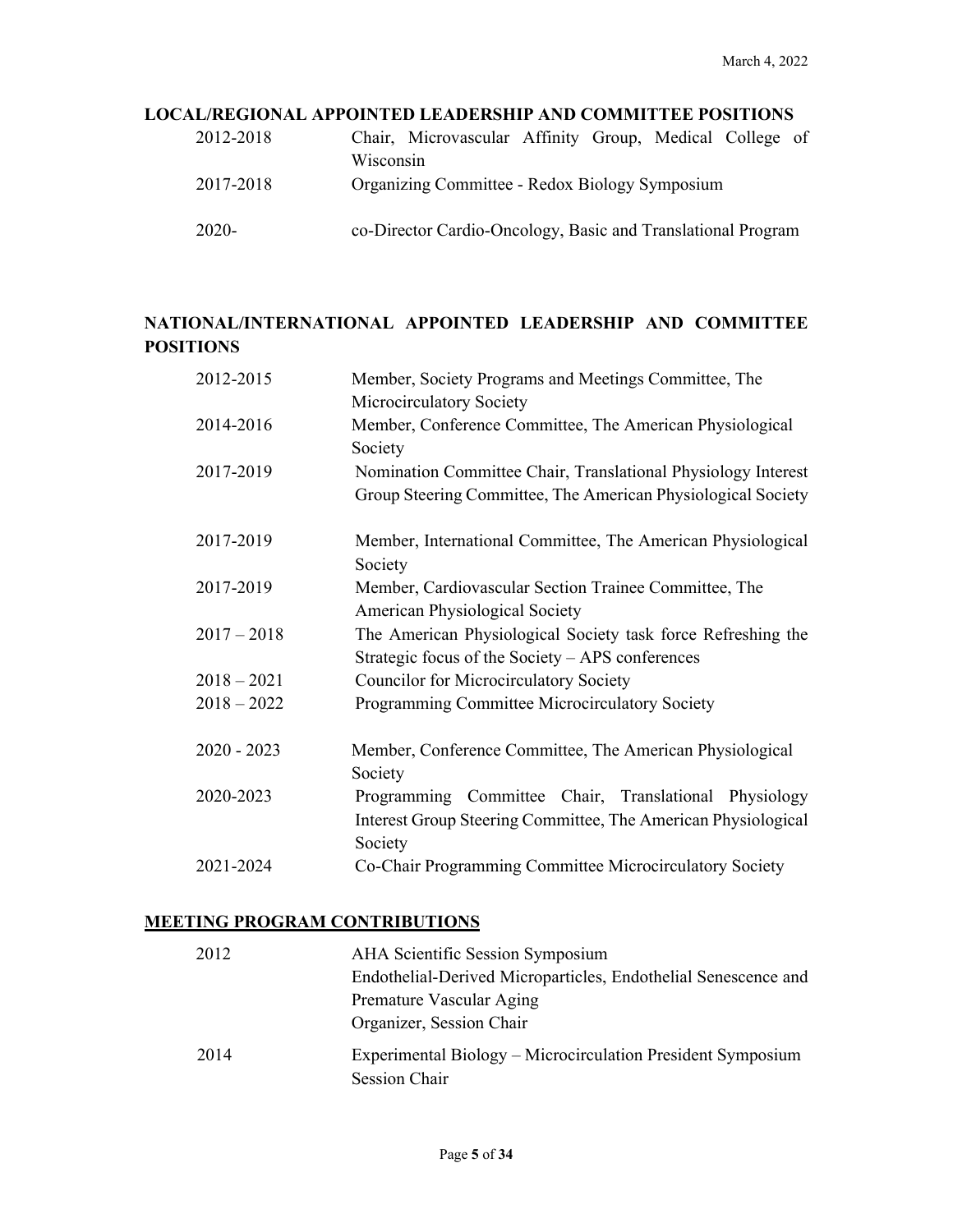| 2014 | AHA Scientific Session Symposium - Novel Insights into<br>Vasodilation in Health and Diseases, What Can Human<br>Vasculature Teach Us, |
|------|----------------------------------------------------------------------------------------------------------------------------------------|
|      | Organizer Session Chair                                                                                                                |
| 2015 | APS Conference Physiological Bioenergetics - From Bench to                                                                             |
|      | Bedside Organizing committee,                                                                                                          |
|      | Session chair                                                                                                                          |
| 2016 | AHA Scientific Session Symposium                                                                                                       |
|      | Non-Conventional Roles of Mitochondria in Cardiovascular                                                                               |
|      | Health and Disease Organizer<br><b>Session Chair</b>                                                                                   |
| 2017 | Experimental Biology - Symposium                                                                                                       |
|      | Vasodilation in Human Microvessels, From Bed To Bench And                                                                              |
|      | Back                                                                                                                                   |
|      | Organizer                                                                                                                              |
| 2017 | APS Conference Cardiovascular Aging New Frontiers and Old                                                                              |
|      | Friends                                                                                                                                |
|      | Conference Chair                                                                                                                       |
| 2017 | APS Conference Physiological Bioenergetics Mitochondria from                                                                           |
|      | <b>Bench to Bedside</b>                                                                                                                |
|      | <b>Organizing Committee</b>                                                                                                            |
| 2018 | Experimental Biology - Symposium:                                                                                                      |
|      | Chemotherapy induced Vascular Toxicity - Do Small Things<br>Matter.                                                                    |
|      | Organizer, Session Chair                                                                                                               |
| 2018 | World Congress of Microcirculation                                                                                                     |
|      | A universe beyond ROS and ATP: Novel Mechanisms of                                                                                     |
|      | Mitochondria as Secondary Messengers                                                                                                   |
|      | Organizer, Symposium Chair                                                                                                             |
| 2019 | Experimental Biology - Symposium:                                                                                                      |
|      | Microcirculation's Contribution to Organ Failure.                                                                                      |
|      | Organizer, Symposium Chair                                                                                                             |
| 2019 | Physiology, Aberdeen Scotland                                                                                                          |
|      | Contribution of microcirculation to development of chronic heart-                                                                      |
|      | failure.                                                                                                                               |
|      | Organizer, Symposium Chair                                                                                                             |
| 2021 | Virtual NAVBO Mini symposium                                                                                                           |
|      | Human Organoid Systems to Study Vascular Toxicity                                                                                      |
|      | Chair/organizer                                                                                                                        |
| 2022 | 12 <sup>th</sup> World Congress of Microcirculation, Beijing, China                                                                    |
|      | Anti-cancer treatments and endothelial dysfunction: mechanisms                                                                         |
|      | and clinical implications                                                                                                              |
|      | Chair/organizer                                                                                                                        |

Page **6** of **34**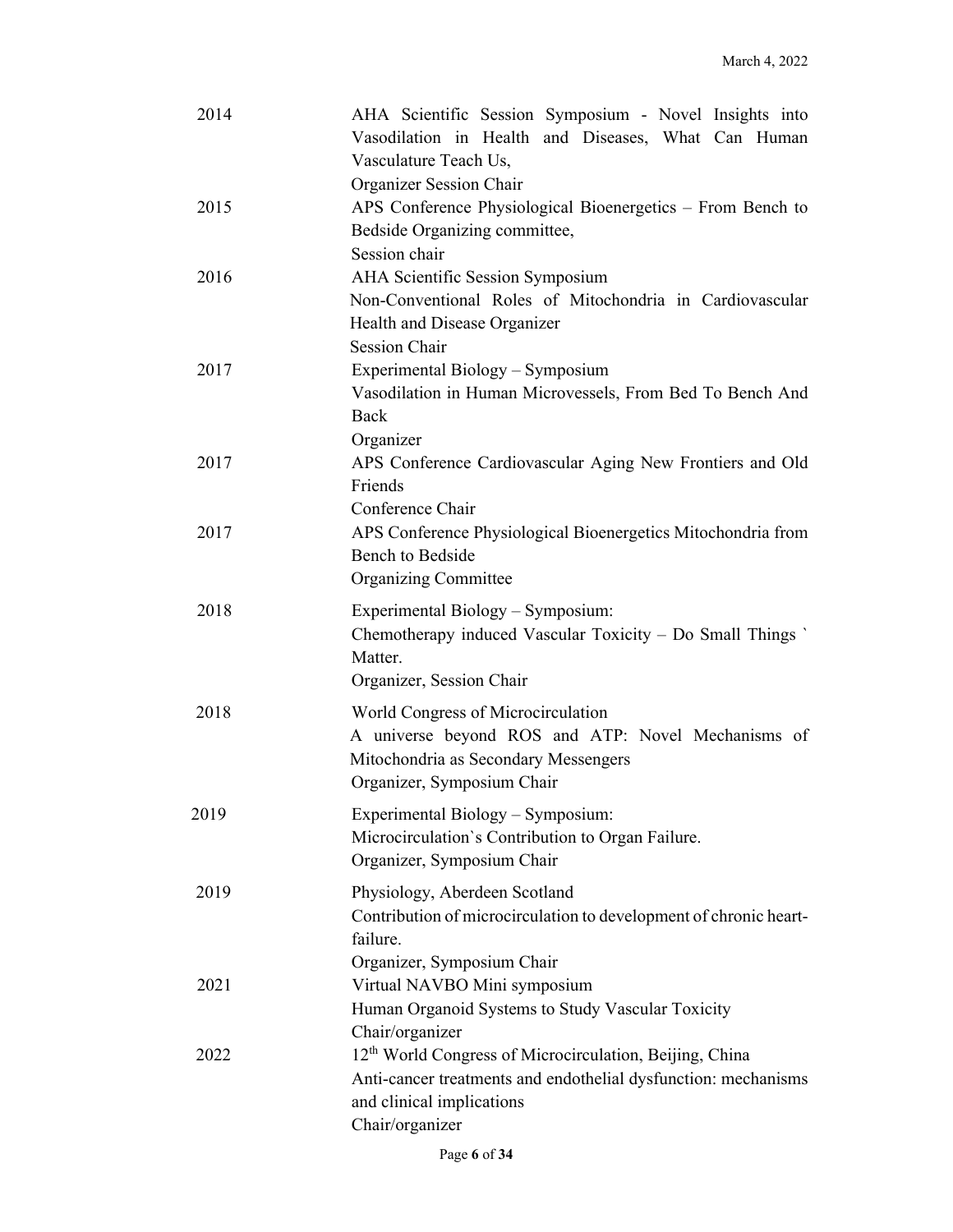2023 APS Conference Translational Physiology of Cardio-Oncology Chair/organizer

## **RESEARCH GRANTS/AWARDS/CONTRACTS/PROJECTS**

# **Active Peer Review**

| Title:                      | Pivotal Role of Mitochondrial Telomerase in Regulation of Vascular Tone and |
|-----------------------------|-----------------------------------------------------------------------------|
|                             | Redox Homeostasis                                                           |
| Source:                     | NIH/NHLBI                                                                   |
| Role:                       | PI                                                                          |
| PI:                         | Beyer                                                                       |
| Dates:                      | $3/1/2017 - 2/28/2022$                                                      |
| Project Total: $$2,105,032$ |                                                                             |

Major Goals: This grant proposed to differentiate the nuclear and mitochondrial contribution of telomerase to the development and progression of coronary artery disease

| Title:                     | Role of mitochondrial dysfunction in hyperoxia-induced Pulmonary vascular<br>endothelial injury                                  |
|----------------------------|----------------------------------------------------------------------------------------------------------------------------------|
| Source:                    | Department of Veterans Affairs                                                                                                   |
| Role:                      | Co-Investigator                                                                                                                  |
| PI:                        | E. Jacobs                                                                                                                        |
|                            | Dates: $4/1/2019 - 3/31/2024$                                                                                                    |
| Project Total: \$2,361,667 |                                                                                                                                  |
|                            | Major Goals: The goal of the award is to define the role of hyperoxia induced mitochondrial<br>damage to acute pulmonary injury. |
| Title:                     | Novel role for placental endothelial mitochondria in preeclampsia endothelial<br>injury                                          |
| Source:                    | NIH/NHLBI K08                                                                                                                    |
| Role:                      | Mentor                                                                                                                           |
| PI:                        | J. McIntosh                                                                                                                      |
| Dates:                     | $1/1/2020 - 12/31/2024$                                                                                                          |
| Project Total: \$754,350   |                                                                                                                                  |

Title: Critical role of Mitochondrial Fission/Fusion in Regulation of Microvascular Endothelial Function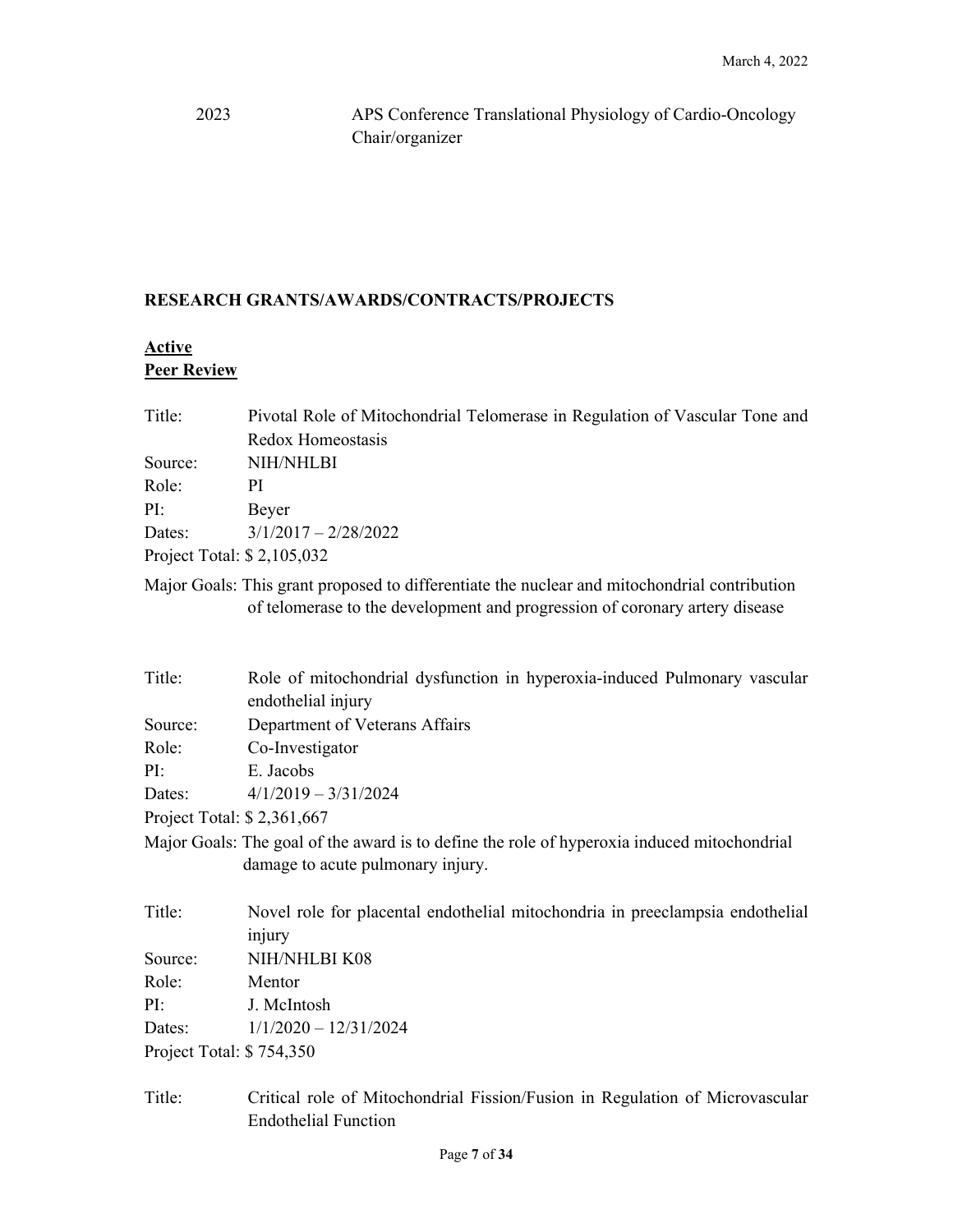| Source:<br>Role:<br>PI:                                                                      | <b>NIH/NHLBI</b><br>Co-Investigator/PI (Transfer due to partial retirement of PI)<br>Gutterman 2021/Beyer2022-2025                                                                                                                                                                                                                  |  |
|----------------------------------------------------------------------------------------------|-------------------------------------------------------------------------------------------------------------------------------------------------------------------------------------------------------------------------------------------------------------------------------------------------------------------------------------|--|
| Dates:                                                                                       | $8/1/2021 - 7/31/2025$                                                                                                                                                                                                                                                                                                              |  |
| Project Total: \$2,667,095                                                                   |                                                                                                                                                                                                                                                                                                                                     |  |
|                                                                                              | Major Goals: To identify a role for mitochondrial fission as the mechanism of a change in the<br>mediator of human arteriolar dilation to shear stress. To determine if hypoxic<br>preconditioning can protect the microvasculature from stress-induced reduction<br>in function, using hypertension and high glucose as stressors. |  |
|                                                                                              | Additional Notes: R01 was essentially written as MPI grant (Gutterman/Beyer) but submitted<br>as single PI in order to preserve Beyer's NIH early established investigator                                                                                                                                                          |  |
|                                                                                              | (EEI) status that provides 5% for R01 for first R01 renewal (grant transfer<br>dose not disqualify for EEI status). With Dr Gutterman moving into partial<br>retirement (25%) grant was transferred to Beyer with Gutterman reduced<br>effort $(10\%)$                                                                              |  |
| Title:                                                                                       | Understanding and Addressing Cancer Therapy Induced Systemic Inflammation                                                                                                                                                                                                                                                           |  |
|                                                                                              | and Associated Endothelial Dysfunction                                                                                                                                                                                                                                                                                              |  |
| Source:                                                                                      | American Heart Association Scientific Focused Research Network                                                                                                                                                                                                                                                                      |  |
| Role:                                                                                        | co-Center Director (Transfer due to partial retirement of PI)                                                                                                                                                                                                                                                                       |  |
|                                                                                              | Project PI -                                                                                                                                                                                                                                                                                                                        |  |
|                                                                                              | Defining Differences in Endothelial Function and Response to CTx among a<br>Diverse Population of Women with BC                                                                                                                                                                                                                     |  |
|                                                                                              | Co-I - Impact of CTx and Exercise on Immune and Endothelial Cells-                                                                                                                                                                                                                                                                  |  |
|                                                                                              | Comparative study of B/AA vs. white BC patients                                                                                                                                                                                                                                                                                     |  |
| PI:                                                                                          | Stolley/Gutterman (2021)/Beyer (2022-2025) (MPI)                                                                                                                                                                                                                                                                                    |  |
| Dates:                                                                                       | $07/01/2021 - 6/30/2025$                                                                                                                                                                                                                                                                                                            |  |
| Project Total: \$2,900,000 Beyer Project: \$926,158.00/4 years                               |                                                                                                                                                                                                                                                                                                                                     |  |
|                                                                                              | Major Goals: Goal of this project is to evaluate impact of race as a contributing factor<br>chemotherapy induced cardiovascular pathology in breast cancer patients.                                                                                                                                                                |  |
| Additional Notes: This project was initiated, and collaborative team assembled by Beyer. Due |                                                                                                                                                                                                                                                                                                                                     |  |
|                                                                                              | to the competitive nature of these SFRNs awards it was decided more senior                                                                                                                                                                                                                                                          |  |
|                                                                                              | leadership (Stolley/Gutterman) would be more favorable for application.                                                                                                                                                                                                                                                             |  |
|                                                                                              | Beyer moved into co-center director Gutterman in Partial retirement. Beyer                                                                                                                                                                                                                                                          |  |
|                                                                                              | retained project lead of clinical project (equivalate to NIH R01)                                                                                                                                                                                                                                                                   |  |

## **Non-Peer Review**

| Title:                   | Bridging the Gap in Translational Vascular Research |
|--------------------------|-----------------------------------------------------|
| Source:                  | Advancing a Healthier Wisconsin Endowment (AHW)     |
| Role:                    | $co-I$                                              |
| $PD/PI$ :                | Freed                                               |
| Dates:                   | $05/01/2021 - 04/30/2023$                           |
| Project Total: \$250,000 |                                                     |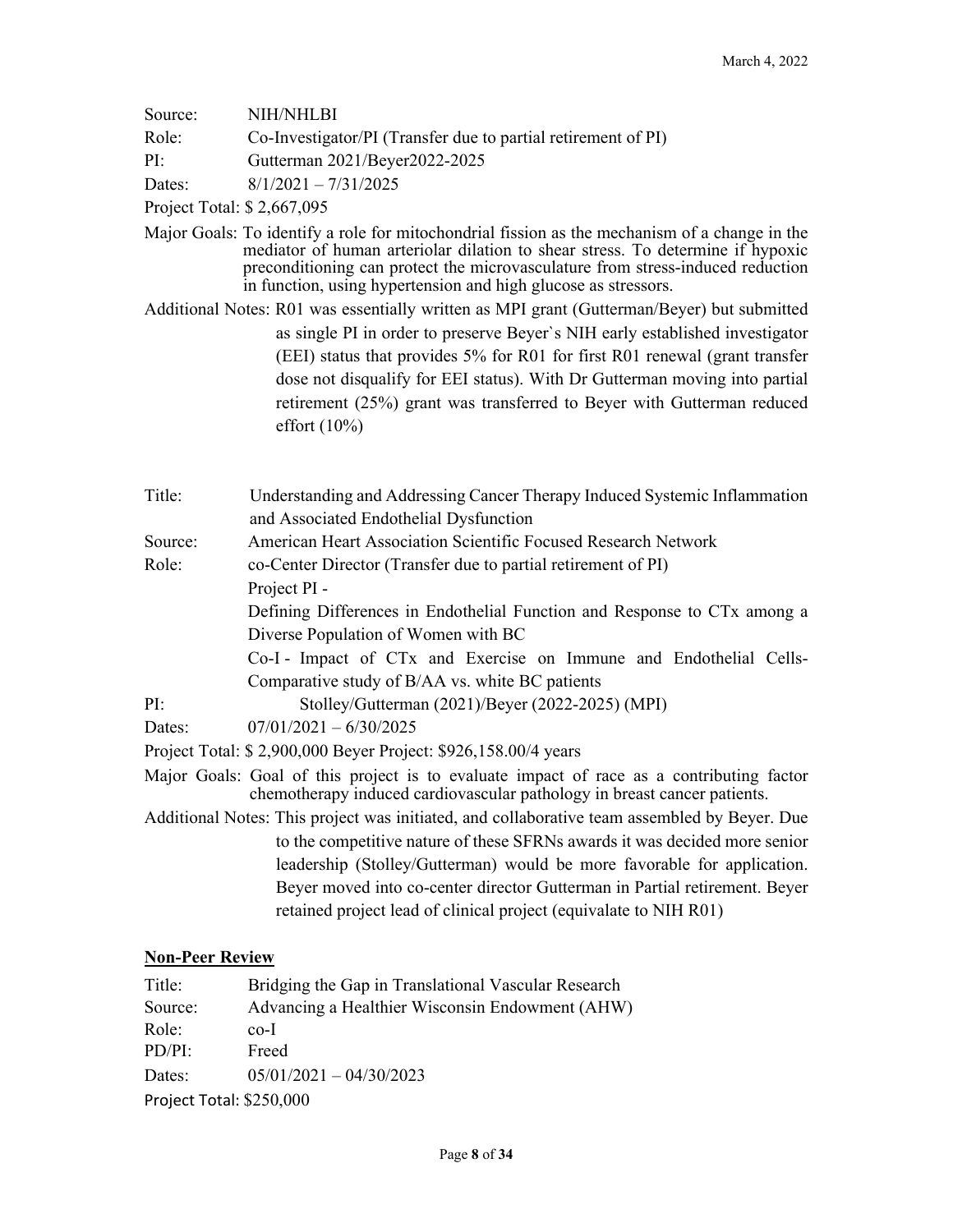Major Goals: The goal of this project is to improve workflow for the retrieval of discarded surgical specimens for vascular research, to increase collection of important background data on patients whose tissue was received and foster a collaborative research environment between Froedtert Hospital and the Medical College of Wisconsin.

| Title:                   | Testing of an ADRA2B Antagonist on Human Microvessels                 |
|--------------------------|-----------------------------------------------------------------------|
| Source:                  | Bayer AG (Germany)                                                    |
| PD/PI:                   | Beyer                                                                 |
| Dates:                   | $08/24/2020 - 08/23/2025$                                             |
| Project Total: \$102,540 |                                                                       |
|                          | Maior Goals: Establish efficacy and understand mechanism of novel al- |

Major Goals: Establish efficacy and understand mechanism of novel alpha2b-adrenergic receptor antagonist in human coronary microcirculation

| Title:                   | Understanding pathological effects of Chemotherapy on endothelial function |
|--------------------------|----------------------------------------------------------------------------|
|                          | and Biomarkers and their use for risk prediction                           |
| Source:                  | <b>Abbott Laboratories</b>                                                 |
| $PD/PI$ :                | Bever                                                                      |
| Dates:                   | $07/05/2021 - 07/07/2024$                                                  |
| Project Total: \$148,854 |                                                                            |

Major Goals: The goal of this proposal is to define the predictive value of current clinically used biomarkers for adverse cardiovascular events in cancer patients undergoing cardiotoxic chemotherapy and how they connect with ex vivo chemotherapy induced vascular defects.

### **Pending**

| Title:  | R01 Anticancer Therapy-Induced Microvascular Dysfunction |
|---------|----------------------------------------------------------|
| Source: | NIH/NHLBI/NCI                                            |
| Role:   | ΡI                                                       |
| PI:     | Beyer                                                    |
| Dates:  | 09/01/2022 - 8/31/2026                                   |
|         | Project Total: \$355,321/year                            |

| Title:  | R35 – Role of Microvascular Function and Mitochondrial Integrity in systems |
|---------|-----------------------------------------------------------------------------|
|         | biology - Focus on Cardiovascular disease and Cardio-Oncology               |
| Source: | <b>NIH/NHLBI</b>                                                            |
| Role:   | PI                                                                          |
| PI:     | Beyer                                                                       |
| Dates:  | 09/01/2022 - 8/31/2029                                                      |
|         | Project Total: \$700,000/ year                                              |

### **Prior**

Title: Differentiation of mitochondrial vs. nuclear function of telomerase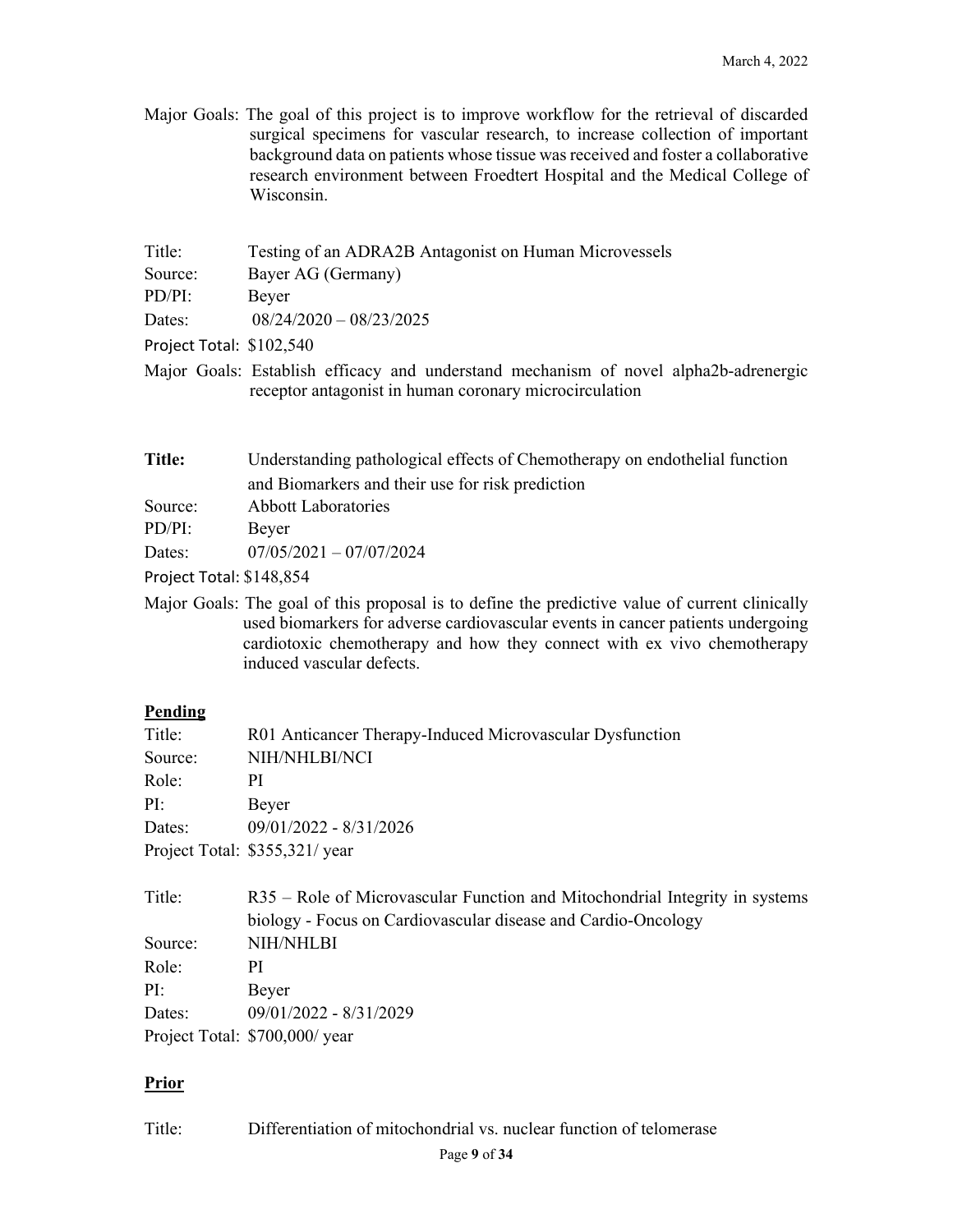Source: MCW – Research Affairs Committee Role: PI PI: Beyer Dates: 1/1/2013 – 12/31/2013 Project Total: \$ 25,000

Title: Differentiation of mitochondrial vs. nuclear function of telomerase Source: MCW – Redox Biology Program Role: PI PI: Beyer Dates: 1/1/2014 – 12/31/2014 Project Total: \$ 5000

| Title:                   | Differentiation of mitochondrial vs. nuclear function of telomerase |
|--------------------------|---------------------------------------------------------------------|
| Source:                  | NIH/Office of Director                                              |
| Role:                    | ΡI                                                                  |
| PI:                      | Beyer                                                               |
| Dates:                   | $8/1/2014 - 7/31/2016$                                              |
| Project Total: \$414,998 |                                                                     |

| Title:                   | Differential role of mitochondrial and nuclear telomerase activity |
|--------------------------|--------------------------------------------------------------------|
|                          | In regulation of mitochondria and cardiovascular function          |
| Source:                  | AHA                                                                |
| Role:                    | Mentor                                                             |
| PI:                      | Ait-Aissa                                                          |
|                          | Dates: $1/1/2016 - 12/31/2018$                                     |
| Project Total: \$102,676 |                                                                    |

| Title:                     | Mechanism of Flow-Induced Dilation in the Human Microcirculation |
|----------------------------|------------------------------------------------------------------|
| Source:                    | NIH/NHLBI                                                        |
| Role:                      | Co-Investigator                                                  |
| PI:                        | Gutterman                                                        |
| Dates:                     | $2/1/2013 - 1/31/2017$                                           |
| Project Total: \$1,670,795 |                                                                  |

Title: Development of a Nature-Based Outdoor Activity Intervention to Improve Breast Cancer Survivorship: A Community Engaged Research Approach Source: MCW Patient Centered Outcomes Research Center Role: co-PI PI: Beyer, K Dates: 01/2017 – 12/2017 Project Total: \$25,000

Title: Harnessing Telomerase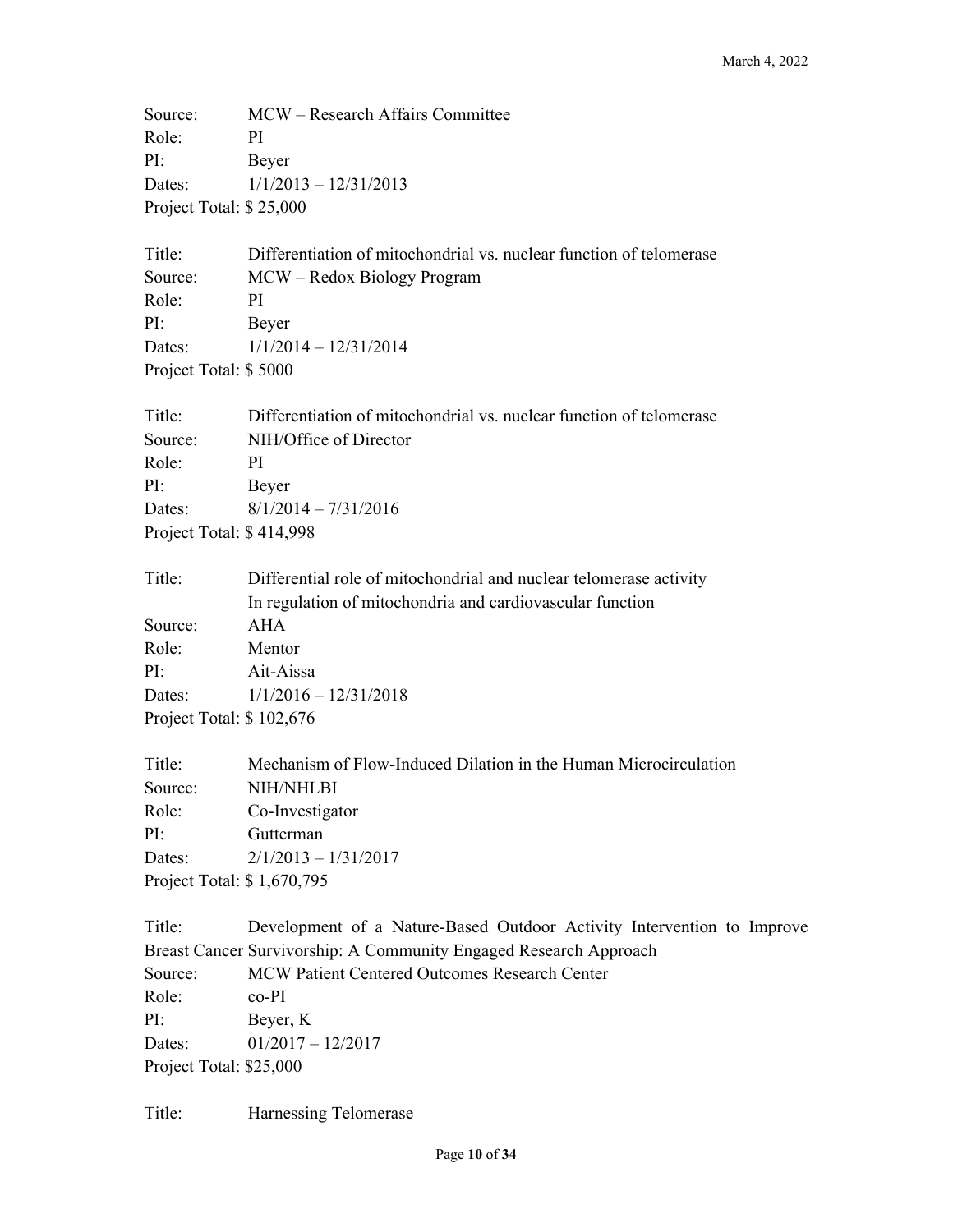Source: Therapeutic Accelerator Grant (TAP) Role: PI PI: Beyer Dates: 9/1/2017 – 8/31/2018 Project Total: \$100,000

| Title:                   | Mitochondrial function disparities contributing to cardiovascular toxicity from |  |  |
|--------------------------|---------------------------------------------------------------------------------|--|--|
|                          | radiation therapy.                                                              |  |  |
| Source:                  | Cardiovascular Center Pre-PPG grant                                             |  |  |
| Role:                    | multi-PI and Project leader                                                     |  |  |
| PI:                      | Medora/Beyer                                                                    |  |  |
| Dates:                   | $7/1/2017 - 6/30/2019$                                                          |  |  |
| Project Total: \$200,000 |                                                                                 |  |  |

| Role of Extra-Nuclear Telomerase in Protection for Chemotherapy Induced |  |  |  |
|-------------------------------------------------------------------------|--|--|--|
| Vascular Defects                                                        |  |  |  |
| AHW - Redox Biology Program Award                                       |  |  |  |
| PI                                                                      |  |  |  |
| Beyer                                                                   |  |  |  |
| $9/1/2016 - 6/30/2019$                                                  |  |  |  |
| Project Total: \$300,000                                                |  |  |  |
|                                                                         |  |  |  |

| Title:                   | Mitochondrial Telomerase as Regulator of Mitochondrial Damage and      |  |  |
|--------------------------|------------------------------------------------------------------------|--|--|
|                          | Secondary Messengers in Chemotherapy Induced Microvascular Dysfunction |  |  |
| Source:                  | We Care Foundation                                                     |  |  |
| Role:                    | РI                                                                     |  |  |
| PI:                      | Kong/Beyer                                                             |  |  |
| Dates:                   | $9/1/2017 - 8/31/2021$                                                 |  |  |
| Project Total: \$100,000 |                                                                        |  |  |

| Title:                              | Novel Regulatory Mechanisms in the Human Microcirculation |  |
|-------------------------------------|-----------------------------------------------------------|--|
| Source:                             | NIH/NHLBI                                                 |  |
| Role:                               | Co-Investigator                                           |  |
| PI:                                 | Gutterman                                                 |  |
| $12/12/2016 - 11/30/2020$<br>Dates: |                                                           |  |
| Project Total: \$1,726,564          |                                                           |  |

| Title:  | Novel Role for Autophagy in Determining Microvascular Flow-Mediated |
|---------|---------------------------------------------------------------------|
|         | Dilation                                                            |
| Source: | American Heart Association Postdoctoral Fellow                      |
| Role:   | Mentor                                                              |
| PI:     | Hughes                                                              |
| Dates:  | $1/1/2020 - 12/31/2022$                                             |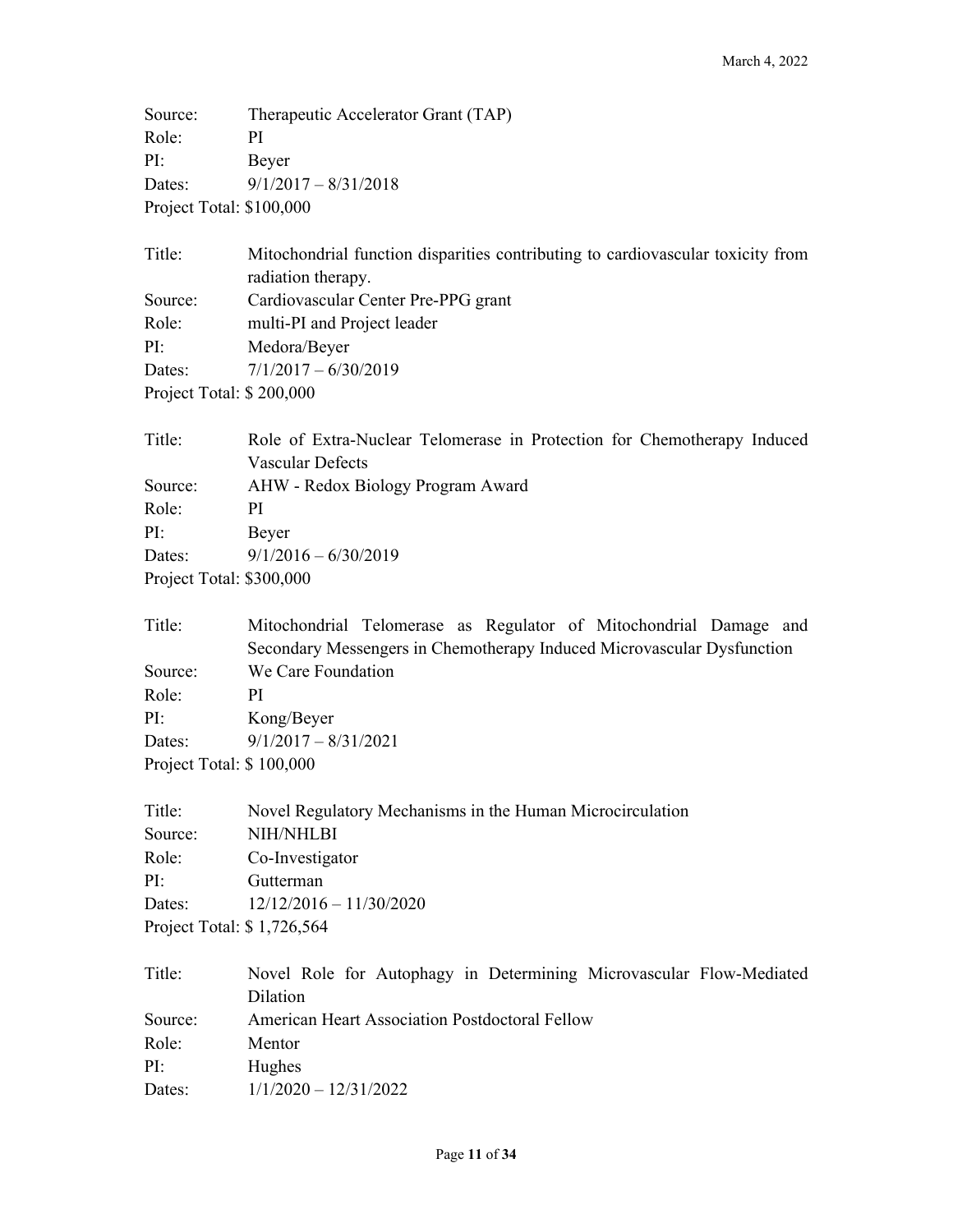## **Non-Peer Review**

| Title:                  | Effects of TEVA Compound on Human Vascular Reactivity |
|-------------------------|-------------------------------------------------------|
| Source:                 | Teva Pharmaceuticals                                  |
| Role:                   | PI (multi-PI grant)                                   |
| PI:                     | Gutterman/Beyer                                       |
| Dates:                  | $2/23/2017 - 2/23/2019$                               |
| Project Total: \$25,853 |                                                       |

## **INVITED LECTURES/WORKSHOPS/PRESENTATIONS:**

## **National/International**

- 1. Mitcondrial Telomerase, mtDNA damage and secondary signaling Cardiovascular Pathophysiology, Distinguished Scientist Series - University of South Alabama Department of Pharmacology March 2022
- 2. Endothelial function, Hypertension and Cardiovascular Diseases. New Advances in Cardiovascular disease, Virtual Symposium American University of Beirut, Keynote Speaker Nov 2021
- 3. Coronary Artery Disease to Cardio-Oncology a Journey There and Back Again. Department of Physiology Augusta University May 2021
- 4. The Traveled road of Microcirculation From Coronary Disease to Cardio-Oncology and back again. Molecular Medicine Seminar Series at Tufts Medical Center March 2021
- 5. Effect of Anti-Cancer Therapy on Human Microvascular Function –Experimental Biology April 2021
- 6. Mechanisms of Microvascular Toxicity of BCR-Able TKI in CMLs what are the clinical implication of long-term exposure – Chicago Citywide Cardio-Oncology consortium. September 2020
- 7. A New Approach in Cardiac Oncology: Lessons Learned from Coronary Artery Disease - Virtual NAVBO Mini symposium on Cardiovascular Health and Disease. May 2020
- 8. Anti-Cancer Therapy Induced Microvascular Dysfunction Role of Mitochondrial DNA damage - Vasculata 2019
- 9. Chemotherapy-Induced Cardiotoxicity Large Problem with Small Origins Invited Seminar University of Iowa Department of Health and Human Physiology Iowa City January 2019
- 10. Harnessing Telomerase Challenges in Cardiac Oncology, Invited Seminar University of Hannover Medical School Hannover Germany June 2018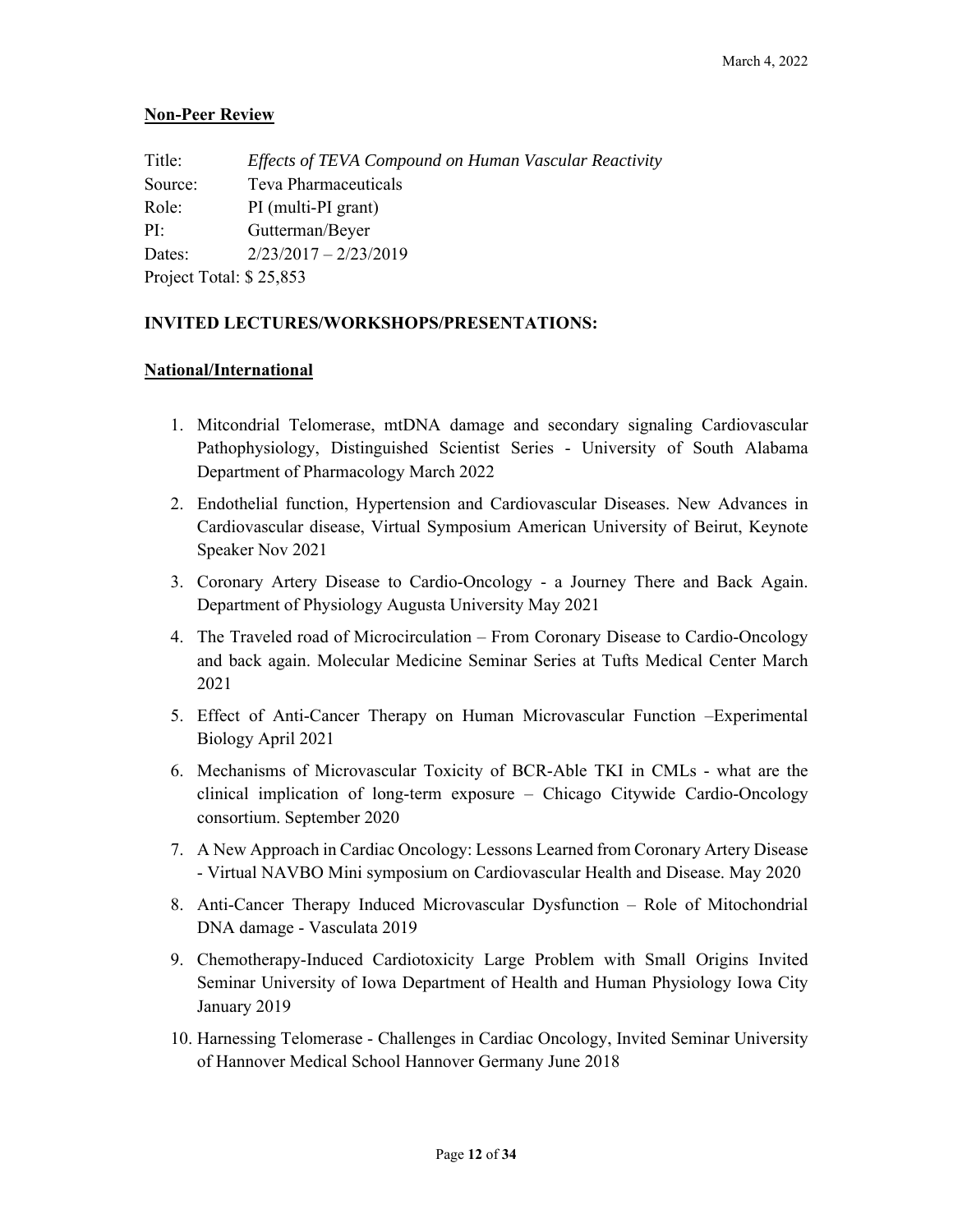- 11. Regulation of Mitochondrial Integrity in the Development of Coronary Artery Disease University of Iowa Center for Hypertension Research - Invited Seminar Iowa City February 2018
- 12. A New Approach in Cardiac Oncology Lessons Learned from Coronary Artery Disease - Harnessing Telomerase, Tulane University - Invited Seminar New Orleans December 2017
- 13. Cardiovascular Aging, New Frontiers and old Friends, APS Conference, Westminster CO August 2017
- 14. Basic Cellular Mechanisms Involved Regulation of Microvascular Function and Redox Environment. University of New Mexico Unusual Suspects – Invited Seminar Albuquerque NM April 2017
- 15. Autophagy is a Novel Regulatory Mechanism in the Human Microcirculation, Experimental Biology Chicago April 2017
- 16. Role of Telomerase in the Vascular Mitochondria Implications in Human Heart Disease. AHA Scientific Session New Orleans November 2016
- 17. Non-Canonical Role of Telomerase in the Human Heart Implications for the Therapy of Cardiovascular Disease and Cancer University of Essen; July 2016
- 18. Extra-nuclear Telomerase Activity: Novel Role and Contribution to the Development Of Coronary Heart Disease, University of Calgary April 2015
- 19. Regulation of Coronary Blood Flow in Health and Disease: Vascular adaption to Acute and chronic stress, University of Western Ontario London ON March 2015
- 20. Mitochondrial Telomerase and Vasodilation APS Conference on Physiological Bioenergetics: From Bench to Bedside Tampa Bay August 2015
- 21. Novel insights into Vasodilation in Health and Diseases, What can Human Vasculature Teach us AHA Scientific Session Chicago November 2014
- 22. Mitochondrial telomerase regulates flow mediated dilation by suppressing Mitochondrial derived free radical production, Experimental Biology San Diego, CA April 2014
- 23. Activation of PPARy Converts the Mechanism of Flow-Mediated Dilation in Human Microvessels from H202 to NO by a Telomerase Dependent Mechanism AHA Scientific Session Los Angeles November 2012

### **Regional/Local**

1. Novel Role of Telomerase in regulation of Mitochondrial Reactive Oxygen Species and Influence on Vasodilation, Cardiovascular Redox Signaling Symposium, Medical College of Wisconsin, Milwaukee, WI

**COMMITTEE SERVICE: Medical College of Wisconsin**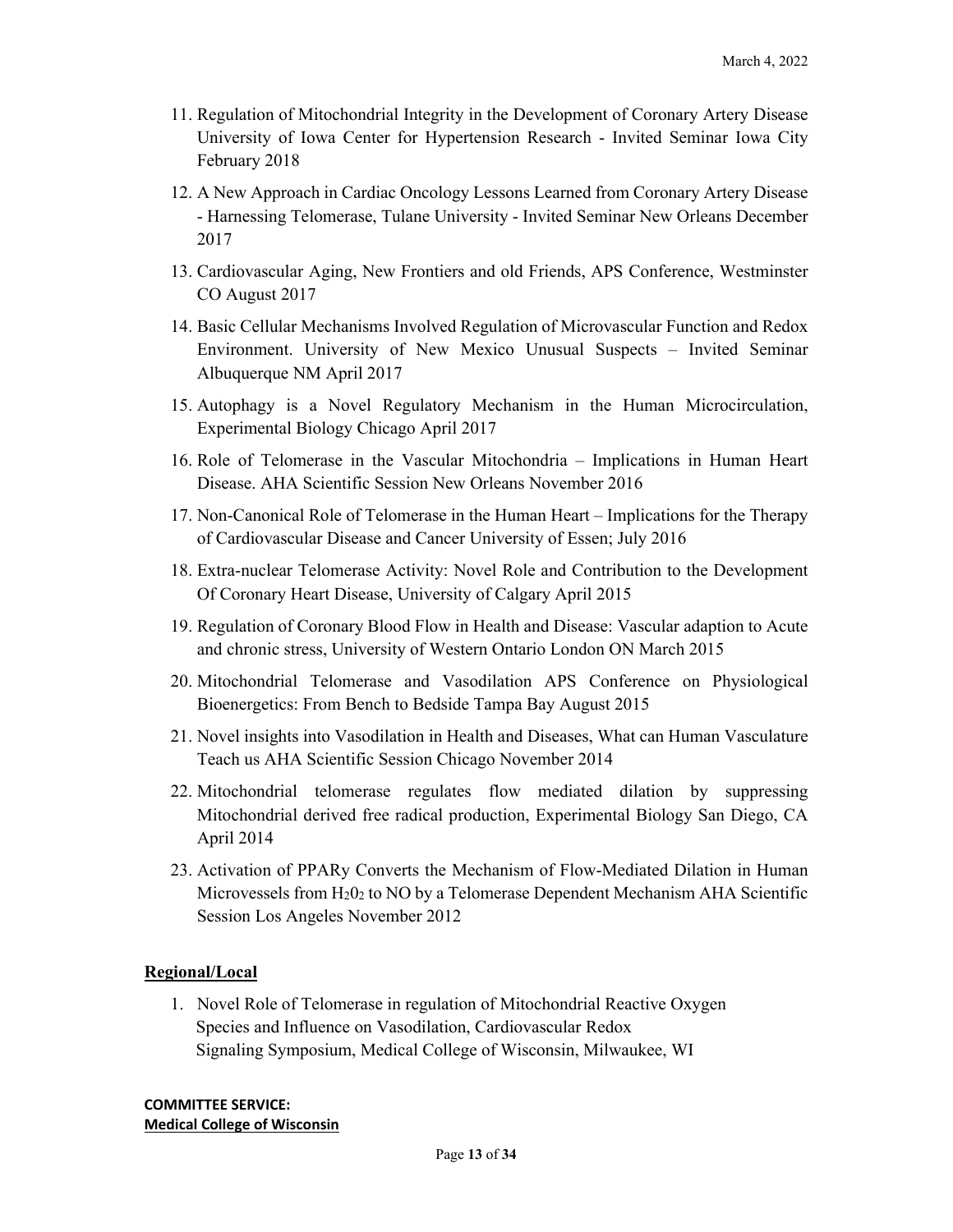| 2013-2016     | Member, Diversity and Inclusion Committee, Medical College  |
|---------------|-------------------------------------------------------------|
|               | of Wisconsin                                                |
| 2017-2018     | Organizing Committee - Redox Biology Symposium              |
| 2018-2021     | Member, Institutional Animal Care and Use Committee Medical |
|               | College of Wisconsin                                        |
| 2019-2021     | Member, Research Affairs Committee Medical College          |
|               | of Wisconsin                                                |
| $2021 - 2024$ | Member, Department of Medicine Research Committee           |
|               |                                                             |

#### **MEDICAL COLLEGE TEACHING ACTIVITIES**

| $2012$ - present | Mentor for Summer research programs                           |  |
|------------------|---------------------------------------------------------------|--|
|                  | • Research Opportunity for Academic Development in            |  |
|                  | Science (ROADS)                                               |  |
|                  | Summer Program for Undergraduate Research (SPUR)<br>$\bullet$ |  |
|                  | Medical Student Summer Research Program (MSSRP)<br>$\bullet$  |  |
|                  | • Diversity Summer Health-Related Research Education          |  |
|                  | Program (DSHREP)                                              |  |
| $2016 - 2020$    | Molecules to Cells CBD Classes - Medium-chain Acyl-CoA        |  |
|                  | Dehydrogenase deficiency (3 Lecture hours)                    |  |
| $2021 -$         | Current Concepts in Cardiovascular Biology (3.0 credit hours  |  |
|                  | CRN: 14657) Section Leader - Current Topics in Cardiovascular |  |
|                  | Science                                                       |  |

# **MCW STUDENTS, FACULTY, RESIDENTS AND CLINICAL/RESEARCH FELLOWS MENTORED:**

\* Refer to appendix for additional detail on Mentees and achievements

# **High School Students**

| 2012-2014 | Isabell Gil                   | Research Mentor (not affiliated with any program) |
|-----------|-------------------------------|---------------------------------------------------|
| 2015-2018 | Nabeel Quryshi                | Research Mentor (not affiliated with any program) |
| 2019      | Blessed Ikuobolati            | ROADS Mentor                                      |
| 2020      | Cameron Stockwell             | Mentor (Student Intern, not affiliated with any   |
|           |                               | Program)                                          |
|           | <b>Undergraduate Students</b> |                                                   |
| 2014      | Peter Schuman                 | <b>SPUR Mentor</b>                                |
| 2015      | Jakayla Dills                 | <b>DSHREP</b> Mentor                              |
| 2018-2019 | Lukas Brand                   | Mentor (Student Intern, not affiliated with any   |
|           |                               | Program)                                          |
| 2019      | <b>Courtney Stephens</b>      | <b>SPUR Mentor</b>                                |
| 2018-2022 | Micaela Young                 | Mentor - minority research supplement             |

## **Medical Students**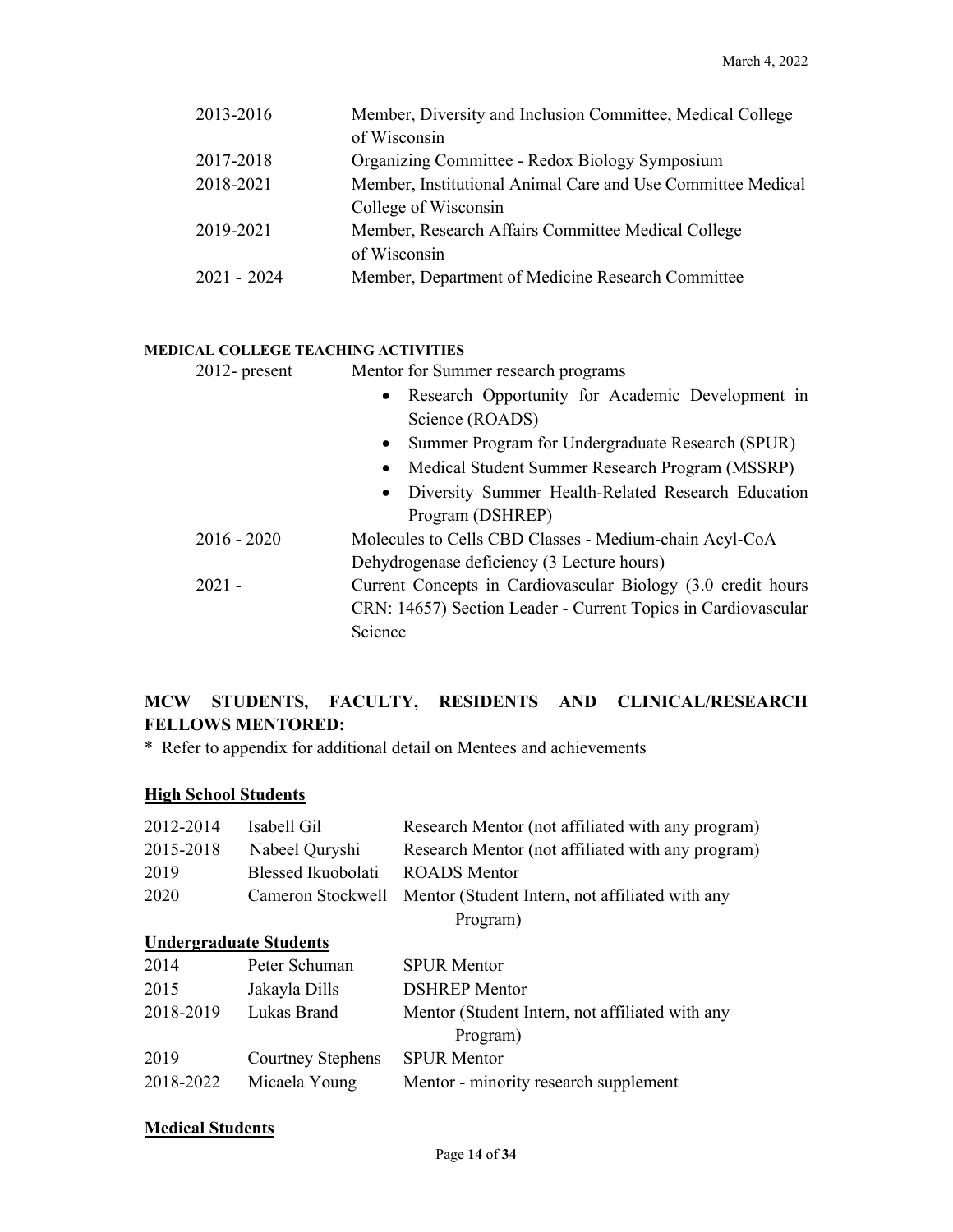| 2013      | Jack Trellborn          | <b>MSSRP</b> Mentor                      |
|-----------|-------------------------|------------------------------------------|
| 2015      | Katie Car               | <b>MSSRP</b> Mentor                      |
| 2016-2018 | Scott C. Blaszak        | MSSRP Mentor, Advisor honors in research |
| 2017-2019 | <b>Matthew Rappelt</b>  | MSSRP Mentor, Advisor honors in research |
|           | 2018-2021 Luis Paniagua | MSSRP Mentor, Advisor honors in research |

# **Graduate Students**

PhD Thesis Committees

| <b>Johnathan Daniel Ebben</b><br>2012-2016 |                                                                                |  |  |
|--------------------------------------------|--------------------------------------------------------------------------------|--|--|
|                                            | Primary Mentor Ming You Department of Pharmacology, MCW                        |  |  |
|                                            | Development and Strategic Use of Novel Peptides to Address Chronic Disease:    |  |  |
|                                            | A Role in Immunoprevention of Cancer and Management of Endothelial             |  |  |
|                                            | Dysfunction                                                                    |  |  |
| $2020 -$                                   | <b>Nnamdi Uche</b>                                                             |  |  |
|                                            | Primary Mentor Ivor Benjamin Department of Medicine MCW                        |  |  |
|                                            | Doxorubicin Induced Changes in Cardiomyocyte Acetylome.                        |  |  |
| $2020 -$                                   | <b>Evan Paul Tracy,</b>                                                        |  |  |
|                                            | Amanda Leblanc University of Louisville                                        |  |  |
|                                            | Role of Mitochondrial damage in vascular aging.                                |  |  |
| $2021 -$                                   | <b>Jean Bikomeye</b>                                                           |  |  |
|                                            | Primary Mentor Kirsten Beyer, Institute for Health and Equity, MCW             |  |  |
|                                            | Cardiovascular Health Benefits of Nature Exposure.                             |  |  |
| $2021 -$                                   | <b>Amanda Marks</b>                                                            |  |  |
|                                            | Primary Mentor Alison Kregel, Department of Physiology, MCW                    |  |  |
|                                            | Cardiovascular Pathology of Cardio-Renal syndrome                              |  |  |
| $2021 -$                                   | <b>Adaysha Williams</b>                                                        |  |  |
|                                            | Primary Mentor Alison Kregel, Department of Physiology, MCW                    |  |  |
|                                            | Genetic Determinants Cardiovascular Pathology                                  |  |  |
| <b>SOC Committees</b>                      |                                                                                |  |  |
| 2016-2019                                  | <b>Sheraden Seward</b>                                                         |  |  |
|                                            | Assessment of impaired angiogenesis in bronchopulmonary dysplasia              |  |  |
| 2018-2017                                  | <b>Rose Doolittle</b>                                                          |  |  |
|                                            | Impact of Persistent Pulmonary Hypertension of the Newborn on endothelial cell |  |  |
|                                            | mitochondrial function                                                         |  |  |
| PhD Students Advised                       |                                                                                |  |  |
| 2014-2019                                  | Dawid Chabowski, Department of Pharmacology (Co-Mentor),                       |  |  |
|                                            | Contribution of LPA signaling to Development of CAD,                           |  |  |
| 2014-2018                                  | Andrew O Kadlec Department of Medical Scientist<br><b>Training</b>             |  |  |
|                                            | Program/Physiology (Co-Mentor),                                                |  |  |
|                                            | Role of $PGc1\alpha$ in Regulation of Microvascular Tone                       |  |  |
| 2020-present Cristhian                     | Gutierrez<br>Huerta,<br><b>Scientist</b><br>Medical<br><b>Training</b>         |  |  |
|                                            | <b>Program/Physiology</b> (Primary Mentor)                                     |  |  |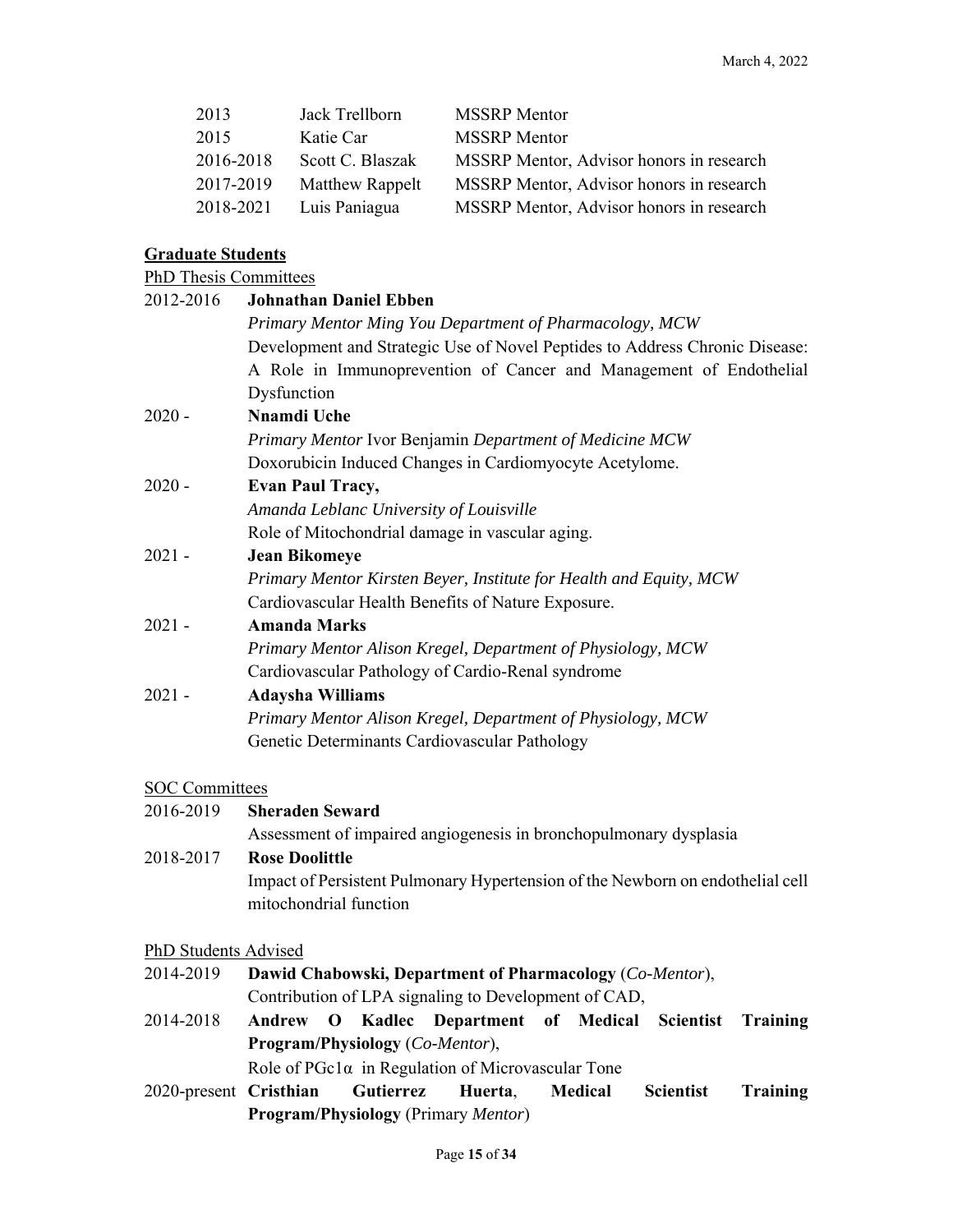|                                                         | <b>Endothelial Function</b>                                                                                                                                 | Critical role of Mitochondrial Fission/Fusion in Regulation of Microvascular                                                                                 |  |
|---------------------------------------------------------|-------------------------------------------------------------------------------------------------------------------------------------------------------------|--------------------------------------------------------------------------------------------------------------------------------------------------------------|--|
|                                                         | 2021-present Lukas Brand, Department of Physiology (Primary Mentor)                                                                                         |                                                                                                                                                              |  |
|                                                         | Microvascular Dysfunction                                                                                                                                   | Contribution of Telomerase activity to Anticancer Therapy-Induced                                                                                            |  |
| <b>Postdoctoral Fellows</b>                             |                                                                                                                                                             |                                                                                                                                                              |  |
| 2015-2018                                               | Karima Ait-Aissa<br>(Primary <i>Mentor</i> ),<br>Role of Telomerase as regulator of Mitochondrial Metabolism and Implications<br>in Cardiovascular diseases |                                                                                                                                                              |  |
|                                                         | 2018-present William Hughes                                                                                                                                 | (Primary Mentor)                                                                                                                                             |  |
|                                                         | Dilation                                                                                                                                                    | Novel Role for Autophagy in Determining Microvascular Flow-Mediated                                                                                          |  |
|                                                         | 2020-present Janee Terwoord (Primary Mentor)                                                                                                                |                                                                                                                                                              |  |
|                                                         | toxicity                                                                                                                                                    | Role of cf-mtDNA secondary signaling in chemotherapy induced cardiovascular                                                                                  |  |
|                                                         | 2022-present Marry Hidde<br>(Co-Mentor)                                                                                                                     |                                                                                                                                                              |  |
|                                                         |                                                                                                                                                             | Efficacy of exercise intervention and evaluation of disparities in cardiovascular<br>outcomes in Black and White breast cancer patients undergoing treatment |  |
| <b>Faculty</b>                                          |                                                                                                                                                             |                                                                                                                                                              |  |
| 2012-present Matt D. Durand<br>(co-Mentor/collaborator) |                                                                                                                                                             |                                                                                                                                                              |  |
|                                                         |                                                                                                                                                             | MCW Assistant/Associate Professor Department of Physical Medicine and                                                                                        |  |
|                                                         | Rehabilitation                                                                                                                                              | Mentor/Collaborator                                                                                                                                          |  |
|                                                         | 2016-present Jennifer J. McIntosh                                                                                                                           | (co-Mentor/collaborator)                                                                                                                                     |  |
|                                                         |                                                                                                                                                             | MCW Assistant/Associate Professor Department of Obstetrics & Gynecology                                                                                      |  |
|                                                         | Mentor/Collaborator                                                                                                                                         |                                                                                                                                                              |  |
|                                                         | 2017-present Julie K. Freed                                                                                                                                 | (co-Mentor/collaborator)                                                                                                                                     |  |

MCW Assistant/Associate Professor Department of Anesthesiology

# **Faculty (ongoing relationship/collaboration)**

# **BIBLIOGRAPHY**

## **Refereed Journal Publications/Original Papers**

**https://www.ncbi.nlm.nih.gov/myncbi/andreas.beyer.1/bibliography/public/** 

- \* co or primary Correspondent/Senior Author
- **&** highlighted by editorial or similar
	- 1. Keen HL, Ryan MJ, **Beyer AM**, Mathur S, Scheetz TE, Gackle BD, Faraci FM, Casavant TL, Sigmund CD. Gene expression profiling of potential PPARgamma target genes in mouse aorta. Physiol Genomics 2004. 18(1): 33-42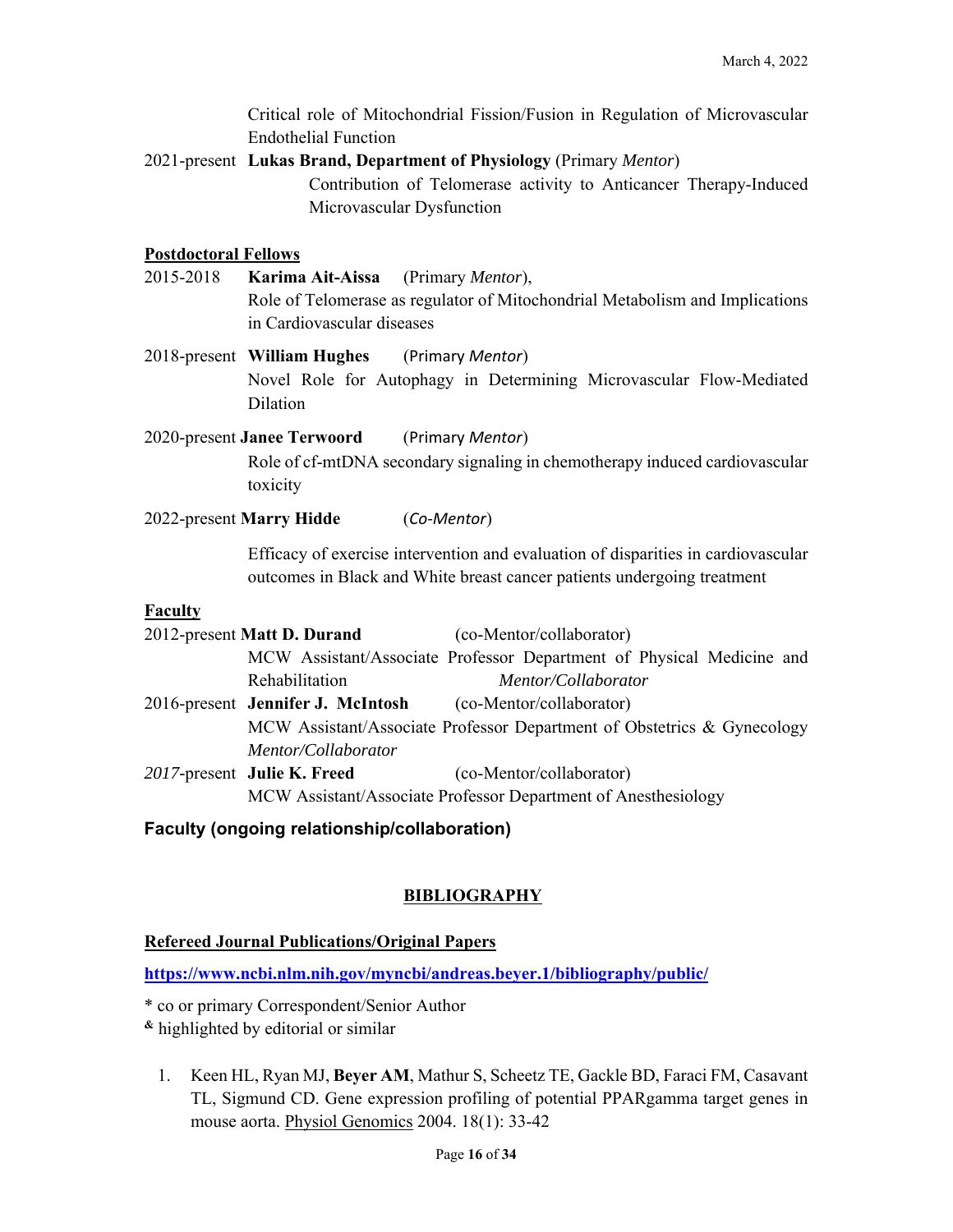- 2. **Beyer AM,** Baumbach GL, Halabi CM, Modrick ML, Lynch CM, Gerhold TD, Ghoneim SM, de Lange WJ, Keen HL, Tsai YS, Maeda N, Sigmund CD, Faraci FM. Interference with PPARgamma signaling causes cerebral vascular dysfunction,hypertrophy, and remodeling. Hypertension 2008 Apr;51(4): 867-71. PMCID: PMC2408877
- 3. Halabi, CM, **Beyer AM,** de Lange WJ, Keen HL, Baumbach GL, Faraci FM, Sigmund D. Interference with PPAR gamma function in smooth muscle causes vascular dysfunction and hypertension. Cell Metab 2008 Mar 7(3):215-26. PMCID: PMC2275166
- 4. De Lange WJ, Halabi CM, **Beyer AM,** Sigmund CD. Germ line activation of the Tie2 and SMMHC promoters causes noncell-specific deletion of floxed alleles. Physiol Genomics. 2008 Sep 17;35(1):1-4. PMCID: PMC2574738
- 5. **Beyer AM**, de Lange WJ, Halabi CM, Modrick ML, Keen HL, Faraci FM, Sigmund CD. Endothelium-Specific Interference with Peroxisome Proliferator Activated Receptor Gamma Causes Cerebral Vascular Dysfunction in Response to a High-Fat Diet. Circ Res 2008 Sep 12;103(6):654-61. PMCID: PMC2583077
- 6. Keen HL, Halabi CM, **Beyer AM**, de Lange WJ, Liu X, Maeda N, Faraci FM, Casavant TL, Sigmund CD. Bioinformatic Analysis of Gene Sets Regulated by Ligand-Activated and Dominant-Negative Peroxisome Proliferator-Activated Receptor {gamma} in Mouse Aorta. Arterioscler Thromb Vasc Biol. 2010;

30(3):518-25. PMCID: PMC2850258

- 7. **Beyer AM,** Guo DF, et al. (2010). "Contrasting vascular effects caused by loss of Bardet-Biedl syndrome genes." Am J Physiol Heart Circ Physiol, 2010 Dec;299(6): H1902-7. PMCID: PMC3006278
- 8. Guo DF, **Beyer AM**, Yang B, Nishimura DY, Sheffield VC, Rahmouni K. Inactivation of Bardet-Biedl Syndrome genes cause kidney defect. Am J Physiol Renal Physiol, 2011 Feb;300(2): F574-80. PMCID: PMC3043995
- 9. **Beyer AM\***, Raffai G. Weinberg B, Fredrich K, Lombard JH. Dahl salt-sensitive rats are protected against vascular defects related to diet-induced obesity. Hypertension. 2012 Aug;60(2):404-10. PMCID: PMC344144
- 10. **Beyer AM**, Guo DF, Rahmouni K. Prolonged treatment with Angiotensin 1-7 improves endothelial function in diet-induced obesity. J Hypertens. 2013 Apr;31(4):730-8
- 11. Peng Y, Yu D, Gregorich Z, Chen X, **Beyer AM,** Gutterman DD, Ge Y. In-depth proteomic analysis of human tropomyosin by top-down mass spectrometry. J Muscle Res Cell Motil. 2013 Aug;34(3-4):199-210. PMCID: PMC3849107
- 12. **Beyer AM,** Fredrich K, Lombard JH. AT1 receptors prevent salt-induced vascular dysfunction in isolated middle cerebral arteries of 2 kidney-1 clip hypertensive rats. Am J Hypertens. 2013 Dec;25(12):1398-404. PMCID: PMC3816625 **&**
- 13. **Beyer AM,** Raffai G, Weinberg B, Fredrich K, Rodgers MS, Geurts AM, Jacob HJ, Dwinell MR, Lombard JH. Amelioration of salt-induced rats by missense mutation of extracellular superoxide dismutase. Am J Physiol Heart Circ Physiol. 2014 Feb;306(3):H339-47. PMCID: PMC3920146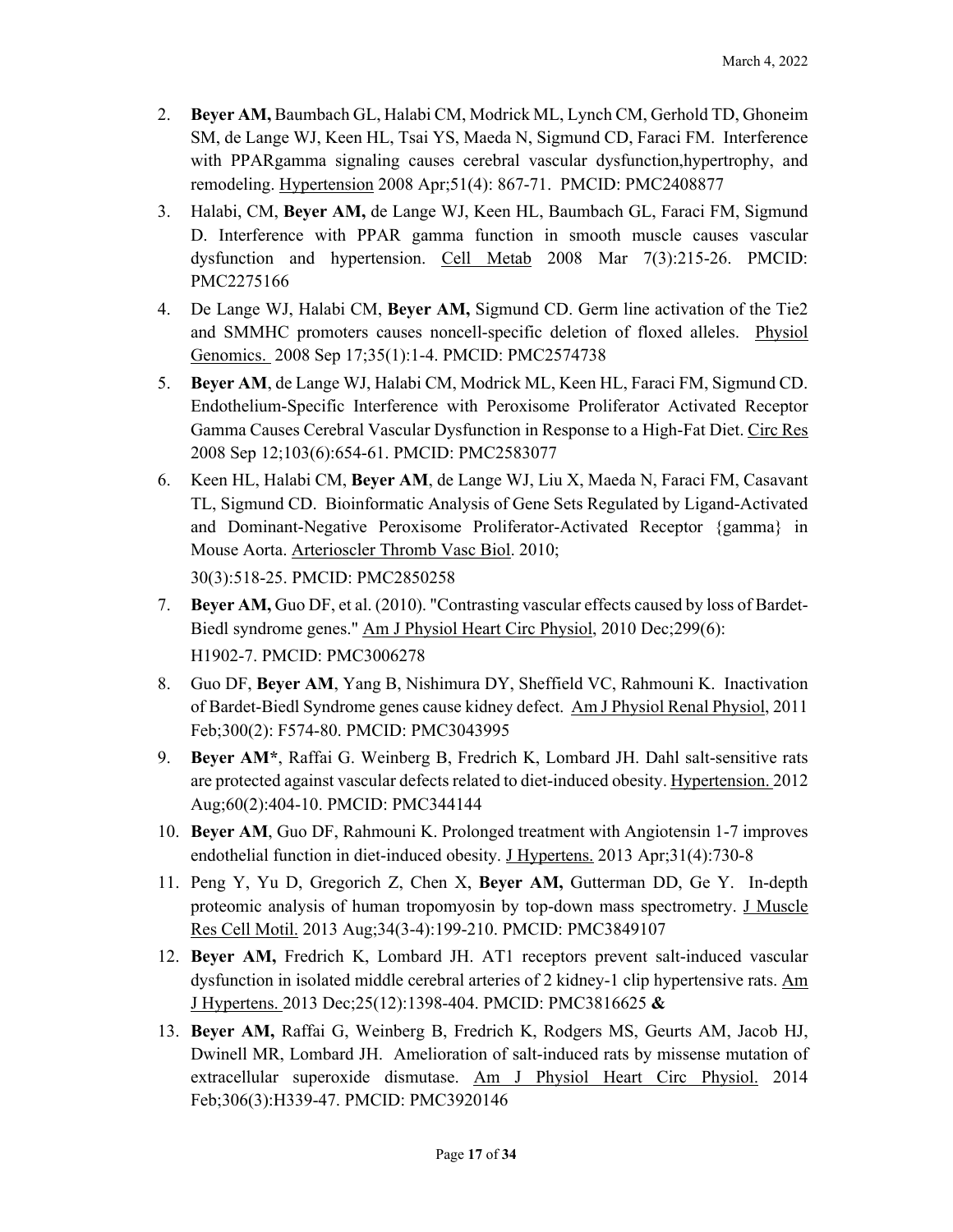- 14. Freed JK, **Beyer AM,** LoGiudice JA, Hockenberry JC, Gutterman DD. Ceramide changes the mediator of flow-induced vasodilation from nitric oxide to hydrogen peroxide in the human microcirculation. Circ Res. 2014 Aug 15:115(5):525-32 PMCID: PMC4640193 **&**
- 15. **Beyer AM\*,** Durand MJ, Hockenberry J, Gamblin TC, Phillips SA, Gutterman DD.

An acute rise in intraluminal pressure shifts the mediator of flow-mediated dilation from nitric oxide to hydrogen peroxide in human arterioles. Am J Physiol Heart Circ Physiol. 2014 Dec 1;307(11):H1587-93 PMCID: PMC4255007 **&**

- 16. Starks RD, **Beyer AM,** Guo DF, Boland L, Zhang Q, Sheffield VC, Rahmouni K. Regulation of Insulin Receptor Trafficking by Bardet Biedl Syndrome Proteins. PLoS Genet. 2015 Jun;11(6): e1005311 PMCID: PMC4478011
- 17. **Beyer AM\*,** Freed JK, Durand MJ, Riedel M, Ait-Aissa K, Green P, Hockenberry JC, Morgan RG, Donato AJ, Peleg R, Gasparri M, Rokkas CK, Santos JH, Priel E, Gutterman DD. Critical Role for Telomerase in the Mechanism of Flow-Mediated Dilation in the Human Microcirculation. Circ Res. 2016 Mar 4;118(5):856-66 PMCID: PMC4772813 **&**
- 18. Durand MJ, Zinkevich NS, Riedel M, Gutterman DD, Nasci VL, Salato VK, Hijiawi JB, Reuben CF, North PE, **Beyer AM\*.** Vascular Actions of Angiotensin 1-7 in the Human Microcirculation: Novel Role for Telomerase. Arterioscler Thromb Vasc Biol. 2016 Jun;36(6):1254-62 PMCID: PMC4882242
- 19. **Beyer AM\*,** Zinkevich N, Miller B, Liu Y, Wittenburg AL, Mitchell M, Galdieri R, Sorokin A, Gutterman DD. Transition in the mechanism of flow-mediated dilation with aging and development of coronary artery disease. Basic Res Cardiol. 2017 Jan;112(1):5 PMID:27995364
- 20. Levi-Rosenzvig R, **Beyer AM**, Hockenberry J, Ben-Shushan R, Chuyun D, Atiya S, Tamir S, Gutterman DD, Szuchman-Sapir A. "5 6-8-DHTL, a stable metabolite of arachidonic acid, is a potential EDHF that mediates microvascular dilation." Free Radical Biology and Medicine. 103 (2017): 87-94
- 21. Kadlec AO, Chabowski DS, Ait-Aissa K, Hockenberry JC, Otterson MF, Durand MJ, Freed JK, **Beyer AM**, Gutterman DD. PGC-1α (Peroxisome Proliferator–Activated Receptor γ Coactivator 1-α) Overexpression in Coronary Artery Disease Recruits NO and Hydrogen Peroxide During Flow-Mediated Dilation and Protects Against Increased Intraluminal Pressure. Hypertension. 2017 Jul 1;70(1):166-73. PMID:2853333
- 22. Ait-Aissa K, Kadlec AO, Hockenberry J, Gutterman DD and **Beyer AM\***. Telomerase reverse transcriptase protects against Angiotensin II induced microvascular endothelial dysfunction. American Journal of Physiology-Heart and Circulatory Physiology. 2017. PMID: 29351466
- 23. Ma C., **Beyer A.M.,** Durand M., Clough A.V., Zhu D., Norwood Toro L., Terashvili M., Ebben J.D., Hill R.B., and Audi S.H., Hyperoxia causes mitochondrial fragmentation in pulmonary endothelial cells by increasing expression of pro-fission proteins. Arteriosclerosis, thrombosis, and vascular biology 38 (2018) 622-635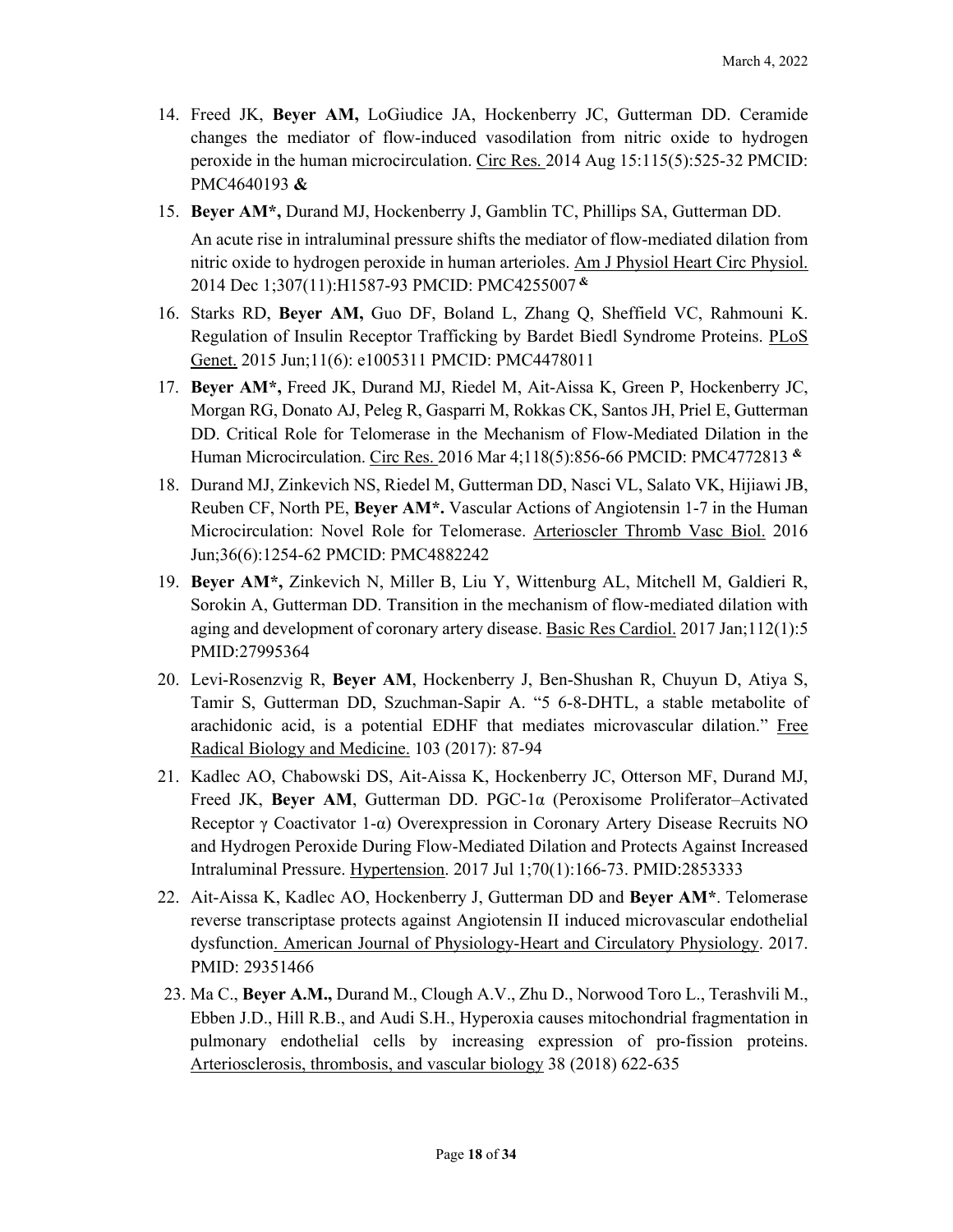- 24. Audi S, Friedly N, Dash R, **Beyer AM**; Clough AV; Jacobs ER. Detection of Hydrogen Peroxide Production in the Isolated Rat Lung Using Amplex Red. Free Radical Research accepted for publication Aug. 2018
- 25. Chabowski DS, Kadlec AO, Ait-Aissa K, Hockenberry JC, Pearson PJ, **Beyer AM\***, Gutterman DD. Lysophosphatidic acid acts on  $LPA_1$  receptor to increase  $H_2$  O<sub>2</sub> during flow-induced dilation in human adipose arterioles. Br J Pharmacol. 2018 Nov;175(22):4266-4280. doi: 10.1111/bph.14492. Epub 2018 Oct 11. PubMed PMID: 30153326; PubMed Central PMCID: PMC6193883
- 26. Durand MJ, Ait-Aissa K, Levchenko V, Staruschenko A, Gutterman DD, **Beyer AM\*.** Visualization and Quantification of Mitochondrial Structure in the Endothelium of Intact Arteries. Cardiovasc Res. 2018 Nov 22. doi: 10.1093/cvr/cvy294. PubMed PMID: 30476208
- 27. Ait-Aissa K, Blaszak SC, Beutner G, Tsaih S-W, Morgan G, Santos JH, Flister MJ, Joyce DL, Camara AK, and Gutterman DD. Donato, AJ, Porter Jr, GA, **Beyer AM\***  Mitochondrial Oxidative Phosphorylation defect in the Heart of Subjects with Coronary Artery Disease. Scientific reports 9: 7623, 2019. PMID: 31110224
- 28. Ait-Aissa K., Heisner J.S., Norwood Toro L., Dennis B., Doyon G., Harmann L., Geurts A., Camara A.K., and **Beyer A.M\***., Telomerase deficiency predisposes to heart failure and ischemia-reperfusion Injury. Frontiers in Cardiovascular Medicine 6 (2019) 31. PMID: 31001540
- 29. Hader SN, Zinkevich NS, Norwood Toro LE, Kriegel AJ, Kong A, Freed JK, Gutterman DD and **Beyer AM\***. Detrimental Effects of Chemotherapy on Human Coronary Microvascular Function. American Journal of Physiology-Heart and Circulatory Physiology 2019.
- 30. Durand MJ, Hader SN, Derayunan A, Zinkevich N, McIntosh JJ, **Beyer AM\***. BCR-ABL Tyrosine Kinase Inhibitors Promote Pathological Changes in Dilator Phenotype in the Human Microvasculature. Microcirculation. 2020;10.1111
- 31. Viereck J, Bührke A, Foinquinos A, Chatterjee S, Kleeberger JA, Xiao K, Janssen-Peters H, Ramanujam D, Kraft T, Cebotari S, Schmitto JD, **Beyer AM**, Gyöngyösi M, Löser A, Hirt MN, Eschenhagen T, Engelhardt S, Bär C, and Thomas Thum T. Eur Heart J. 2020 Sep 21;41(36):3462-3474. doi: 10.1093/eurheartj/ehaa519. PMID: 32657324.
- 32. Hughes WE, Chabowski DS, Ait-Aissa K, Fetterman JL, Hockenberry J, **Beyer AM\***, Gutterman DD. Critical Interaction Between Telomerase and Autophagy in Mediating Flow-Induced Human Arteriolar Vasodilation. Arterioscler Thromb Vasc Biol. 2021 Jan; 41(1):446-57. PMID: 33232201; PMCID: PMC7770118.
- 33. Hughes WE, Zinkevich N, Gutterman DD, **Beyer AM\***. Hypertension preserves the magnitude of microvascular flow-mediated dilation following transient elevation in intraluminal pressure. Physiol Rep. 2021 Feb;9(3):e14507. doi: 10.14814/phy2.14507. PMID: 33587335; PMCID: PMC7883808.
- 34. Kidambi S, Pan X, Yang C, Liu P, Roberts ML, Li Y, Wang T, Laud PW, Liu Y, Rubens M, Thomas R, Widlansky ME, **Beyer AM**, Liu Y, Cowley AW, Kotchen TA, Munyura Y, Moosreiner A, Mattson DL, Liang M. Dietary Sodium Restriction Results in Tissue-Specific Changes in DNA Methylation in Humans. Hypertension. 2021 Jun 14: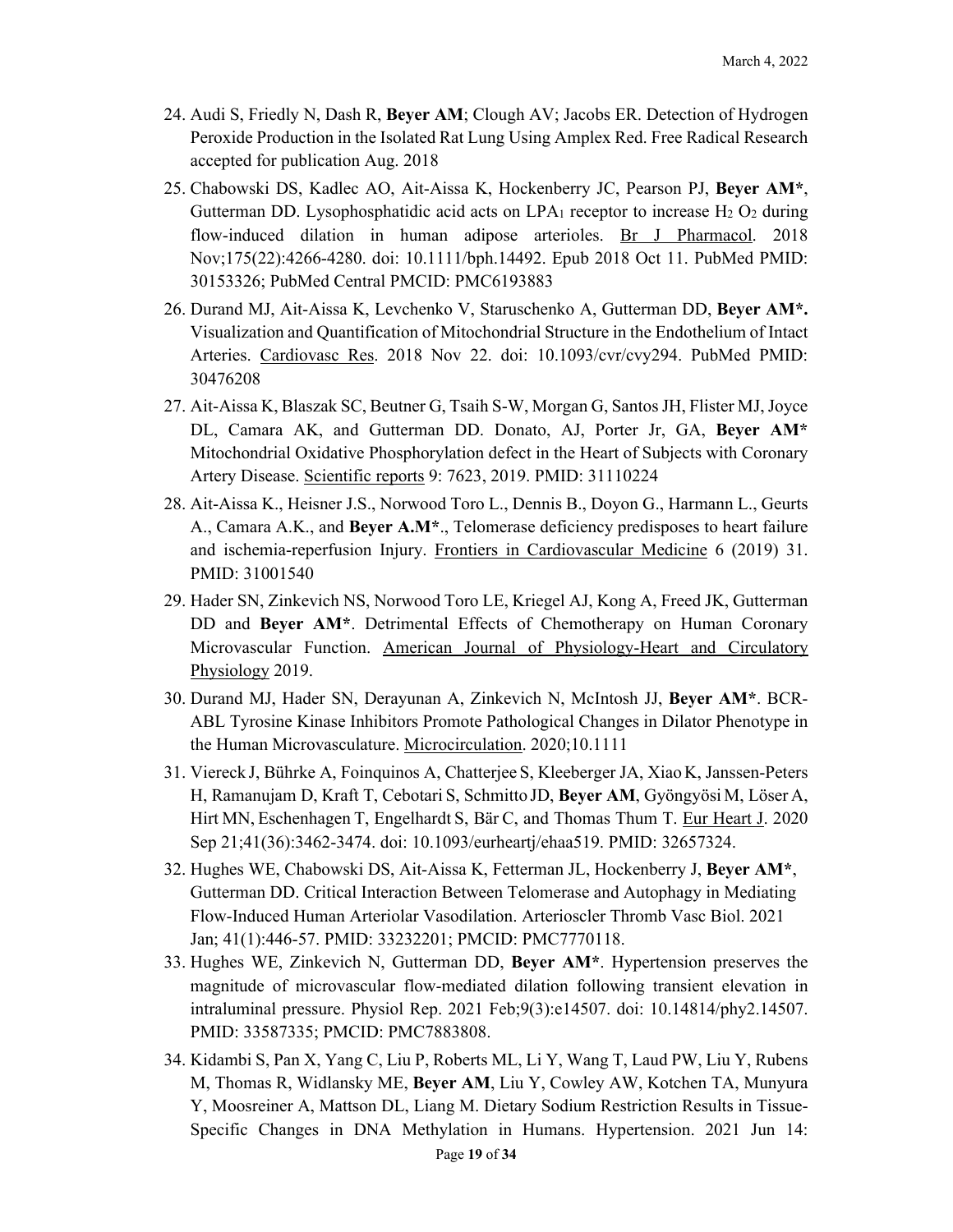hypertensionaha12017351.doi: 10.1161/hypertensionaha.120.17351. Epub ahead of print. PMID: 34120454&.

- 35. Reho JJ, Guo DF, **Beyer AM**, Wegman-Points L, Pierce GL, Rahmouni K. Vascular effects of disrupting endothelial mTORC1 signaling in obesity. Am J Physiol Regul Integr Comp Physiol. 2021 Aug 1;321(2):R228-R237. doi: 10.1152/ajpregu.00113.2021. Epub 2021 Jun 30. PMID: 34189960; PMCID: PMC8409911.
- 36. **Beyer AM**, Norwood Toro LE, Hughes WE, Young M, Clough AV, Gao F, Medhora M, Audi SH, Jacobs ER. Autophagy, TERT, and mitochondrial dysfunction in hyperoxia. Am J Physiol Heart Circ Physiol. 2021 Nov 1;321(5):H985-H1003. doi: 10.1152/ajpheart.00166.2021. Epub 2021 Sep 24. PMID: 34559580**.**
- 37. Hughes WE, Hockenberry J, Miller B, Sorokin A, **Beyer AM\***. Modulation of p66Shc impairs cerebrovascular myogenic tone in low renin but not low nitric oxide models of systemic hypertension. Am J Physiol Heart Circ Physiol. 2021 Dec 1;321(6):H1096- H1102. doi: 10.1152/ajpheart.00542.2021. Epub 2021 Oct 29. PMID: 34714691.
- 38. Nishijima Y, Hader SN, Hanson AJ, Zhang DX, Sparapani R, Gutterman DD, **Beyer AM\***. Prolonged endothelial-dysfunction in human arterioles following infection with SARS-CoV-2. Cardiovasc Res. 2021 Nov 10:cvab339. doi: 10.1093/cvr/cvab339. Epub ahead of print. PMID: 34755839.
- 39. Ortiz De Choudens S, Narayanan J, Sparapani R, Lohr N, Gao F, Zielonka M, Fish B, Gasperetti T, Veley D, **Beyer AM**, Olson J, Jacobs E, Medhora M Lisinopril mitigates radiation-induced mitochondrial defects in rat heart and blood cells. Frontiers in Oncology, 535

## **Editorials/Letters to Editor/Reviews/Other**

- 1. **Beyer AM\*,** Weihrauch D. Hexosamine pathway activation and O-linked-Nacetylglucosamine: novel mediators of endothelial dysfunction in hyperglycemia and diabetes. Vascul Pharmacol. 2012 Mar-Apr;56(3-4):113-4 PMID:22289438
- 2. **Beyer AM,** Gutterman DD. Regulation of the human coronary microcirculation. J Moll Cell Cardiol. 2012 Apr;52(4):814-21. PMCID: PMC3306504
- 3. **Beyer AM\*,** Fredrich K, Lombard JH. Response to "Does Angiotensin-dependent superoxide production help to prevent salt-induced endothelial dysfunction in 2 kidney-1 clip hypertensive rats?" Am J Hypertens. 2014 Apr;27(4):640 PMCID: PMC4542814
- 4. Nishijima Y, **Beyer AM\*.** AM H2S in the Vasculature: Controversy of Mechanisms in Physiology, Pathology and Beyond Cardiol Pharmacol. 4.135 (2015): 24-26
- 5. Gutterman, DD, Chabowski DS, Kadlec AO, Durand MJ, Freed JK, Ait-Aissa K, **Beyer AM.** The Human Microcirculation: Regulation of Flow and Beyond. Circ Res. 2016 Jan 08;118(1):157-72. PMCID: PMC47423
- 6. Kadlec AO, **Beyer AM,** Ait-Aissa K, Gutterman DD. Mitochondrial signaling in the vascular endothelium: beyond reactive oxygen species. Basic Res Cardiol. 2016 May;111(3):26
- 7. Ait-Aissa K, Ebben JD, Kadlec AO, **Beyer AM\*.** Friend or Foe? Telomerase as a pharmacological target in cancer and cardiovascular disease. Pharmacol Res. 2016 Sep; 111:422-33. PMCID: PMC5026584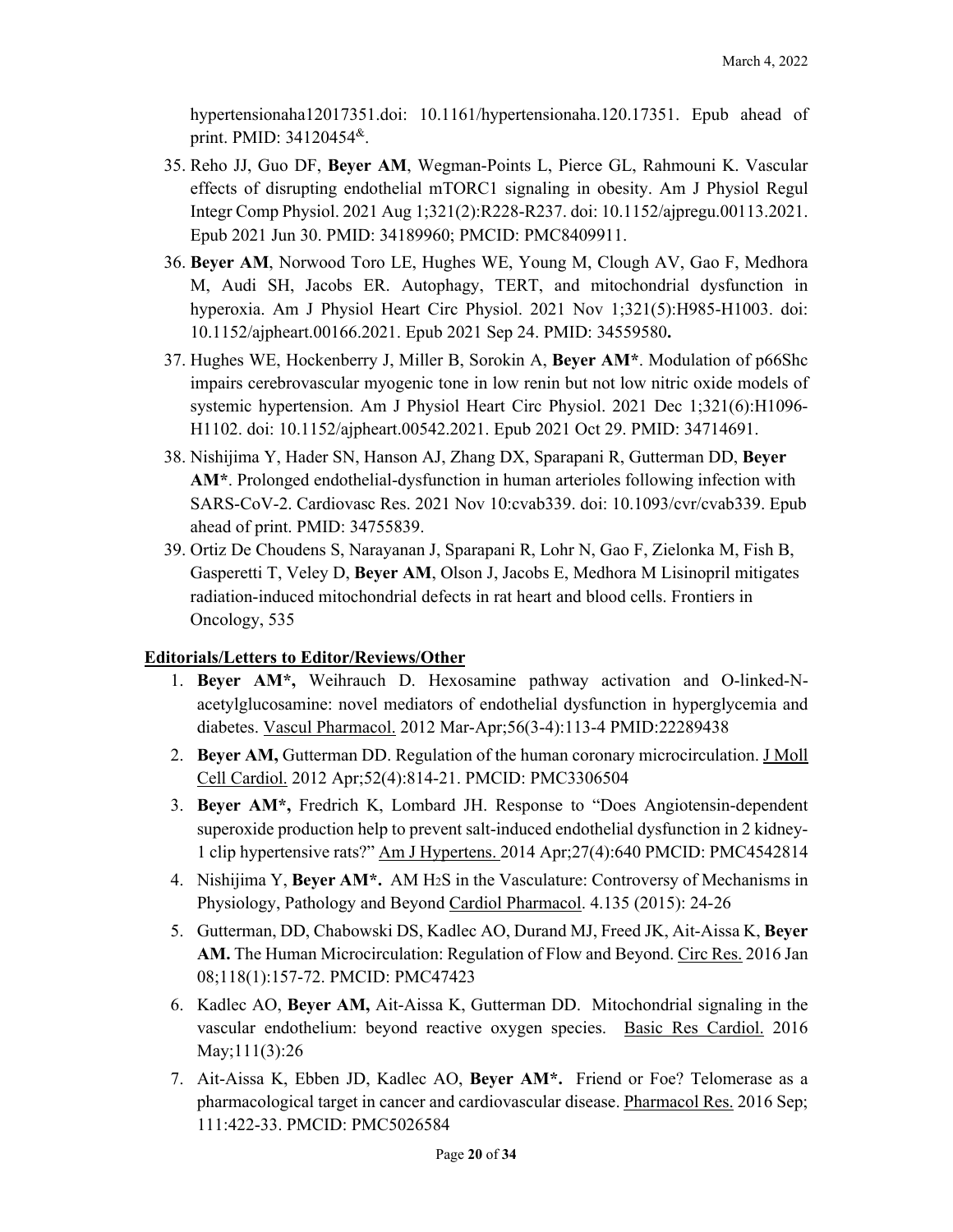- 8. Quryshi N, Norwood Toro LE, Ait-Aissa K, Kong A **and Beyer AM\***. Chemotherapeutic-Induced Cardiovascular Dysfunction: Physiological Effects, Early Detection—The Role of Telomerase to Counteract Mitochondrial Defects and Oxidative Stress. International Journal of Molecular Sciences. 2018; 19:797 PMID: 29534446
- 9. **Beyer A.M\*.,** and Norwood Toro. L.E., Telomerase: Location, Location, Location? ATVB 2018;117.310605 PMID: 29419407
- 10. Hughes WE, **Beyer AM\***. Autophagy in vascular Physiology and Pathology. Am J Physiol Heart Circ Physiol. 2018 Nov 9. doi: 10.1152/ajpheart.00707.2018. PubMed PMID: 30412440.
- 11. **Beyer AM\***, Gutterman DD; Durand M, Freed JK. Clinical relevance Aims to Uncover Novel regulators of Human Coronary Artery Function. Research Outreach Health and Medicine. ISSN 2517-701x Issue 105
- 12. **Beyer AM\***., Bonini MG and Moslehi J. Cancer Therapy-Induced Cardiovascular Toxicity: New Problems and Old Drugs. 2019. American Physiological Society Rockville, MD, 2019. PMID:31172808.
- 13. Hughes WE, **Beyer AM\***, Gutterman DD. Vascular autophagy in health and disease. Basic Res Cardiol. 2020 Jun 6;115(4):41. doi: 10.1007/s00395-020-0802-6. Review. PubMed PMID: 32506214.
- 14. Boran K, Cohen KE. **Beyer AM,** Gutterman DD and Freed JK. Sweat the Small Stuff: The Human Microvasculature and Heart Disease. Microcirculation. Accepted for publication Sep 2020
- 15. Asnani A, Moslehi JJ, Adhikari BB, Baik AH, **Beyer AM**, de Boer RA, Ghigo A, Grumbach IM, Jain S and Zhu H. Preclinical Models of Cancer Therapy–Associated Cardiovascular Toxicity: A Scientific Statement From The American Heart Association. Circulation Research. 2021: RES. 473.
- 16. Brandt L, Terwood J, **Beyer AM**, Gutterman DD. Pulling Back The Curtain On Anthracycline Cardiotoxicity: The Hidden Role Of The Microcirculation. Cardiovasc Res. 2021 Jul 1:cvab221. doi: 10.1093/cvr/cvab221. Epub ahead of print. PMID: 34196687.
- 17. Tracy EP, Hughes W, Beare JE, Rowe G, **Beyer A**M, LeBlanc AJ. Aging-Induced Impairment of Vascular Function: Mitochondrial Redox Contributions and Physiological/Clinical Implications. Antioxid Redox Signal. 2021 Oct 20;35(12):974- 1015. doi: 10.1089/ars.2021.0031. Epub 2021 Sep 17. PMID: 34314229.
- 18. Terwoord JD, **Beyer AM**, Gutterman DD. Endothelial dysfunction as a complication of anti-cancer therapy. Pharmacol Ther. 2022 Jan 19;237:108116. doi: 10.1016/j.pharmthera.2022.108116. Epub ahead of print. PMID: 35063569.
- 19. Bikomeye JC, **Beyer AM**, Kwarteng JL, Beyer KMM. Greenspace, Inflammation, Cardiovascular Health, and Cancer: A Review and Conceptual Framework for Greenspace in Cardio-Oncology Research. Int J Environ Res Public Health. 2022 Feb 19;19(4):2426. doi: 10.3390/ijerph19042426. PMID: 35206610; PMCID: PMC8872601.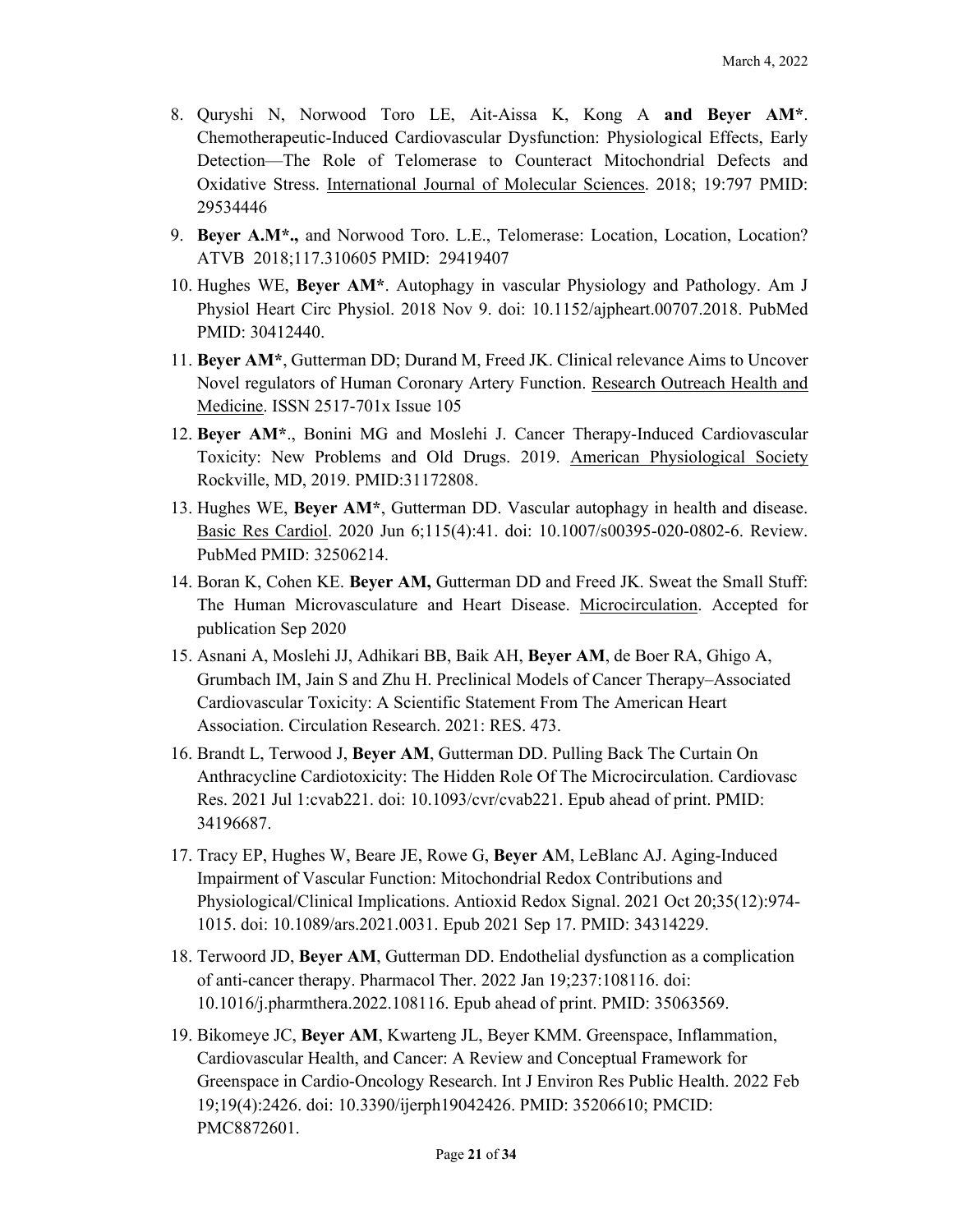#### **Abstracts**

- 1. **Beyer AM**, Halabi CM, Keen HL, Mathur S, Tsai Y-S, Maeda N, Sigmund CD. Physiological Significance and Identification of PPAR gamma Target Genes in the Vascular Endothelium. Keystone Symposia PPAR LXR 2005 - Travel Award
- 2. **Beyer AM**, Halabi CM, Mathur S, Keen HL, Sigmund CD. Generation of Transgenic Mice with Tissue Specific Expression of PPAR Gamma in the Vascular Endothelium. Experimental Biology 2005
- 3. Keen HL, Ryan MJ, **Beyer AM**, Sigmund CD. Microarray Analysis of Gene Expression Changes in Mouse Aorta During Chronic Treatment with a  $PPAR<sub>\gamma</sub>$  Agonist. Hypertension 2003. 42(3): 387.
- 4. Halabi CM, **Beyer AM**, Keen HL, Lange WJD, Faraci FM, Sigmund CD. Pivotal Role of Smooth Muscle-Specific PPAR gamma in the Regulation of Vascular Function. Hypertension 2006. 48(4): e97. Oral Presentation
- 5. **Beyer AM**, Halabi CM, Keen HL, Modrick ML, Faraci FM, Sigmund CD. Vascular Dysfunction in Transgenic Mice Expressing a Dominant Negative Mutant of PPARy. Hypertension 2006. 48(4): e39. Oral Presentation
- 6. Faraci FM, Lynch C, Modrick ML, Halabi C, **Beyer AM**, Tsai Y-S, Maeda N, Sigmund CD. Insight from Mice Expressing a Human Dominant Negative Mutation in PPARy. Stroke 2007. 38(2): 470.
- 7. Halabi CM, **Beyer AM**, Keen HL, Lange WJD, Faraci FM, Sigmund CD. Impaired vascular function in transgenic mice with smooth muscle cell specific dominant negative hPPAR gamma expression. FASEB J. 2007a. 21(6): 745.720.
- 8. **Beyer AM**, Lynch C, Modrick ML, Halabi CM, Tsai Y-S, Maeda N, Sigmund CD, Faraci FM. Protective effect of PPARy in the vascular wall: Insight from mice expressing the P465L dominant negative mutation in PPAR gamma. FASEB J. 2007b. 21(6): 893.818. Oral Presentation
- 9. Keen HL, Halabi CM, **Beyer AM**, Langen WJD, Maeda N, Faraci FM, Sigmund CD. Patterns of Gene Expression in Aorta from Mice Expressing Dominant Negative Mutations in PPARy. Hypertension 2007. 50(4): e138.
- 10. Halabi CM, **Beyer AM**, Keen HL, Lange WJD, Faraci FM, Sigmund CD. Vascular Smooth Muscle PPAR gamma is Required to Mediate the Vasodilator Effects of NO/cGMP and to Antagonize ET-1-Dependent Vasoconstriction. Hypertension 2007b. 50 (4): e85.
- 11. **Beyer AM**, Halabi CM, Keen HL, Modrick ML, Faraci FM, Sigmund CD. Endothelial PPARy is Required to Protect Cerebral Arterioles from High Fat Diet-Induced Vascular Dysfunction. Hypertension 2007a.50(4): e126.
- 12. Baumbach GL, Halabi CM, **Beyer AM**, Sigmund CD, Faraci FM. Proliferator-activated Receptor Gamma Signaling Causes Cerebral Vascular Hypertrophy and Remodeling. Stroke 2008. 39(2).
- 13. de Lange WJ, **Beyer AM**, Halabi CM, Sigmund CD. Vascular hypercontractility to endothelin 1 in mice lacking endothelial PPARG. FASEB J. 2008. 22(1): 968.912.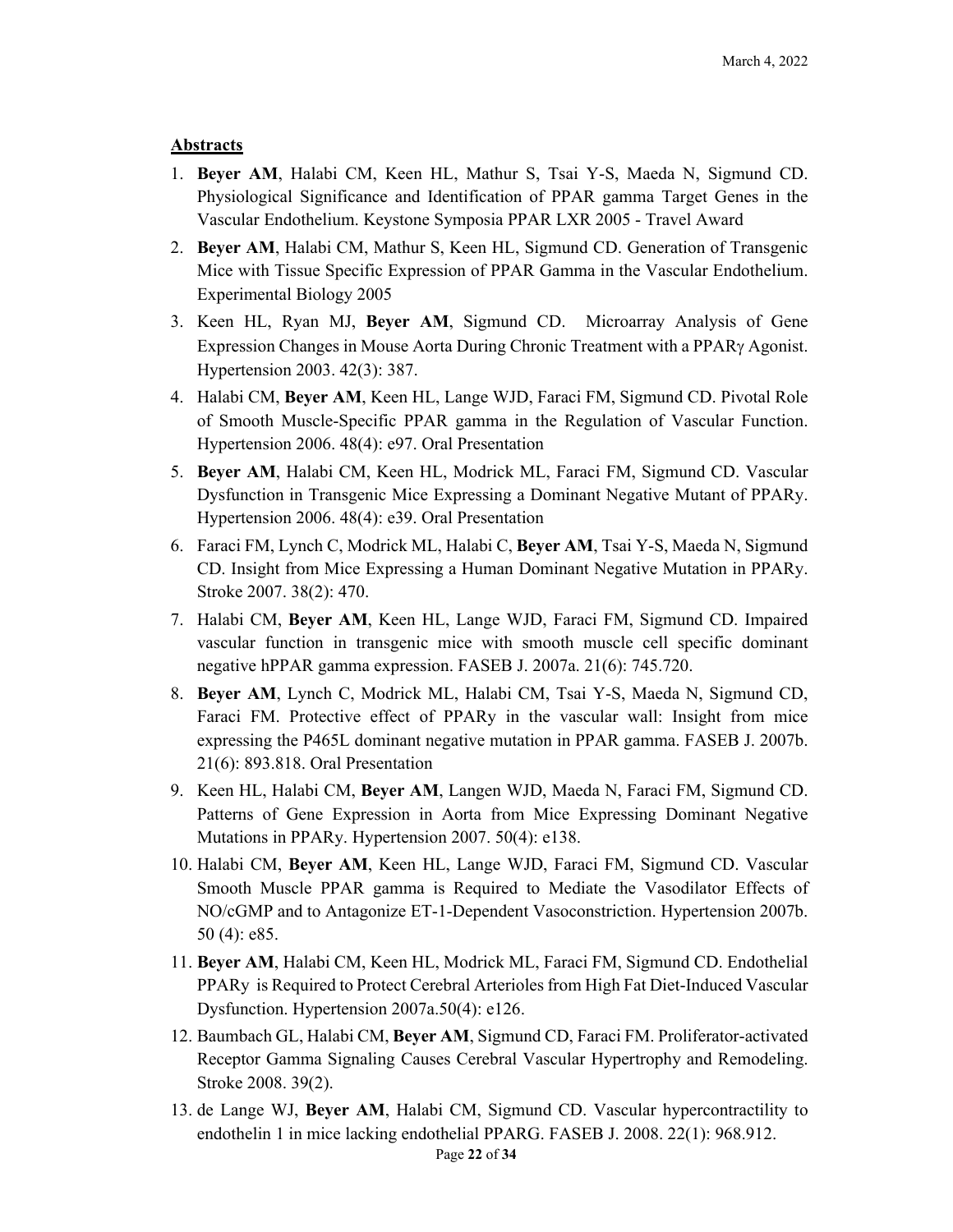- 14. **Beyer AM**, Trantow C, Anderson MG, Rahmouni K. Vascular defects in mice with mutation in the Lysosomal Trafficking Regulator gene. FASEB J. 2008e. 22(1): 1148.1114.
- 15. **Beyer AM**, Didion S, Sheffield VC, Rahmouni K. Altered vascular function in mouse models of Bardet-Biedl syndrome. Journal of Hypertension. 2008c. 21(Suppl 1):
- 16. de Lange WJ, **Beyer AM**, Halabi CM, Gonzalez FJ, Sigmund CD. Vascular Hypercontractility to Endothelin-1 in Mice Lacking Endothelial PPAR gamma. Hypertension 52. Oral Presentation
- 17. **Beyer AM**, Guo D-F, Didion SP, Sheffield VC, Rahmouni K. Bardet-Biedl Syndrome Genes Are Involved in the Control of Vascular Function. Hypertension 52. (2008) Oral Presentation and Travel Award
- 18. **Beyer AM**, Guo, D-F, Rahmouni, K. Angiotensin 1-7 Protects Against Vascular Dysfunction Associated with Diet-induced Obesity in Mice. Hypertension. 2009; 54: e26-e127. Oral presentation
- 19. **Beyer AM**, Kunert MP, Lombard JH. Potential Role of the Renin-Angiotensin System in Maintaining Cerebral Vascular Relaxation in 2 Kidney/1 Clip Hypertension. Journal of Hypertension September 2010, proceedings of the international society of hypertension meeting.
- 20. **Beyer AM**, Raffai G, Weinberg B, Lombard JH. Dahl Salt Sensitive Rats are Protected against Vascular Defects Related to Diet-Induced Obesity, Proceedings of the 64rd High Blood Pressure Research Conference. Hypertension. 2010;56: e50-e166
- 21. **Beyer AM**, Geurts A, Fredrich K, Lombard JK. Missense Mutation of Extracellular Superoxide Dismutase (ecSOD) in Dahl Salt-Sensitive Rats Protects against Microvascular Dysfunction, Proceedings of the 64rd High Blood Pressure Research Conference. Hypertension. 2010;56: e50-e166
- 22. **Beyer AM**, Lombard JH. "2 Kidney-1 Clip Hypertension Restores Impaired Vascular Relaxation in Dahl Salt Sensitive Rats." The FASEB Journal 25(1\_MeetingAbstracts): 640.623 (2011)
- 23. **Beyer AM**, Gutterman DD. Arterial Pressure Elevates ROS and Converts the Mechanism of FMD in Human Arterioles from NO to H202. Proceedings of the 65th High Blood Pressure Research Conference. 2011 October Issue. Hypertension
- 24. Freed JK, **Beyer AM**, Gutterman DD. Transition in Mechanism of Flow Mediated Dilation during Stress: Role of Ceramide. Accepted for oral presentation for AHA Scientific Sessions. 2012 November issue Circulation
- 25. **Beyer AM**, Gutterman DD. Activation of PPARy Converts the Mechanism of Flow-Mediated Dilation in Human Microvessels from H202 to NO y a Telomerase Dependent Mechanism. Accepted for oral presentation for AHA Scientific Sessions. 2012 November Issue Circulation
- 26. **Beyer AM**, Gutterman, Hockenberry JC, Gutterman DD, Decreased Extranuclear Telomerase Activity Predisposes the Resistant Vasculature to Stress Induced Endothelial Dysfunction. The FASEB Journal. April 1;27 (Meeting Abstracts): 14.1 lb895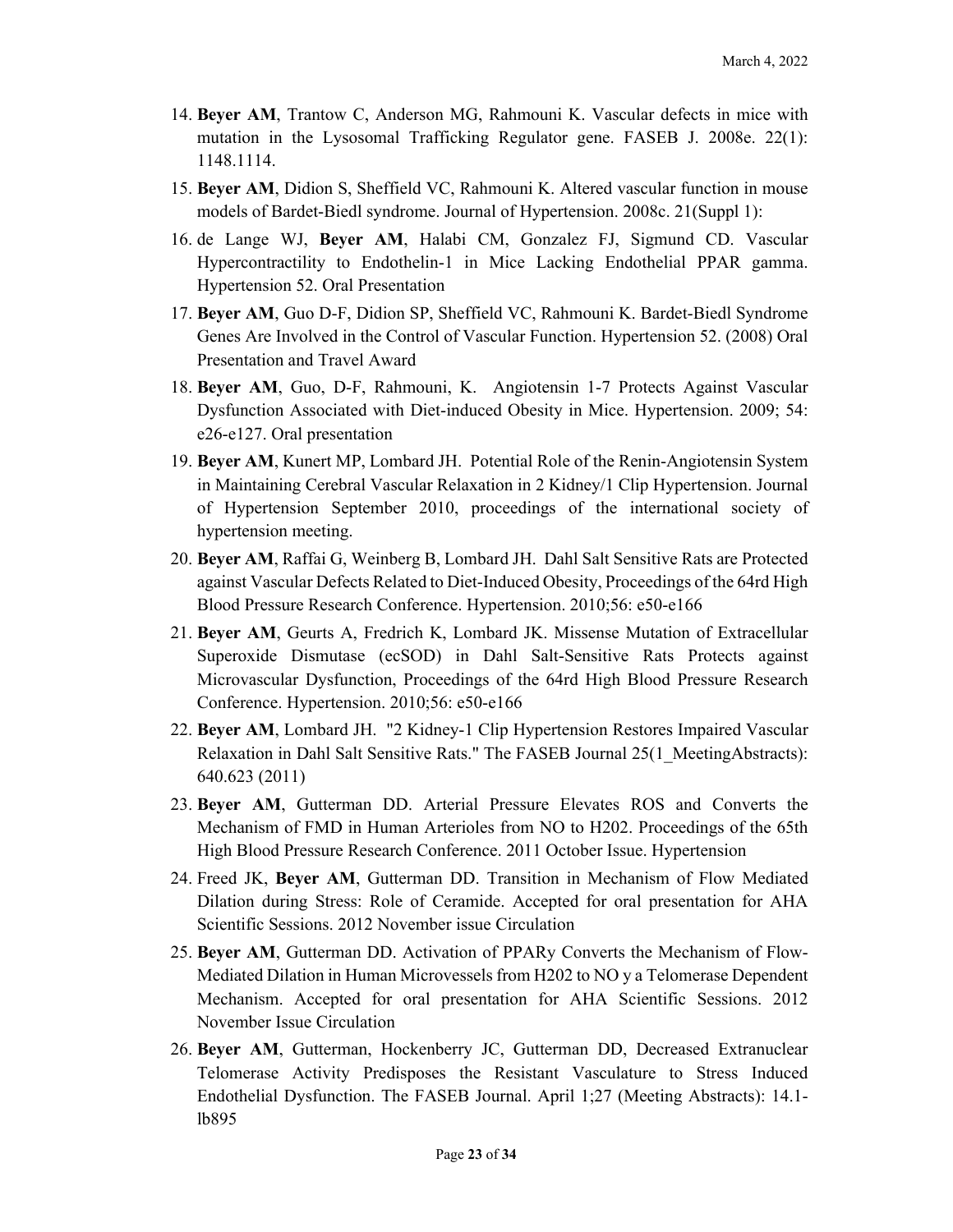- 27. **Beyer AM**, Gutterman DD. ANG 1-7 Restores No Mediated Dilation in Response to Flow in Human Microvessels from Subjects with CAD. Proceedings of the Physiological Society Proc 37th IUPS. 2013
- 28. Miller B, Gutterman DD, Sorokin A, **Beyer AM**. Telomerase suppresses mitochondrial ROS formation in the vascular endothelium by inhibiting phosphorylation of p66Shc. Gordon Research Conference on Endothelial Cell Phenotypes in Health & Disease. July 2014
- 29. Hockenberry J, Gutterman DD, **Beyer AM**. Overexpression of the Catalytic Subunit of Telomerase Protects Against Ang II Induced Vascular Dysfunction. Hypertension. (2014). 64 (Suppl 1): A538
- 30. Hockenberry J, Zinkevitch N, Beyer A, Gutterman D. Acute and Chronic Inhibition of NOS Causes a Switch in Vasodilator Mechanism from Nitric Oxide to Hydrogen Peroxide in the Human Microcirculation. The FASEB Journal. (2015). 29(1 Supp):794.792
- 31. Santos JH, Gutterman DD, **Beyer AM**. Mitochondrial telomerase regulates flow mediated dilation by suppressing mitochondrial derived free radical production. April 1;28 (1 Supp):9.1-LB858 Oral and Poster Presentation
- 32. Durand M, Gutterman D, Beyer A. Vasodilator and Vasoprotective Actions of Angiotension 1-7 in the Human Microcirculation-Role of Telomeras. The FASEB Journal (2015). 29(1 Supp):789.783- Poster Award
- 33. Ebben JD, Hockenberry J, You M, **Beyer AM**. Vascular protective effects of telomerase activity are independent of nuclear function. Hypertension. 2015;66: AP12. - Poster Award
- 34. Ait-Aissa K, Kim J, Morgan G, Santos JH, Camara AK, Gutterman DD, Betts DH, Donato T, **Beyer AM**. Mitochondrial dysfunction in heart of coronary artery disease: Correlation with telomerase activity. Hypertension. 2015;66: AP005 Abstract
- 35. Ait-Aissa K, Hockenberr J, Gutterman DD, Geurts A, **Beyer AM**. Critical Role of Telomerase in regulating cerebral vascular function and redox environment. The FASEB Journal Experimental Biology, 2016 - Oral Presentation
- 36. **Beyer AM**, Ait-Aissa K, Miller B, Sorokin A. Shc Contributes to Susceptibility to Cerebrovascular Injury and Intracerebral Hemorrhages. Journal Experimental Biology. 2016
- 37. Ait-Aissa K, Hockenberry J, Gutterman DD, Geurts A, **Beyer AM**. Critical role of telomerase in regulating cerebral vascular function and redox environment. International Society of Hypertension. Seoul 2016 - Oral Presentation
- 38. Ait-Aissa K, Chabowski D, Hockenberry J, Gutterman DD, **Beyer AM**. Role of Autophagy in Regulation of Flow Mediated Dilation in the Human Microcirculation – Physiology 2016 Physiological Society. - Travel Award
- 39. Chabowski DS, Kadlec AO, Ait-Aissa K, Hockenberry JC, **Beyer AM**, Gutterman DD. Lysophosphatidic Acid Promotes a Switch from Nitric Oxide to Hydrogen Peroxide as the Mediator of Flow-Induced Dilation in Human Arterioles – The FASEB Journal Experimental Biology. 2016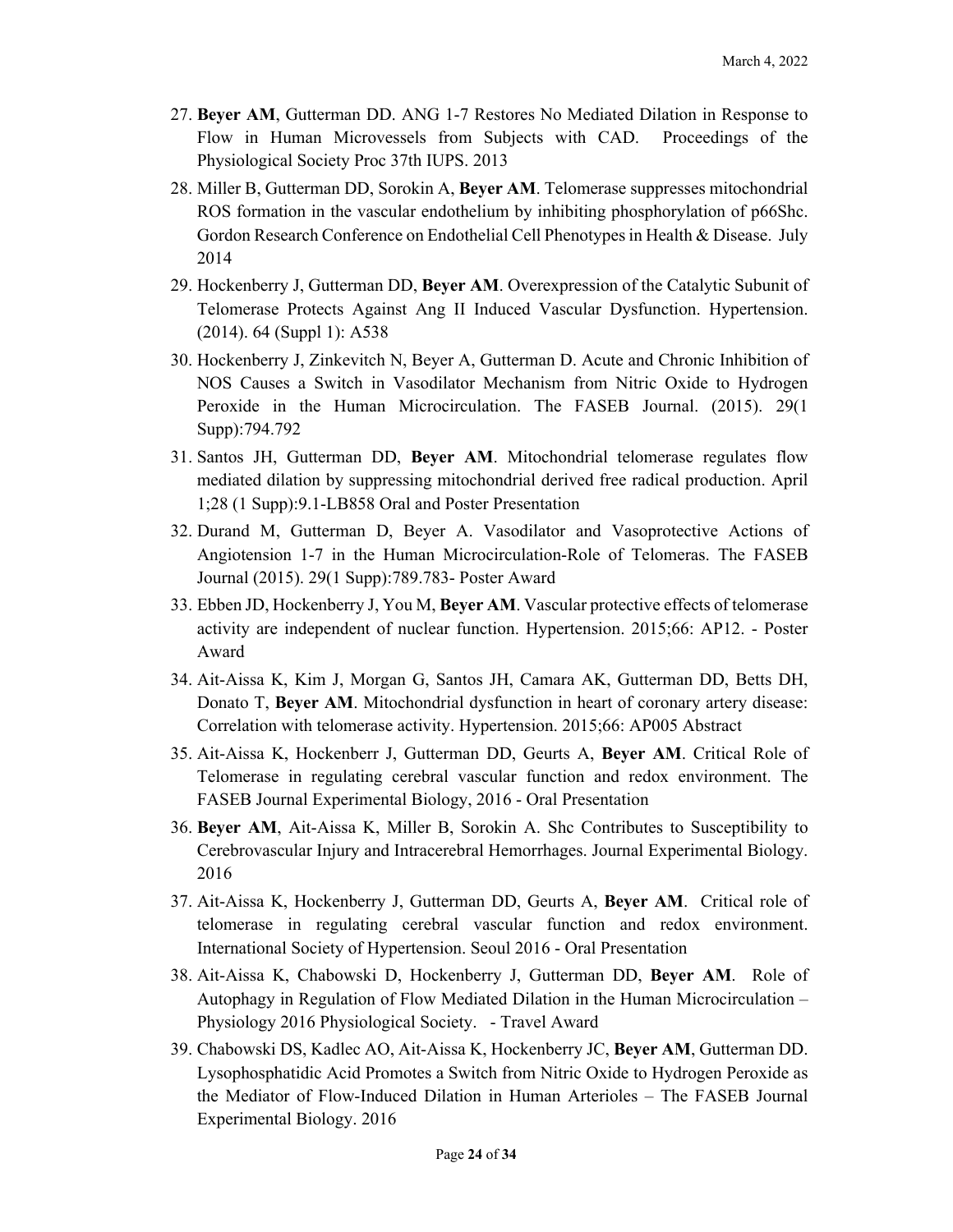- 40. Kadlec A, Hockenberry JC, **Beyer AM**, Gutterman DD. PGC-1a Activation Confers Plasticity in the Mediator of Dilation in Healthy and Diseased Human Arterioles – The FASEB Journal Experimental Biology. 2016 - Travel Award
- 41. Chabowski DS, Durand MJ, Kadlec AO, Ait-Aissa K, Hockenberry JC, **Beyer AM**, Gutterman DD. Lysophosphatidic Acid Induces Mitochondrial Hydrogen Peroxide Production with Sustained Suppression of NO-Mediated Flow-Induced Dilation. J Vasc Res. 2016;53(suppl 1):1-70
- 42. Kadlec AO, Hockenberry JC, **Beyer AM**, Gutterman DD. Does PGC-1a Play a Master Role in Regulating Plasticity of the Mediator of Dilation in Healthy and Diseased Human Arterioles. J Vasc Res. 2016;53(suppl 1):1-70
- 43. Kadlec A, Chabowski D, Beyer A, Gutterman D. PGC-1 Alpha Upregulation with Alpha-Lipoic Acid Confers Plasticity in the Mediator of Dilation in Health and Diseased Human Arterioles. Circulation. 2016 Nov 11;134(Suppl 1): A20521 – Travel Award
- 44. Chabowski D, Ait-Aissa K, Kadlec A, Hockenberry J, **Beyer AM**, Gutterman D. Shear-Sensitive Lipid Phosphate Phosphatase 3 Maintains Nitric Oxide-Mediated Flow-Induced Dilation in Healthy Human Arterioles Circulation. 2016 Nov 11;134(Suppl 1): A20097
- 45. Blaszak S, Ait-Aissa K, Gutterman DD, **Beyer AM**. Coronary Artery Disease Associated Correlation with Decreased Electron Transport Chain Complex Activity – The FASEB Journal Experimental Biology, 2017 - Oral Presentation and Travel Award
- 46. Ait-Aissa K, Heisner JS, Strande JL, Harmann L, Camara AKS, **Beyer AM**. Telomerase deficiency predisposes to heart failure and ischemia-reperfusion Injury – The FASEB Journal Experimental Biology 2017. - Oral Presentation and Travel Award
- 47. Ait-Aissa K, Hockenberry J, Gutterman DD, **Beyer AM**. Dominant Negative Splice Variant of Telomerase Contributes to Development of Coronary Artery Disease by Promoting Mitochondrial DNA Damage and Oxidative Stress. – Keystone meeting: Angiogenesis and Vascular Disease (Z3) joint with Mitochondria, Metabolism and Heart
- 48. Quryshi N, **Beyer AM**. Crucial Role of Telomerase Activity in Mitigation of Chemotherapeutic Induced Reactive Oxygen Species Mediated Oxidative Stress and Reconstitution of Microvascular (Endothelial) Function - North American Vascular Biology Travel Award Vasculata 2017 - Travel Award
- 49. Ait-Aissa K, Chabowski DS, Durand M, Kadlec AO, Gutterman DD, **Beyer AM**. Role of DAMPs in development of microvascular dysfunction in human coronary artery disease – APS meeting Cardiovascular Aging: New Frontiers and Old Friends. - Travel Award
- 50. **Beyer AM**, Durand DJ, Clough A, Audi S, Jacobs E Catalytic Subunit of Telomerase Prevents Hyperoxia Induced Injury of Pulmonary Endothelial Cells by Protection of Mitochondrial Integrity - NAVBO Vascular Biology 2017
- 51. Ait-Aissa K, Hockenberry JC, Kadlec AO, Chabowski DS, Linn JM, Gutterman DD, **Beyer AM** Dysbacteriosis an Inciting Cause of Endothelial Dysfunction mediated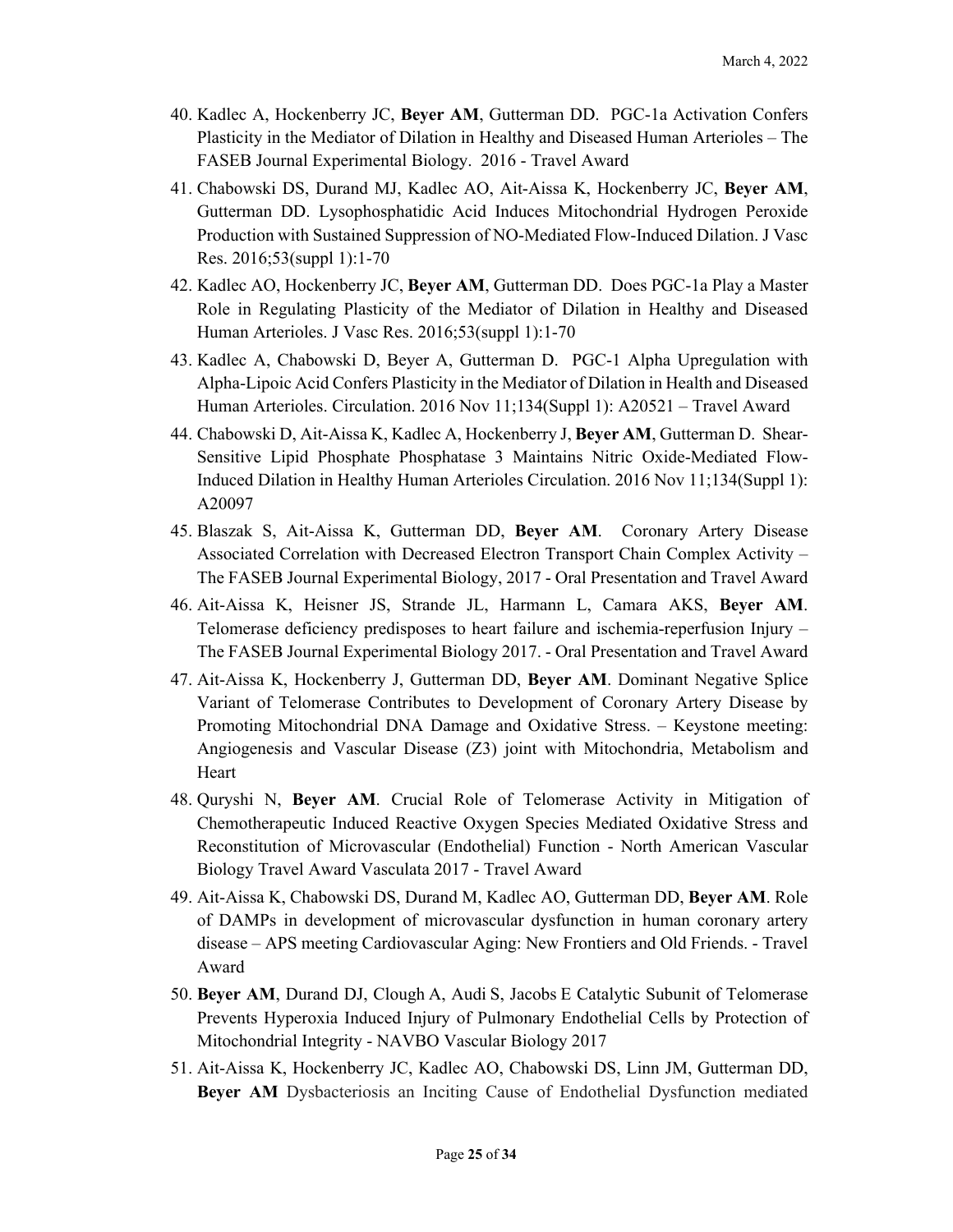through Mitochondrial DNA Interactions. The FASEB Journal Experimental Biology 2018. - Oral Presentation and Travel Award

- 52. Norwood Toro L, Linn J, Hockenberry J, Kong A, M. Flister M and **Beyer AM**  Neoadevant Chemotherapy Decreases Angiogenesis Potential and Microvascular Function in Human Breast Cancer Patients. The FASEB Journal Experimental Biology 2018
- 53. Joshi S, Gomez S, Cantu W, Quiroz J, **Beyer AM,** Garcia C, Jarajapu YP Involvement of Mitochondrial Telomerase Reverse Transcriptase in the restoration of Nitric Oxide Levels by Angiotensin-(1-7) in the Dysfunctional Diabetic CD34+ Cells; Hypertension. 2018; Hypertension Council meeting
- 54. Chabowski DS, Karima Ait-Aissa K, Kadlec AO, Hockenberry JC, **Beyer AM**, Gutterman DD LPA-induced activation of LPA1 receptor leads to the loss of NOmediated flow-induced dilation in human microvessels. The FASEB Journal Experimental Biology 2018. - Travel Award
- 55. Linn, JD. Murphy D, Norwood Toro LM. Flister M and **Beyer AM**. Genetic Deletion of Telomerase Predisposes for Doxorubicin-Induced Microvascular Dysfunction Preceding Development of Heart Failure International Vascular Biology meeting Helsinki 2018
- 56. Ait-Aissa K, Kadlec AO., Chabowski DS, Hockenberry J, Linn J, Gutterman DD, **Beyer AM**. Mitochondrial damage-associated molecular patterns promotes endothelial dysfunction in the microcirculation. Abstract Supplement Circ. Research 2018 – New Investigator Travel Award
- 57. Joshi S, Gomez S, Cantu W, Quiroz J, **Beyer A**, Garcia C, Jarajapu YP. Involvement of Mitochondrial Telomerase Reverse Transcriptase in the restoration of Nitric Oxide Levels by Angiotensin-(1-7) in the Dysfunctional Diabetic CD34+ Cells. Abstract Supplement Hypertension 2018
- 58. Norwood Toro L.E, Linn J., Hockenberry J., Kong A, and **Beyer AM..** Nuclear-Independent Telomerase Activity Restores Microvascular Dysfunction Induced by Neoadjuvant Chemotherapy in Breast Cancer Patients AHA Scientific Sessions. 2018 November Issue Circulation
- 59. Medhora M, Narayanan J, Fish B, Gao F, Gasperetti T, **Beyer AM**, Olson J, Sparapani R, Jacobs E, Strande JCardiovascular effects of fractionated radiation in a hypertensive (Dahl SS) rat model; 64th Annual Meeting of the Radiation Research Society, Chicago (2018).
- 60. Brandt L, Hader SH, Sorci-Thomas M, **Beyer AM**. Adipocyte-specific loss of PCPE2 promotes systemic dyslipidemia and mitochondrial dysfunction. The FASEB Journal Experimental Biology 2019.
- 61. Hughes WE, **Beyer AM**, Gutterman DD Integrative Effects of Autophagy and Telomerase on Microvascular Flow-Mediated Dilation in Health and Coronary Artery Disease. The FASEB Journal Experimental Biology 2019.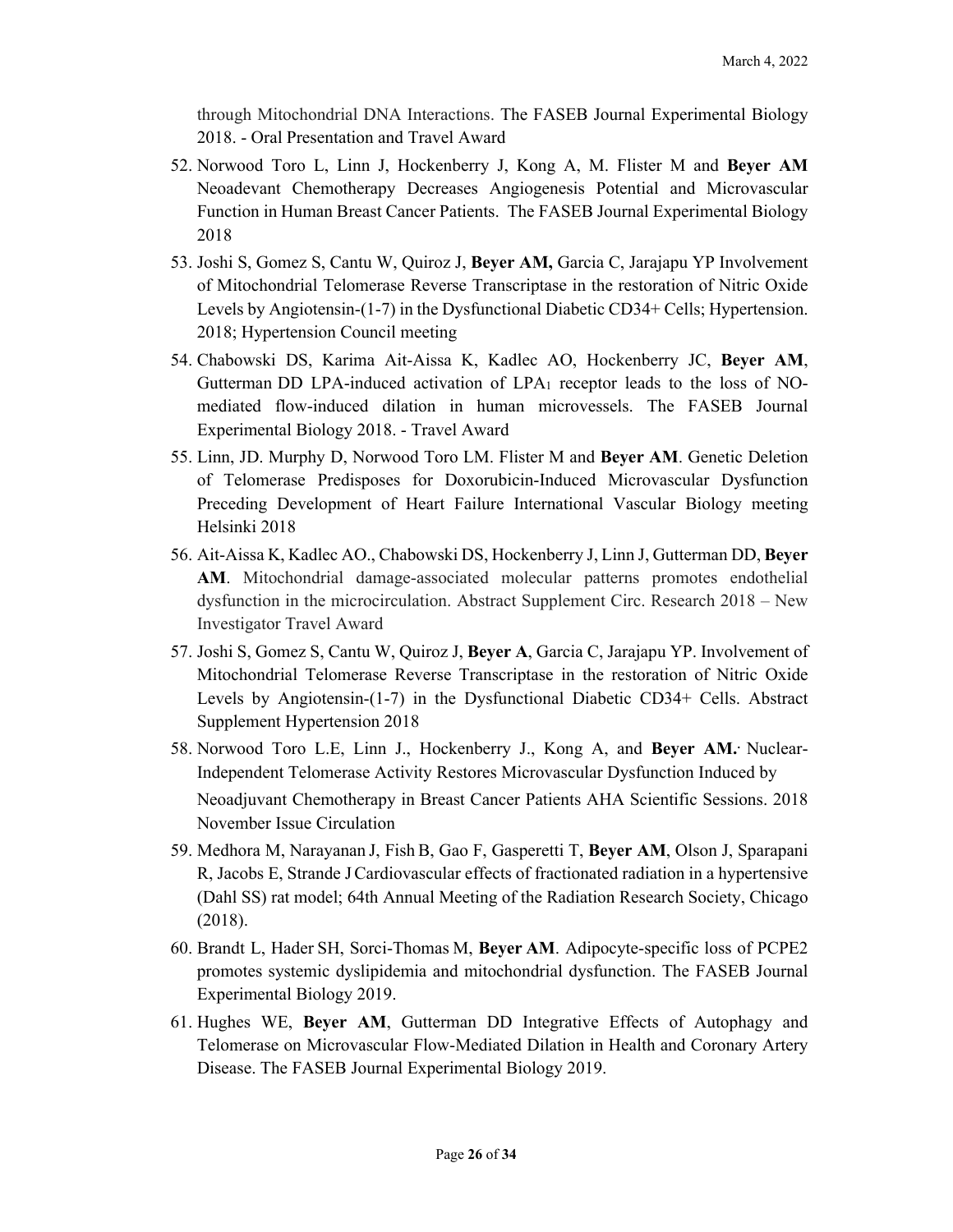- 62. Norwood Toro LE, S. Hader SN, Kong A, Rui H, and **Beyer AM** Adverse effects of Chemotherapy on Human Microvascular Function. The FASEB Journal Experimental Biology 2019.
- 63. Gutterman DD, Zhang D, **Beyer AM**, Durand M, Freed JK Endothelium-dependent vasodilation in the human microcirculation: A switch in mechanism with disease or stress. APS Conference on Interface of Mathematical Models and Experimental Biology: Role of the Microvasculature Conference, AZ 2019
- 64. Hader S, Norwood Toro LE, Derayunan A, Kong A, Rui H, McIntosh J, and **Beyer AM**  Chemotoxicity Effects on Microvascular Function Vasculata 2019, Milwaukee WI
- 65. Hughes WE, Gutterman DD, **Beyer AM** Activation of Autophagy Maintains Nitric Oxide as the Primary Mechanism of Flow-Mediated Dilation in the Absence of Telomerase Reverse Transcriptase Activity Vasculata 2019, Milwaukee WI - Travel Award
- 66. Gao F, Narayanan J, FishB, Gasperetti T, Scholler D, ChitambarCR, de Choudens SO, Jacobs ER **Beyer AM**, Medhora M. Genetic regulation of mitochondrial function in immune cells after radiation to rat lung and heart Radiation Research Society 2019 San Diego CA
- 67. McIntosh JJ, Rappelt M, **Beyer AM**, Norwood Toro, L, Gutterman DD. A Novel Mechanism for the Pathogenesis of Preeclampsia: Cell-free Mitochondrial DNA mediated Toll Like Receptor 9 activation, 2019 NHLBI Mitochondrial Biology Symposium
- 68. **Beyer AM,** Norwood Toro LE, Durand MJ. Doxorubicin Promotes Mitochondrial Fission And mtDNA Damage in Vascular Endothelium 2019 NHLBI Mitochondrial Biology Symposium
- 69. Gao F, Narayanan J, Fish BL, Gasperetti T, Scholler D, Chitambar CR, Ortiz de Choudens S, Jacobs ER, **Beyer AM**, Medhora M Genetic regulation of mitochondrial function in immune cells after radiation to rat lung and heart. **65**th Annual Meeting of the Radiation Research Society, San Diego, CA (2019).
- 70. McIntosh JJ, Derayunan A, Hader SN, **Beyer AM**, Gutterman DD Impaired Microvascular Endothelial Function in Preeclampsiac The FASEB Journal Experimental Biology 2020
- 71. Tracy EP, Rowe G, Toro LN, **Beyer AM**, LeBlanc AJ Telomerase Reverse Transcriptase Mediates Restoration of Functional Vasodilation in Isolated Coronary Microvessels of Aged Female Rats. The FASEB Journal Experimental Biology 2020
- 72. Hughes WE, Gutterman DD **Beyer AM**, Activation of Autophagy Restores Nitric Oxide as the Primary Mechanism of Flow-Mediated Dilation in the Absence of Telomerase Reverse Transcriptase Activity. The FASEB Journal Experimental Biology 2020.
- 73. Norwood Toro LE, Hader SN, Kong A, and **Beyer AM** Effects of Anti-Cancer Therapy on Human Microvascular Function - a Longitudinal Study The FASEB Journal Experimental Biology 2020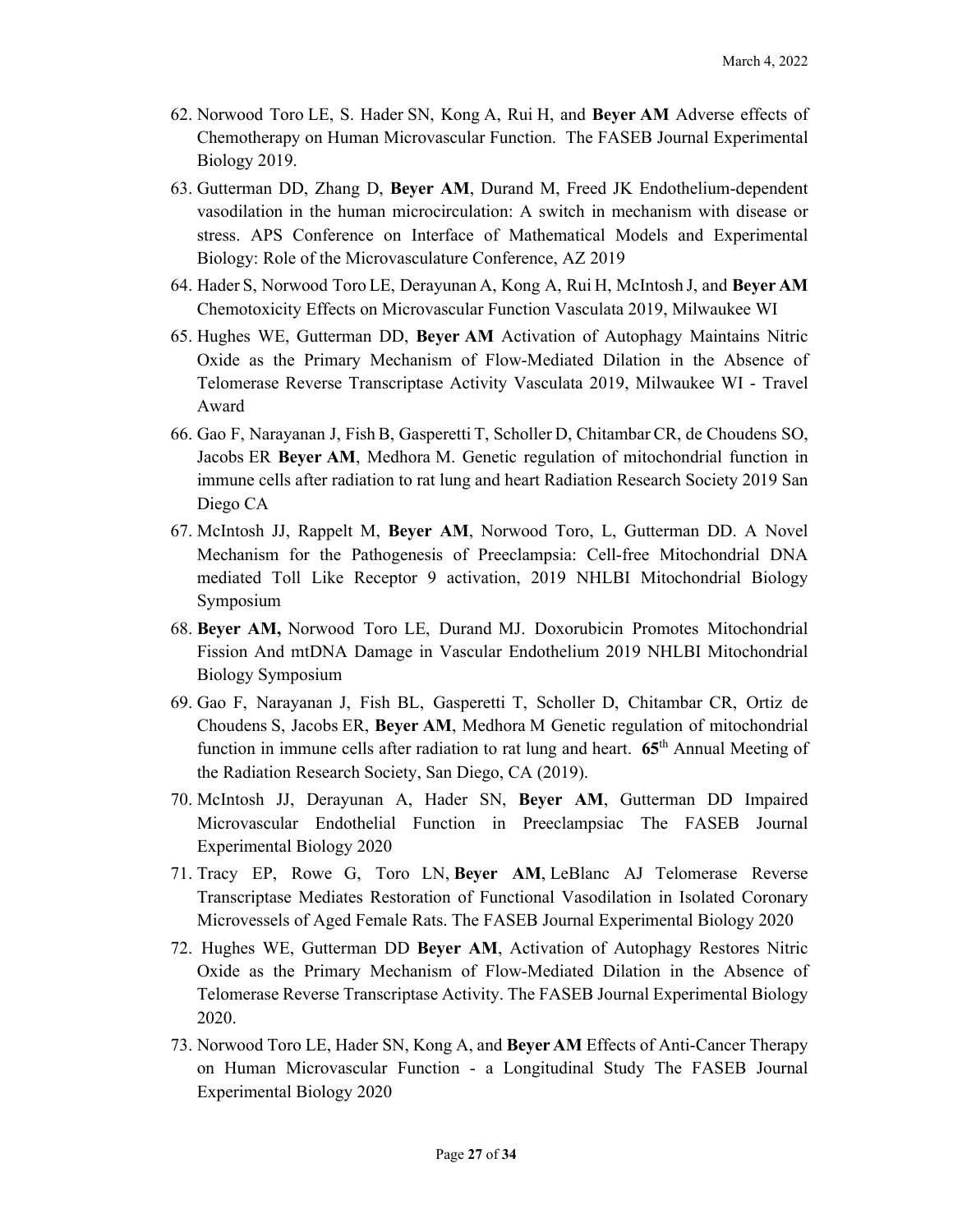- 74. Ibrahim ESH, Norberg A, Hader SN, **Beyer AM** Chronological quantification of regional cardiac function with anti-cancer therapy Society for Cardiovascular Magnetic Resonance (SCMR) Virtual Scientific Sessions 2021
- 75. Yoshinori N., Hader SN., Zhang D.X., Gutterman D.D., **Beyer A.M**. Prolonged Endothelial Dysfunction in Human Arterioles with SARS-CoV-2 The FASEB Journal Experimental Biology 2021
- 76. Hughes W.E., **Beyer A.M**, Gutterman D.D. Type 2 Diabetes Mellitus and Ex Vivo High Glucose Exposure Induce a Switch in the Mechanism of Microvascular Dilation That is Rescued by Activation of Autophagy, The FASEB Journal Experimental Biology 2021
- 77. Terwoord J.D., Norwood Toro L.E., Hader S.N., Gutterman D.D., **Beyer A.M**. Anti-Cancer Therapy Provokes Human Microvascular Endothelial Dysfunction via Circulating Mitochondrial DNA and TLR9 Activation, The FASEB Journal Experimental Biology 2021
- 78. Norwood Toro LE, Hader SN, Terwoord JD, Didier D, Kong A, and **Beyer AM**  Chemotherapy, Microvascular Function, and Angiogenesis - a Longitudinal Study The FASEB Journal Experimental Biology 2022
- 79. Terwoord JD, Hader SN, Norwood Toro LE. Hader SN, Gutterman DD, & **Beyer AM** Circulating Factors Provoke Endothelial Dysfunction in the Human Microcirculation Following Doxorubicin Chemotherapy, The FASEB Journal Experimental Biology 2022
- 80. Nishijima Y, Hader SN, Zhang D, Gutterman DD, **Beyer AM**, The Role of Angiotensin 1-7 in Isolated Human Arterioles with SARS-CoV-2 The FASEB Journal Experimental Biology 2022
- 81. Gutierrez-HuertaCA, Hader SN, Beare JE, Tracy E, Astbury K, Jacobs ER. LeBlanc AJ, Gutterman DD, **Beyer AM** Examining the role of Drp1 in age-dependent microvascular dysfunction The FASEB Journal Experimental Biology 2022
- 82. Hader SN, Terwoord JD, Hader SN., Gutterman DD and **Beyer AM** Stratification of Race Reveals Disparate Responses to Anti-Cancer Therapies. The FASEB Journal Experimental Biology 2022
- 83. Brandt L, Hader SH, **Beyer AM** Mitochondrial Telomerase Prevents Chemotherapy-Induced Cardiovascular Toxicity Experimental Biology 2022

#### **Patents**

1. Ebben JD, **Beyer AM**. Peptide inhibitors of telomerase translocation and therapeutic uses thereof. U.S. Patent No. 10,858,397 Nationalized application in Australia, Canada, China, Europe, Japan and the USA pending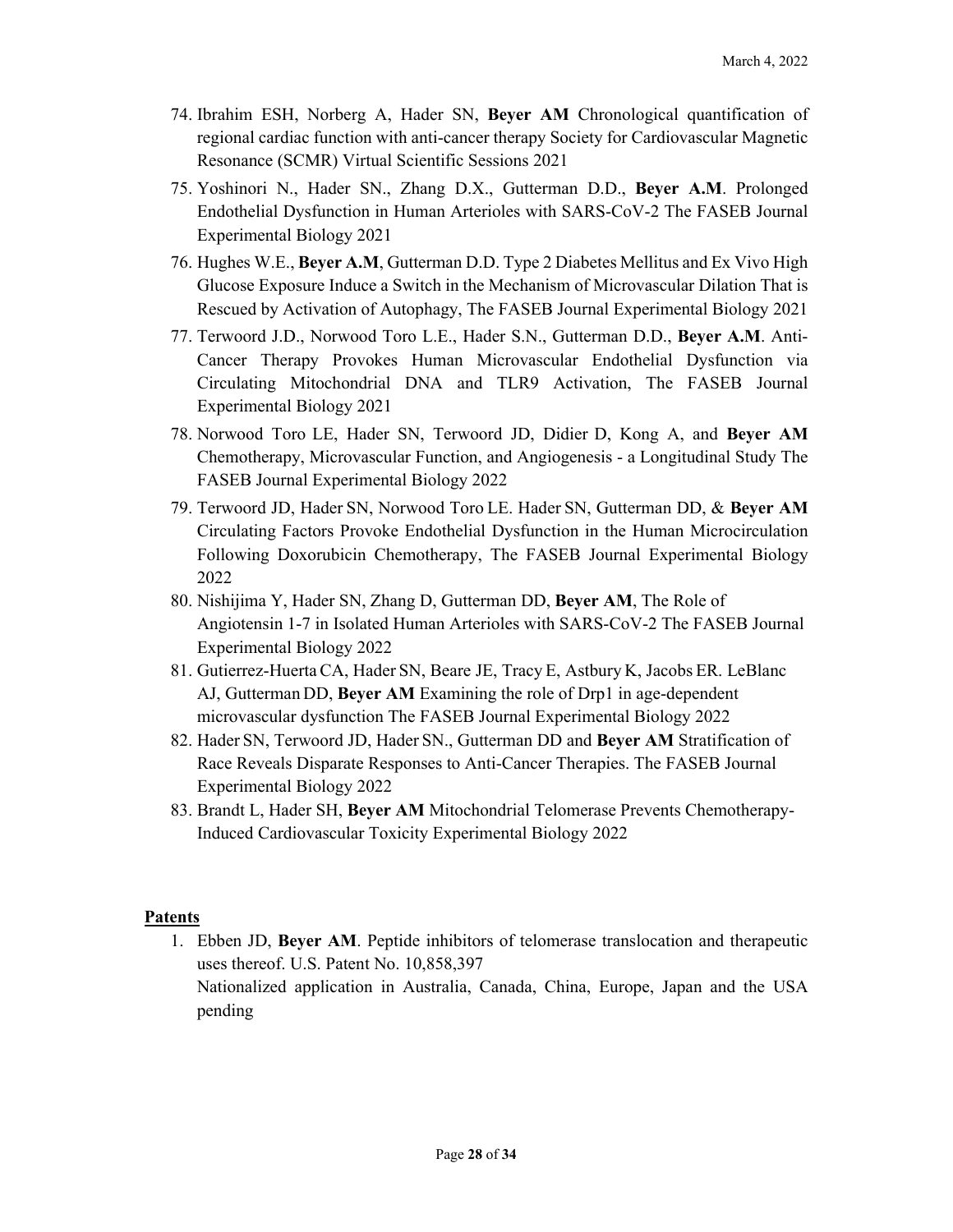| Supplemental Table: Detailed information on training record and trainee accomplishments |                                                       |                                                                                                                    |                                                                                                                                                                                                                                                                                                                                                                                                                                                                                                                                                                                                                                                                                                                                                                                                                                                                                                                                                  |                                                                                                      |  |
|-----------------------------------------------------------------------------------------|-------------------------------------------------------|--------------------------------------------------------------------------------------------------------------------|--------------------------------------------------------------------------------------------------------------------------------------------------------------------------------------------------------------------------------------------------------------------------------------------------------------------------------------------------------------------------------------------------------------------------------------------------------------------------------------------------------------------------------------------------------------------------------------------------------------------------------------------------------------------------------------------------------------------------------------------------------------------------------------------------------------------------------------------------------------------------------------------------------------------------------------------------|------------------------------------------------------------------------------------------------------|--|
| Name,<br>Role,<br><b>Dates</b>                                                          | <b>Mentor</b><br>Role                                 | <b>Project Name</b>                                                                                                | <b>Work Products and/or Awards</b>                                                                                                                                                                                                                                                                                                                                                                                                                                                                                                                                                                                                                                                                                                                                                                                                                                                                                                               | <b>Present/last</b><br>known<br>Occupation                                                           |  |
| Durand,<br><b>Matt D</b><br>Post Doc&<br>Associate<br>Professor<br>2012-                | co-mentor<br>Post-doc;<br>Collaborato<br>r as faculty | Post Doc - Role<br>of Telomerase<br>in regulation of<br>human<br>microvascular<br>function                         | Clinical & Translational Science<br>$\bullet$<br>Institute of<br>Southeastern Wisconsin Training<br>Program (KL2)<br>Pilot and Collaborative Clinical<br>$\bullet$<br>and Translational Research Grants<br>Program<br>AHA Mentored Clinical and<br>$\bullet$<br>translational award (declined due<br>to overlap with KL2)<br>NIH/ NINDS R21 - Impaired<br>$\bullet$<br>Blood Flow and Neuromuscular<br>Fatigue Post Stroke<br>$\bullet$<br>$NIH/NIA R21 - Pre-habilitation$<br>Of Frail Surgical Cancer Patients<br>Using Remote Ischemic<br>Preconditioning<br>NIH/NICHD R01 Ischemic<br>$\bullet$<br>Conditioning and Improved Motor<br><b>Function Post Stroke</b><br>Multiple Presentation at national<br>$\bullet$<br>meetings including Experimental<br>biology and American Heart<br><b>Association Scientific Session</b><br>Publications PMID - 26837746,<br>$\bullet$<br>30476208, 32395853, 28533333,<br>26699654, 27079876, 25260615 | Associate<br>Professor,<br><b>MCW</b><br>Department of<br>Physical<br>Medicine and<br>Rehabilitation |  |
| Trellborn,<br><b>Jack</b><br>Medical student<br>2013                                    | Preceptor<br>for summer<br>research<br>project        | Sphingolipids<br>and telomerase:<br>novel regulators<br>of flow-<br>mediated<br>dilation in the<br>microvasculatur | <b>CTSI Medical Student Summer</b><br>$\bullet$<br>Research Award                                                                                                                                                                                                                                                                                                                                                                                                                                                                                                                                                                                                                                                                                                                                                                                                                                                                                | Unknown                                                                                              |  |
| Kadlec,<br><b>Andrew O</b><br>MSTP student,<br>2014-2018                                | Co-Mentor<br>Ph.D<br>Thesis<br>research<br>project    | Mitochondrial<br>signaling in the<br>vascular<br>endothelium:<br>beyond reactive<br>oxygen species                 | AHA pre-doctoral grant<br>$\bullet$<br>Caroline tum Suden/Frances A.<br>$\bullet$<br>Hellebrandt •<br>APS-CVS out staining trainee<br>$\bullet$<br>award<br>Professional Opportunity Awards<br>$\bullet$<br>Multiple Presentation at national<br>$\bullet$<br>meetings including Experimental<br>biology and American Heart<br>Association Scientific Session<br>Publications - PMID: 30153326,<br>$\bullet$<br>29351466, 28533333, 27394166,<br>26837746                                                                                                                                                                                                                                                                                                                                                                                                                                                                                        | Venture<br>Investors<br>Associate.<br>Madison, WI,<br>Research-<br>Realted                           |  |
| Ait-Aissa,<br><b>Karima</b><br>Post-Doctoral<br>Fellow                                  | Primary<br>Mentor                                     | Critical role of<br>telomerase in<br>regulation of<br>cellular redox<br>environment                                | APS minority travel award 2014,<br>$\bullet$<br>2018<br>Caroline tum Suden/Frances A.<br>$\bullet$<br>Hellebrandt                                                                                                                                                                                                                                                                                                                                                                                                                                                                                                                                                                                                                                                                                                                                                                                                                                | Research<br>Assistant<br>Professor<br>University of<br>Iowa                                          |  |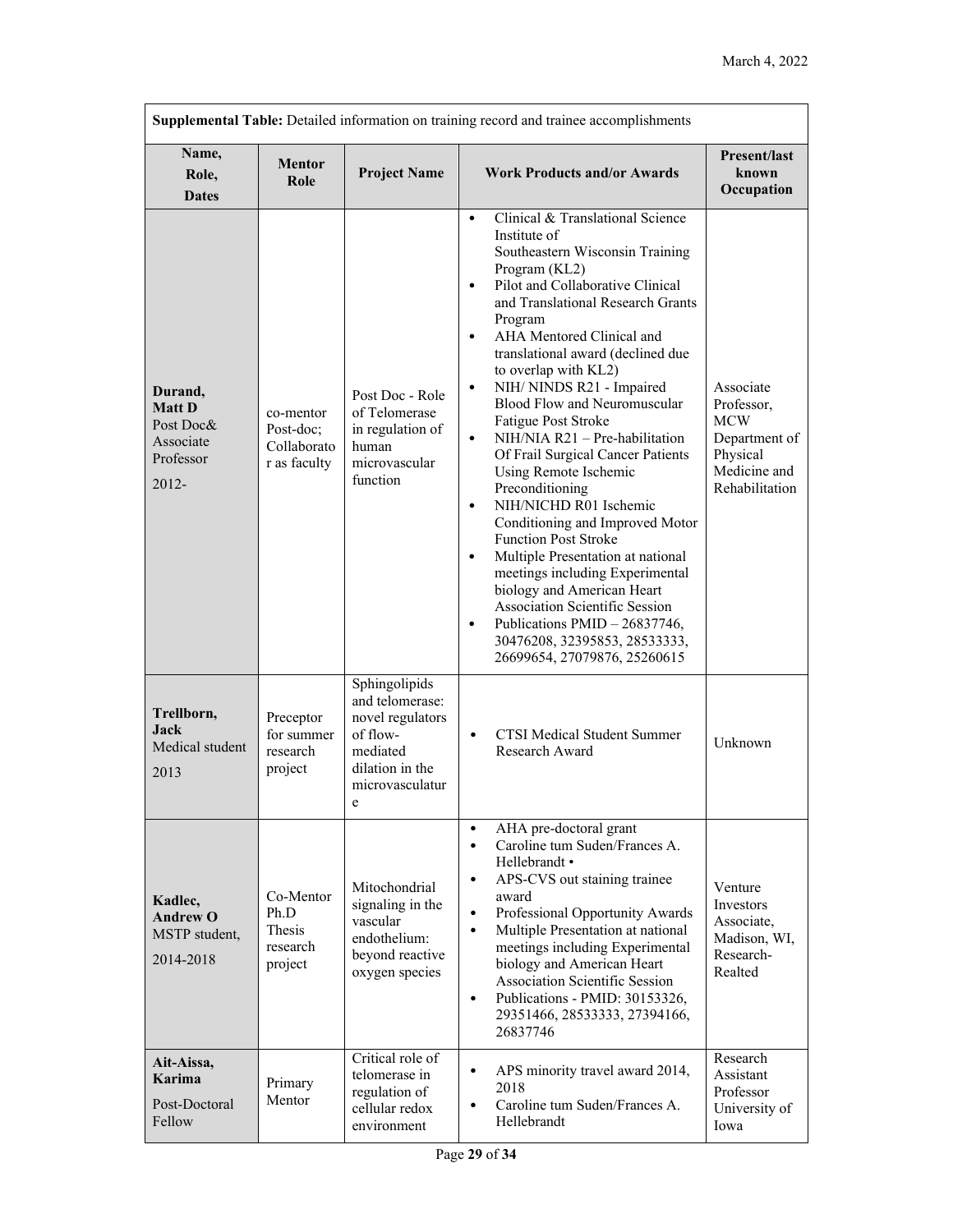| 2015-2018                                                           |                                          |                                                            | Finalist for International Society<br>٠<br>of Hypertension<br>Young Investigator award<br>APS CV section - Outstanding<br>$\bullet$<br>Trainee Award<br>AHA BCVS - New Investigator<br>$\bullet$<br>Travel Award<br>Multiple Presentation at national<br>$\bullet$<br>meetings including Experimental<br>biology and American Heart<br>Association Scientific Sessions,<br>International Society of<br>Hypertension<br>Publications PMID 33232201,<br>$\bullet$<br>31110224, 31001540, 30476208,<br>30153326, 29534446, 29351466,<br>28533333, 27394166, 26992928)                                                                                                                                                                                                                                                                                                                                                                                                                                                                                                                                                                                                                                                                                                            |
|---------------------------------------------------------------------|------------------------------------------|------------------------------------------------------------|-------------------------------------------------------------------------------------------------------------------------------------------------------------------------------------------------------------------------------------------------------------------------------------------------------------------------------------------------------------------------------------------------------------------------------------------------------------------------------------------------------------------------------------------------------------------------------------------------------------------------------------------------------------------------------------------------------------------------------------------------------------------------------------------------------------------------------------------------------------------------------------------------------------------------------------------------------------------------------------------------------------------------------------------------------------------------------------------------------------------------------------------------------------------------------------------------------------------------------------------------------------------------------|
| Dills,<br>Jakayla<br>Undergraduate<br>student,<br>2015              | Preceptor<br><b>DSHREP</b><br>Program    | Mitochondrial<br>Defects in<br>Cardiovascular<br>pathology | Tuskegee<br>University                                                                                                                                                                                                                                                                                                                                                                                                                                                                                                                                                                                                                                                                                                                                                                                                                                                                                                                                                                                                                                                                                                                                                                                                                                                        |
| Quryshi,<br><b>Nabeel</b><br>High School<br>Researcher<br>2015-2018 | Primary<br>Mentor<br>Research<br>project |                                                            | Intel International Science and<br>$\bullet$<br>Engineering Fair Finalist (ISEF):<br>2016<br>Siemens Competition in Math,<br>$\bullet$<br>Science, and Technology National<br>Semi-Finalist: 2016<br>Junior Science and Humanities<br>$\bullet$<br>Symposium National Finalist:<br>2017<br>Presidential Scholar Award<br>$\bullet$<br>(National semifinalist (pending)<br>finalist status)): 2017<br>Best of Fair (1st Place):<br>$\bullet$<br>University School of Milwaukee<br><b>ISEF Regional Fair</b><br>Badger State Science and<br>$\bullet$<br>Engineering Fair 1st Place in<br>Undergraduat<br>Medicine/Behavioral Sciences<br>e student<br>SPIE-International Society for<br>Harvard<br>Optics and Photonics Prize<br>Yale Science and Engineering<br>$\bullet$<br>Award<br>The Society for In Vitro Biology<br>$\bullet$<br>Prize<br>Intel International Science and<br>$\bullet$<br>Engineering Fair Finalist (ISEF):<br>2017<br>North American Vascular<br>$\bullet$<br>Biology Travel Award Vasculata<br>2017<br>2018 Coca-Cola Scholar<br>$\bullet$<br>2018 U.S. Presidential Scholar<br>$\bullet$<br>2018 Dudley R. Hershbach<br>$\bullet$<br>SIYSS award presented during<br>the Nobel prize ceremony<br>Stockholm Sweden<br>Wisconsin-25-under-25 2018<br>٠ |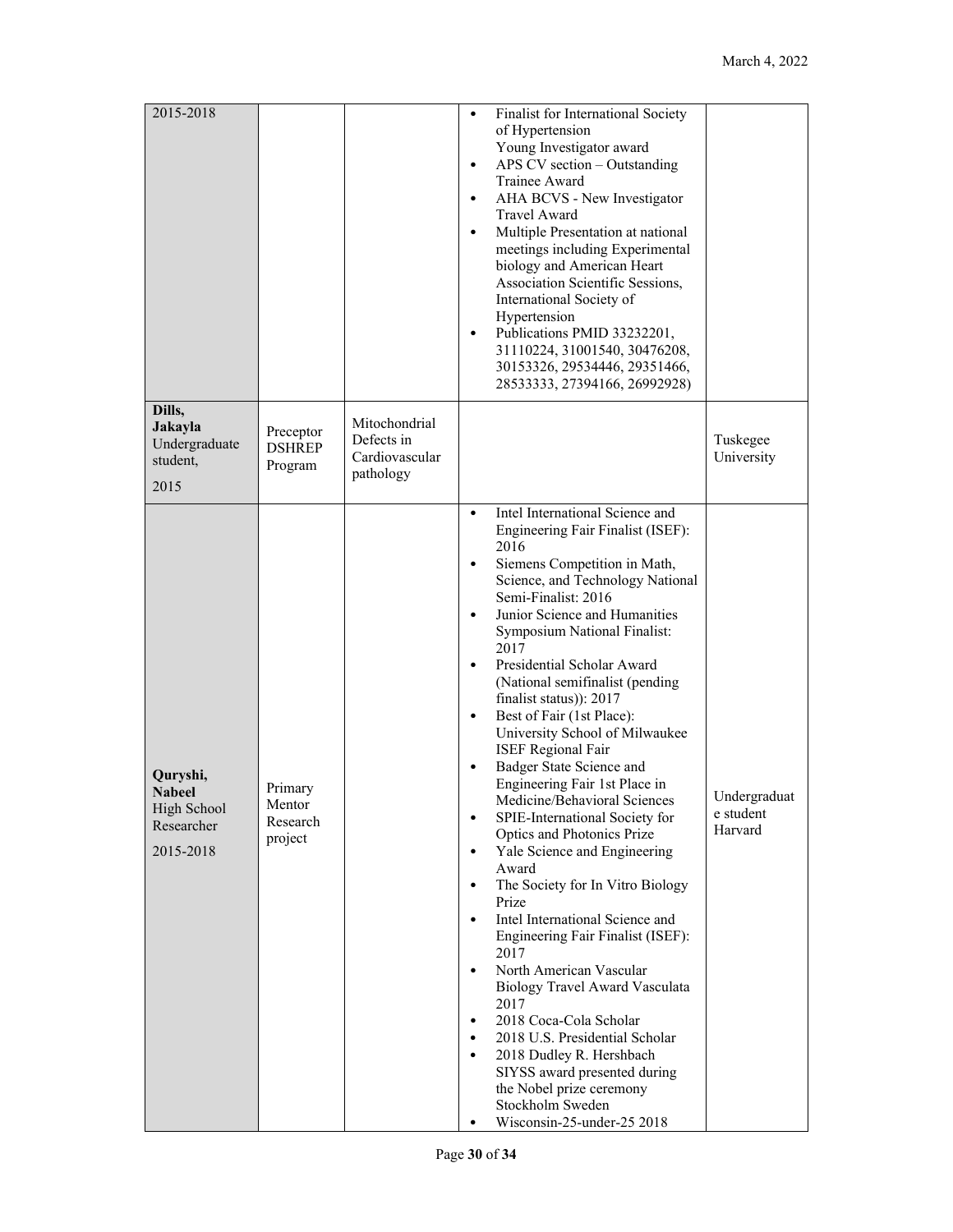|                                                                    |                                                                                         |                                                                                                                               | Publications PMID: 29534446<br>$\bullet$                                                                                                                                                                                                                                                                                                                                                             |                                                                                                                     |
|--------------------------------------------------------------------|-----------------------------------------------------------------------------------------|-------------------------------------------------------------------------------------------------------------------------------|------------------------------------------------------------------------------------------------------------------------------------------------------------------------------------------------------------------------------------------------------------------------------------------------------------------------------------------------------------------------------------------------------|---------------------------------------------------------------------------------------------------------------------|
| Carr,<br><b>Katherine</b><br>Medical student<br>2015               | Preceptor<br>for summer<br>research<br>project                                          | Importance of<br>mitochondrial<br>health in the<br>regulation of<br>flow mediated<br>dilation in<br>human coronary<br>vessels | <b>CTSI Medical Student Summer</b><br>٠<br>Research Award                                                                                                                                                                                                                                                                                                                                            | Resident<br>Physician,<br>Vanderbilt<br>University                                                                  |
| Chabowski,<br><b>Dawid</b><br>Graduate<br>student<br>$2015 - 2018$ | Co-Mentor<br>Ph.D<br>Thesis<br>research<br>project                                      | Modulation of<br>Flow-Induced<br>Dilation by<br>Lysophosphatidi<br>c Acid in the<br>Human<br>Microcirculatio<br>$\mathbf n$   | AHA - pre-doctoral grant 2016-<br>$\bullet$<br>2018<br>Dep. of Med. Poster award<br>$\bullet$<br>Caroline tum Suden/Frances A.<br>$\bullet$<br>Hellebrandt<br>Multiple Presentation at national<br>$\bullet$<br>meetings including Experimental<br>biology and American Heart<br><b>Association Scientific Sessions</b><br>Publications PMID: 33232201,<br>$\bullet$<br>30153326, 28533333, 26837746 | Science and<br>Operations<br>Manager I<br>Science and<br>Medical<br>Translator<br>Warsaw,<br>Mazowieckie,<br>Poland |
| Blaszak,<br>Scott C<br>Medical student<br>2016 - 2018              | Preceptor<br>for summer<br>research,<br>pathway<br>and honors<br>in research<br>project | Mitochondrial<br>Oxidative<br>Phosphorylation<br>defect in the<br>Heart of<br>Subjects with<br>Coronary Artery<br>Disease     | <b>CTSI Medical Student Summer</b><br>$\bullet$<br>Research Award<br>Honors in Research<br>$\bullet$<br>APS Travel award for medical<br>$\bullet$<br>students<br>Presentation at Experimental<br>$\bullet$<br>Biology 2018<br>Publications PMID: 31110224<br>$\bullet$                                                                                                                               | Residence<br>University of<br>Chicago,                                                                              |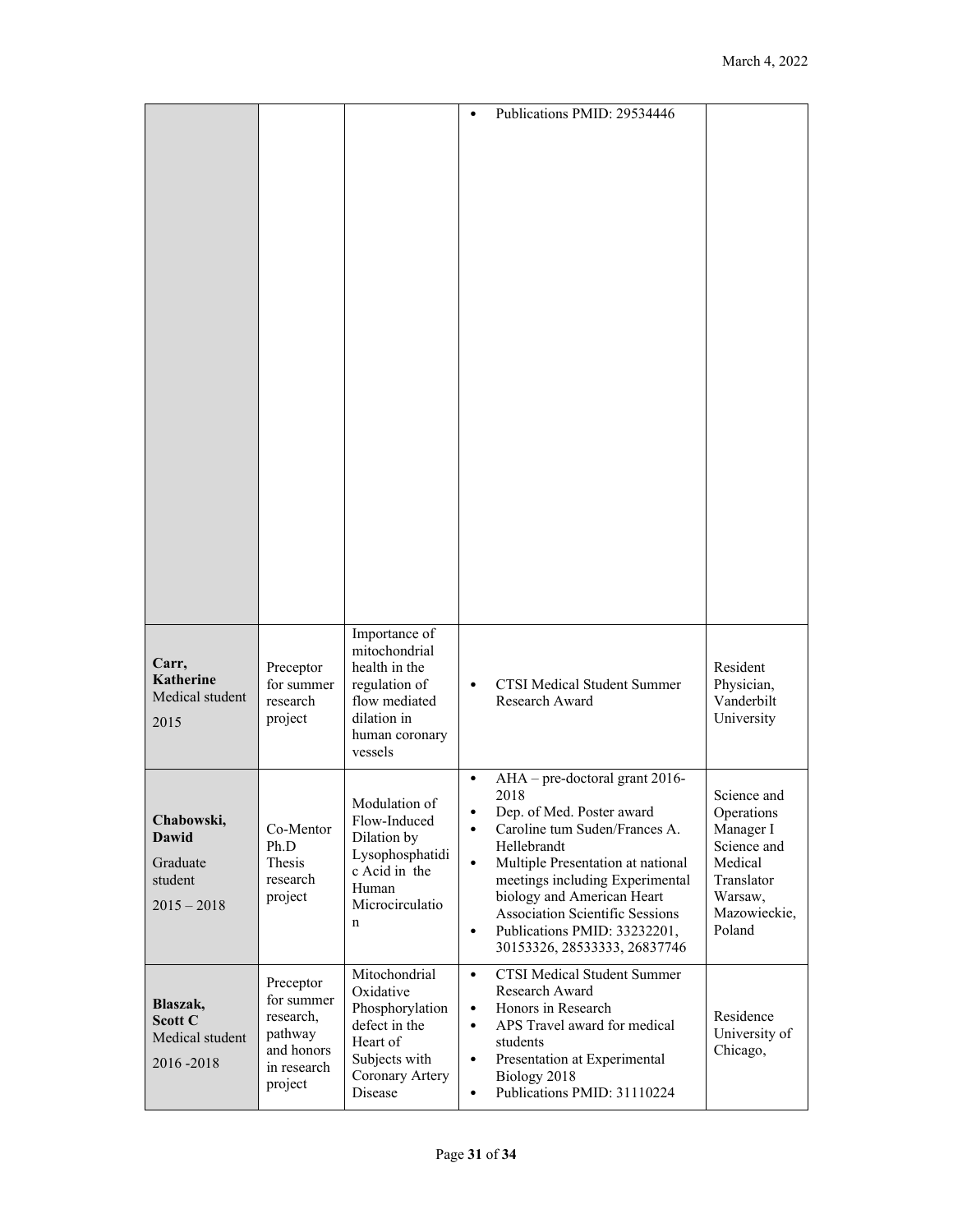| McIntosh,<br><b>Jennifer J</b><br>Assistant<br>Professor<br>$2016 -$ | co-mentor<br>and<br>collaborato<br>r on<br>research<br>projects | Novel role for<br>placental<br>endothelial<br>mitochondria in<br>preeclampsia                                          | Clinical & Translational Science<br>Institute of Southeastern<br>Wisconsin Traditional Pilot<br>Award - Effects of Preeclampsia<br>and Preterm Birth on Maternal<br><b>Endothelial Function</b><br>NIH/NHLBI K08 - Novel role for<br>$\bullet$<br>placental endothelial mitochondria<br>in preeclampsia<br>Multiple Presentation at national<br>$\bullet$<br>meetings                                                                                                                                                                                                                                                                                                                                                                                                                                                                                  | Associate<br>Professor<br>MCW,<br>Department of<br>Obstetrics &<br>Gynecology |
|----------------------------------------------------------------------|-----------------------------------------------------------------|------------------------------------------------------------------------------------------------------------------------|--------------------------------------------------------------------------------------------------------------------------------------------------------------------------------------------------------------------------------------------------------------------------------------------------------------------------------------------------------------------------------------------------------------------------------------------------------------------------------------------------------------------------------------------------------------------------------------------------------------------------------------------------------------------------------------------------------------------------------------------------------------------------------------------------------------------------------------------------------|-------------------------------------------------------------------------------|
| Freed,<br>Julie K,<br>Assistant<br>Professor<br>$2017 -$             | co-mentor<br>and<br>collaborato<br>r on<br>research<br>projects | Novel Role of<br>Sphingolipids In<br>Maintaining<br>Vascular<br>Homeostasis                                            | Foundation for Anesthesia and<br>$\bullet$<br><b>Education Research Mentored</b><br>Research Training Grant - Novel<br>Role of Sphingolipids in<br>Maintaining Vascular<br>Homeostasis<br>2018 Steve Cullen Healthy Heart<br>$\bullet$<br>Scholar<br>$NIH/NIA$ R21 – Pre-habilitation<br>$\bullet$<br>Of Frail Surgical Cancer Patients<br>Using Remote Ischemic<br>Preconditioning<br>NIH/NHLBI K08 - Novel Role of<br>$\bullet$<br>Sphingolipids In Maintaining<br>Vascular Homeostasis<br>Multiple Presentation at national<br>meetings including Experimental<br>Biology and American Heart<br><b>Association Scientific Session</b><br>Publications PMID - 32939881,<br>$\bullet$<br>31397169, 28533333, 26837746,<br>26699654, 24920698                                                                                                          | Associate<br>Professor<br>MCW,<br>Department of<br>Anesthesiolog<br>y         |
| Hughes,<br>William<br>Post-doctoral<br>fellow,<br>$2018 -$           | Primary<br>Mentor<br>Post-<br>Doctoral<br>Research              | Crosstalk<br>Between<br>Autophagy and<br>Telomerase<br>within the<br>Context of<br>Microvascular<br>Function in<br>CAD | T32 Fellow NIH Training grant<br>$\bullet$<br>The Microcirculatory Society<br>$\bullet$<br>Pappenheimer Postdoctoral<br><b>Travel Award</b><br>MCW Office of Postdoctoral<br>Education Post-doc travel award<br>Vasculata Abstract Award<br>$\bullet$<br>NIH/NHLBI F32 Novel Role for<br>$\bullet$<br>Autophagy in Determining<br>Microvascular Flow-Mediated<br>Dilation - Declined in Favor or<br>American Heart Association<br>award<br>Postdoctoral Fellowship<br>$\bullet$<br>American Heart Association -<br>Novel Role for Autophagy in<br>Determining Microvascular Flow-<br>Mediated Dilation 2020-2022<br>The American Physiological<br>$\bullet$<br>Society Post-Doctoral Fellowship<br>- Novel Role for Autophagy in<br>Determining Microvascular Flow-<br>Mediated Dilation - Declined in<br>Favor or American Heart<br>Association award | N/A                                                                           |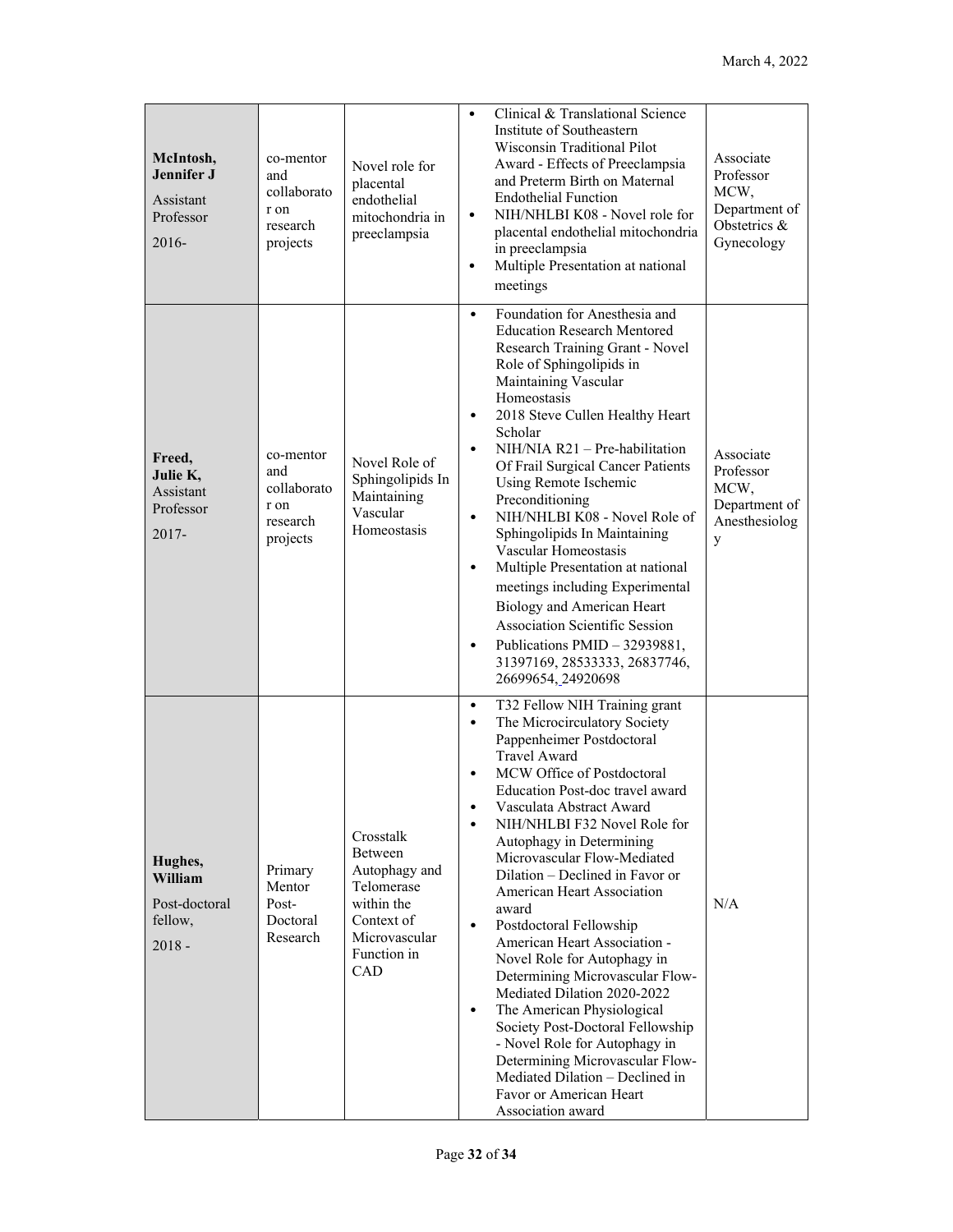|                                                            |                                                                                                                                       |                                                                                                                                                                    | $\bullet$<br>$\bullet$<br>$\bullet$<br>$\bullet$ | Caroline tum Suden/Frances<br>Hellebrandt Professional<br><b>Opportunity Awards</b><br>Finalist - American Physiological<br>Society-Cardiovascular Section<br><b>Outstanding Trainee Awards</b><br>2021<br>Multiple Presentation at national<br>meetings including Experimental<br>Biology and American Heart<br>Association Scientific Session<br>Publications PMID 33587335,<br>34559580, 34714691, 30412440,<br>34559580, 32506214, 30412440 |                                                   |
|------------------------------------------------------------|---------------------------------------------------------------------------------------------------------------------------------------|--------------------------------------------------------------------------------------------------------------------------------------------------------------------|--------------------------------------------------|-------------------------------------------------------------------------------------------------------------------------------------------------------------------------------------------------------------------------------------------------------------------------------------------------------------------------------------------------------------------------------------------------------------------------------------------------|---------------------------------------------------|
| <b>Brand, Lukas</b><br>Research Intern,<br>2018-2019       | Advisor for<br>honors<br>project in<br>research<br>required for<br>completion<br>of degree at<br>University<br>of Koblenz,<br>Germany | Adipose specific<br>loss of<br>Procollagen C-<br>endopeptidase<br>enhancer 2<br>Impairs<br>Mitochondrial<br>Function and<br>Promotes<br>Endothelial<br>Dysfunction | $\bullet$<br>$\bullet$                           | Honors Project for Bachelor of<br>Science<br>Abstract presentation at<br>Experimental Biology 2019 and<br>Vascular Discoveries 2019                                                                                                                                                                                                                                                                                                             | Physiology<br>graduate<br>student MCW             |
| Rappelt,<br><b>Matthew</b><br>Medical student<br>2018-2021 | $Co-$<br>Preceptor<br>for summer<br>research,<br>pathway<br>and honors<br>in research<br>project                                      | Mitochondrial<br>defects in pre-<br>eclampsia                                                                                                                      | $\bullet$<br>$\bullet$<br>$\bullet$<br>$\bullet$ | Medical Student Summer<br>Research Fellowship via T35<br>training grant<br>Presented work at AHA scientific<br>sessions 2019<br>Contributed to Manuscript<br>(pending)<br>Honors in Research                                                                                                                                                                                                                                                    | Resident<br>Aurora Health<br>Care,<br>Wisconsin   |
| Paniagua, Luis<br>Medical student,<br>2018-2020            | $Co-$<br>Preceptor<br>for summer<br>research,<br>pathway<br>and honors<br>in research<br>project                                      | Chemotherapy<br>induced gene<br>expression<br>changes in<br>endothlial cells                                                                                       | $\bullet$<br>$\bullet$                           | Medical Student Summer<br>Research Fellowship via T35<br>training grant<br>Honors in Research<br>contribution to publication<br>(pending)                                                                                                                                                                                                                                                                                                       | Resident<br>University of<br>California<br>system |
| Ikuobolati,<br><b>Blessed</b><br>ROADS student<br>2019     | $Co-$<br>Preceptor<br>for<br><b>ROADS</b><br>program                                                                                  | Microvascular<br>fibrosis hearts in<br>in patients CAD<br>and CHF                                                                                                  |                                                  |                                                                                                                                                                                                                                                                                                                                                                                                                                                 | Completing<br>Undergraduat<br>e education         |
| Stephens,<br>Courtney,<br>Undergraduate<br>Student<br>2019 | Preceptor<br><b>SPUR</b><br>program                                                                                                   | Role of<br>Autophagy in<br>Coronary Artery<br>disease                                                                                                              |                                                  |                                                                                                                                                                                                                                                                                                                                                                                                                                                 | Unknown                                           |